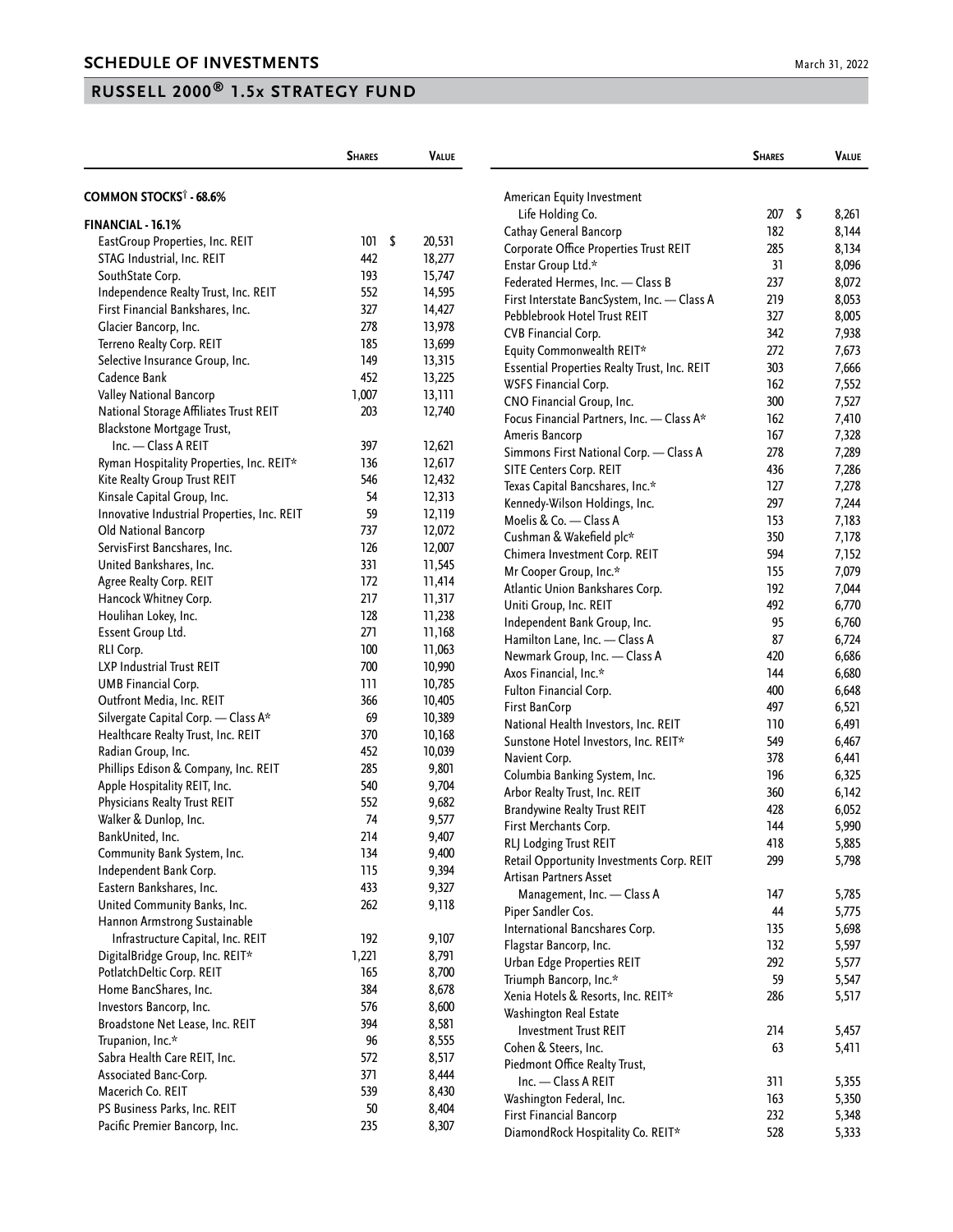|                                                                         | <b>SHARES</b> | <b>VALUE</b>   |                                                            | <b>SHARES</b> | VALUE          |
|-------------------------------------------------------------------------|---------------|----------------|------------------------------------------------------------|---------------|----------------|
| Four Corners Property Trust, Inc. REIT                                  | 194<br>- \$   | 5,246          | LTC Properties, Inc. REIT                                  | 98            | \$<br>3,770    |
| WesBanco, Inc.                                                          | 151           | 5,188          | StepStone Group, Inc. - Class A                            | 114           | 3,769          |
| Paramount Group, Inc. REIT                                              | 470           | 5,128          | First Commonwealth Financial Corp.                         | 245           | 3,714          |
| McGrath RentCorp                                                        | 60            | 5,099          | Bancorp, Inc.*                                             | 131           | 3,711          |
| TowneBank                                                               | 169           | 5,060          | Industrial Logistics Properties Trust REIT                 | 163           | 3,695          |
| NexPoint Residential Trust, Inc. REIT                                   | 56            | 5,057          | FB Financial Corp.                                         | 83            | 3,687          |
| Sandy Spring Bancorp, Inc.                                              | 111           | 4,986          | BancFirst Corp.                                            | 44            | 3,661          |
| Banner Corp.                                                            | 85            | 4,975          | <b>Service Properties Trust REIT</b>                       | 414           | 3,656          |
| Apollo Commercial Real                                                  |               |                | Nelnet, Inc. - Class A                                     | 43            | 3,655          |
| Estate Finance, Inc. REIT                                               | 353           | 4,917          | ProAssurance Corp.                                         | 135           | 3,629          |
| St. Joe Co.                                                             | 83            | 4,917          | American National Group, Inc.                              | 19            | 3,593          |
| PRA Group, Inc.*                                                        | 108           | 4,869          | First Bancorp                                              | 86            | 3,592          |
| Seacoast Banking Corporation of Florida                                 | 139           | 4,868          | B. Riley Financial, Inc.                                   | 51            | 3,568          |
| Genworth Financial, Inc. - Class A*                                     | 1,279         | 4,835          | Capitol Federal Financial, Inc.                            | 327           | 3,558          |
| Heartland Financial USA, Inc.                                           | 101           | 4,831          | Goosehead Insurance, Inc. - Class A                        | 45            | 3,536          |
| Two Harbors Investment Corp. REIT                                       | 862           | 4,767          | Berkshire Hills Bancorp, Inc.                              | 122           | 3,534          |
| Trustmark Corp.                                                         | 156           | 4,741          | Centerspace REIT                                           | 36            | 3,532          |
| American Assets Trust, Inc. REIT                                        | 125           | 4,736          | <b>Empire State Realty Trust,</b>                          |               |                |
| Park National Corp.                                                     | 36            | 4,730          | Inc. - Class A REIT                                        | 359           | 3,525          |
|                                                                         | 218           | 4,724          | New York Mortgage Trust, Inc. REIT                         | 959           | 3,500          |
| Acadia Realty Trust REIT                                                | 141           | 4,716          | Enova International, Inc.*                                 | 92            |                |
| Renasant Corp.<br>CareTrust REIT, Inc.                                  | 242           | 4,671          | BGC Partners, Inc. - Class A                               | 790           | 3,493<br>3,476 |
| Redfin Corp.*                                                           |               |                |                                                            | 29            |                |
|                                                                         | 258           | 4,654          | LendingTree, Inc.*                                         |               | 3,470          |
| Hope Bancorp, Inc.                                                      | 289<br>217    | 4,647          | Ladder Capital Corp. - Class A REIT                        | 286           | 3,395          |
| Easterly Government Properties, Inc. REIT                               | 155           | 4,587          | eXp World Holdings, Inc.                                   | 157<br>123    | 3,324          |
| Hilltop Holdings, Inc.                                                  | 119           | 4,557          | OFG Bancorp                                                | 36            | 3,277          |
| Veritex Holdings, Inc.                                                  | 289           | 4,542          | Safety Insurance Group, Inc.                               |               | 3,271          |
| Realogy Holdings Corp.*                                                 |               | 4,532          | First Busey Corp.                                          | 129           | 3,269          |
| Bank of NT Butterfield & Son Ltd.                                       | 126<br>79     | 4,521          | Preferred Apartment Communities,                           |               |                |
| Eagle Bancorp, Inc.                                                     |               | 4,504          | Inc. - Class A REIT                                        | 131<br>79     | 3,267          |
| MFA Financial, Inc. REIT                                                | 1,114         | 4,489          | Argo Group International Holdings Ltd.                     | 119           | 3,261          |
| Lakeland Financial Corp.                                                | 61<br>190     | 4,453          | BRP Group, Inc. - Class A*                                 | 78            | 3,193          |
| Provident Financial Services, Inc.                                      |               | 4,446          | Southside Bancshares, Inc.                                 | 60            | 3,185          |
| Tanger Factory Outlet Centers, Inc. REIT<br>Horace Mann Educators Corp. | 256<br>105    | 4,401<br>4,392 | Stock Yards Bancorp, Inc.                                  | 60            | 3,174<br>3,161 |
|                                                                         | 210           | 4,330          | Marcus & Millichap, Inc.                                   | 42            |                |
| NMI Holdings, Inc. - Class A*                                           | 18            |                | StoneX Group, Inc.*<br>Office Properties Income Trust REIT |               | 3,118          |
| Virtus Investment Partners, Inc.                                        | 140           | 4,320          | OceanFirst Financial Corp.                                 | 120           | 3,088          |
| Flywire Corp.*<br>Enterprise Financial Services Corp.                   |               | 4,281          |                                                            | 152           | 3,055          |
|                                                                         | 89<br>181     | 4,21 I         | Dime Community Bancshares, Inc.                            | 88<br>192     | 3,042          |
| Alexander & Baldwin, Inc. REIT<br>PennyMac Financial Services, Inc.     | 78            | 4,197          | Brookline Bancorp, Inc.                                    |               | 3,037          |
|                                                                         |               | 4,150          | First Foundation, Inc.<br>Redwood Trust, Inc. REIT         | 125           | 3,036          |
| Northwest Bancshares, Inc.<br>PennyMac Mortgage Investment Trust REIT   | 307           | 4,148          | Employers Holdings, Inc.                                   | 287           | 3,022          |
|                                                                         | 245           | 4,138          |                                                            | 73            | 2,994          |
| Stewart Information Services Corp.                                      | 68            | 4,121          | City Holding Co.                                           | 38            | 2,991          |
| Global Net Lease, Inc. REIT                                             | 261           | 4,106          | ConnectOne Bancorp, Inc.                                   | 93            | 2,977          |
| Live Oak Bancshares, Inc.                                               | 80            | 4,071          | Getty Realty Corp. REIT                                    | 102           | 2,919          |
| Meta Financial Group, Inc.                                              | 73            | 4,009          | Nicolet Bankshares, Inc.*                                  | 31            | 2,901          |
| Palomar Holdings, Inc.*                                                 | 62            | 3,967          | National Bank Holdings Corp. - Class A                     | $72\,$        | 2,900          |
| iStar, Inc. REIT <sup>1</sup>                                           | 168           | 3,933          | RPT Realty REIT                                            | 210           | 2,892          |
| Westamerica BanCorp                                                     | 65            | 3,932          | Safehold, Inc. REIT                                        | 52            | 2,883          |
| LendingClub Corp.*                                                      | 249           | 3,929          | S&T Bancorp, Inc.                                          | 97            | 2,869          |
| Customers Bancorp, Inc.*                                                | 75            | 3,910          | Gladstone Land Corp. REIT                                  | 78            | 2,841          |
| Encore Capital Group, Inc.*                                             | 62            | 3,889          | Premier Financial Corp.                                    | 93            | 2,821          |
| PJT Partners, Inc. - Class A                                            | 61            | 3,850          | Tompkins Financial Corp.                                   | 36            | 2,818          |
| NBT Bancorp, Inc.                                                       | 106           | 3,830          | Broadmark Realty Capital, Inc. REIT                        | 323           | 2,794          |
| Veris Residential, Inc. REIT*                                           | 220           | 3,826          |                                                            |               |                |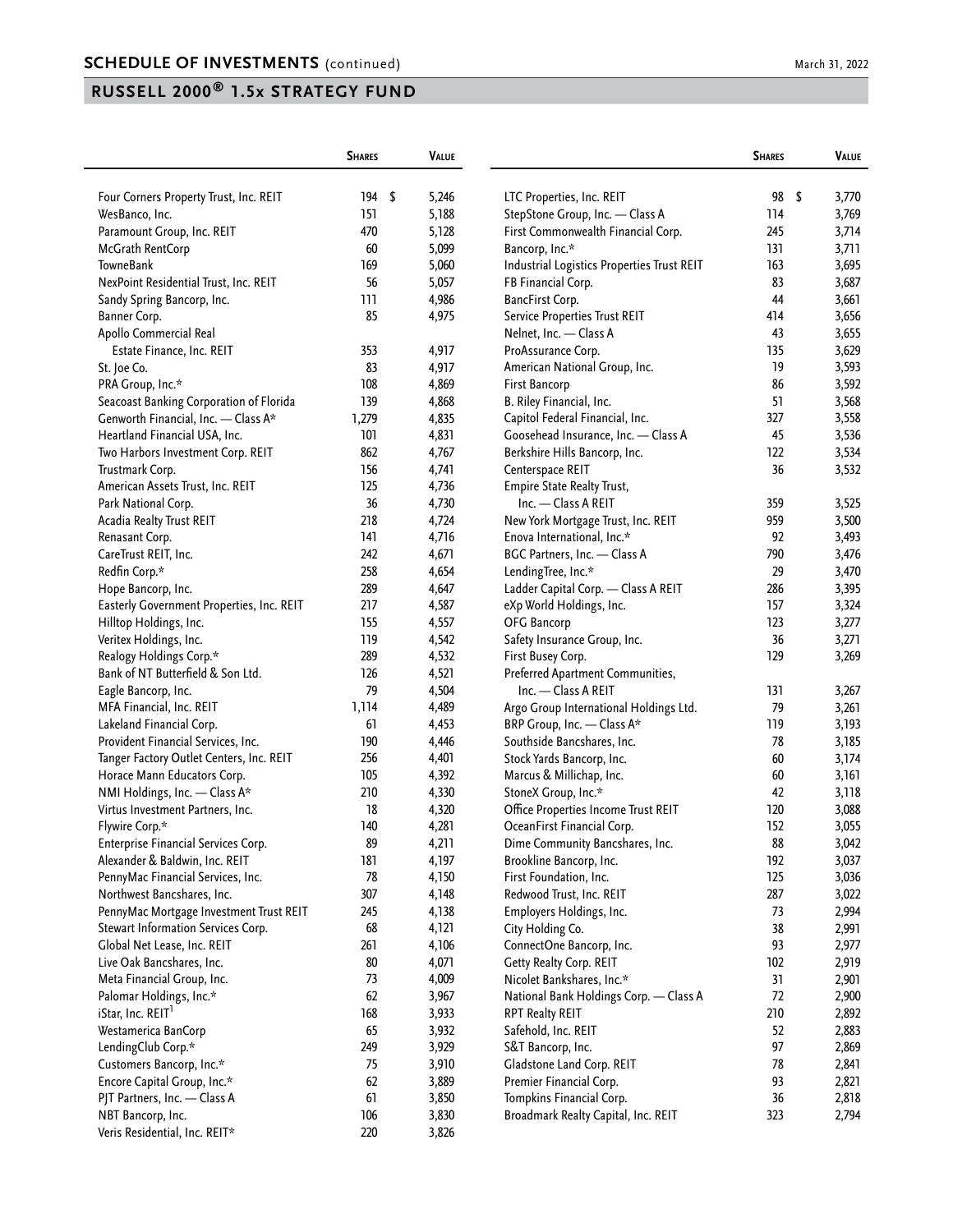|                                            | <b>SHARES</b> | <b>VALUE</b> |                                               | <b>SHARES</b> | <b>VALUE</b> |
|--------------------------------------------|---------------|--------------|-----------------------------------------------|---------------|--------------|
| Apartment Investment and                   |               |              | TPG RE Finance Trust, Inc. REIT               | 150           | \$<br>1,771  |
| Management Co. - Class A REIT*             | 379<br>- \$   | 2,774        | First Bancshares, Inc.                        | 51            | 1,717        |
| TriCo Bancshares                           | 69            | 2,762        | Ares Commercial Real Estate Corp. REIT        | 110           | 1,707        |
| Banc of California, Inc.                   | 137           | 2,652        | International Money Express, Inc.*            | 81            | 1,669        |
| UMH Properties, Inc. REIT                  | 106           | 2,607        | SiriusPoint Ltd.*                             | 223           | 1,668        |
| Preferred Bank/Los Angeles CA              | 35            | 2,593        | Northfield Bancorp, Inc.                      | 116           | 1,666        |
| Summit Hotel Properties, Inc. REIT*        | 260           | 2,590        | Heritage Commerce Corp.                       | 148           | 1,665        |
| Radius Global Infrastructure,              |               |              | Chatham Lodging Trust REIT*                   | 120           | 1,655        |
| Inc. $-$ Class A*                          | 180           | 2,570        | HarborOne Bancorp, Inc.                       | 118           | 1,654        |
| Lakeland Bancorp, Inc.                     | 153           | 2,555        | Byline Bancorp, Inc.                          | 62            | 1,654        |
| Metropolitan Bank Holding Corp.*           | 25            | 2,544        | Flushing Financial Corp.                      | 74            | 1,654        |
| Community Healthcare Trust, Inc. REIT      | 60            | 2,533        | United Fire Group, Inc.                       | 53            | 1,647        |
| Farmer Mac - Class C                       | 23            | 2,495        | First Mid Bancshares, Inc.                    | 42            | 1,617        |
| Necessity Retail REIT, Inc.                | 311           | 2,460        | Midland States Bancorp, Inc.                  | 56            | 1,616        |
| Global Medical REIT, Inc.                  | 150           | 2,448        | Community Trust Bancorp, Inc.                 | 39            | 1,607        |
| TriState Capital Holdings, Inc.*           | 73            | 2,426        | Great Southern Bancorp, Inc.                  | 27            | 1,593        |
| HomeStreet, Inc.                           | 51            | 2,416        | Saul Centers, Inc. REIT                       | 30            | 1,581        |
| Ellington Financial, Inc. REIT             | 135           | 2,396        | Granite Point Mortgage Trust, Inc. REIT       | 142           | 1,579        |
| Blucora, Inc.*                             | 122           | 2,385        | Peapack-Gladstone Financial Corp.             | 45            | 1,564        |
| AMERISAFE, Inc.                            | 48            | 2,384        | Franklin Street Properties Corp. REIT         | 265           | 1,563        |
| Origin Bancorp, Inc.                       | 56            | 2,368        | Whitestone REIT - Class B                     | 116           | 1,537        |
| German American Bancorp, Inc.              | 62            | 2,355        | TrustCo Bank Corporation NY                   | 47            | 1,501        |
| Heritage Financial Corp.                   | 91            | 2,280        | Diamond Hill Investment Group, Inc.           | 8             | 1,498        |
| James River Group Holdings Ltd.            | 92            | 2,276        | <b>Bank of Marin Bancorp</b>                  | 42            | 1,473        |
| Ready Capital Corp. REIT                   | 150           | 2,259        | Dynex Capital, Inc. REIT <sup>1</sup>         | 90            | 1,458        |
| Washington Trust Bancorp, Inc.             | 43            | 2,257        | Cambridge Bancorp                             | 17            | 1,445        |
| <b>NETSTREIT Corp. REIT</b>                | 100           | 2,244        | CBTX, Inc.                                    | 46            | 1,426        |
| QCR Holdings, Inc.                         | 39            | 2,207        | Urstadt Biddle Properties,                    |               |              |
| Armada Hoffler Properties, Inc. REIT       | 151           | 2,205        | Inc. - Class A REIT                           | 75            | 1,411        |
| Amerant Bancorp, Inc.                      | 68            | 2,148        | Mercantile Bank Corp.                         | 39            | 1,381        |
| Allegiance Bancshares, Inc.                | 48            | 2,145        | Hingham Institution For Savings The           | 4             | 1,373        |
| Columbia Financial, Inc.*                  | 99            | 2,130        | Douglas Elliman, Inc.                         | 180           | 1,314        |
| Plymouth Industrial REIT, Inc.             | 78            | 2,114        | Farmers National Banc Corp.                   | 77            | 1,314        |
| Kearny Financial Corp.                     | 164           | 2,112        | First Financial Corp.                         | 30            | 1,298        |
| World Acceptance Corp.*                    | 11            | 2,110        | Alexander's, Inc. REIT                        | 5             | 1,281        |
| Gladstone Commercial Corp. REIT            | 93            | 2,048        | RE/MAX Holdings, Inc. - Class A               | 46            | 1,276        |
| Peoples Bancorp, Inc.                      | 64            | 2,004        | National Western Life                         |               |              |
| Horizon Bancorp, Inc.                      | 107           | 1,998        | Group, Inc. - Class A                         | 6             | 1,262        |
| 1st Source Corp.                           | 43            | 1,989        | Franklin BSP Realty Trust, Inc. REIT          | 90            | 1,258        |
| WisdomTree Investments, Inc.               | 338           | 1,984        | One Liberty Properties, Inc. REIT             | 40            | 1,232        |
| Brightsphere Investment Group, Inc.        | 81            | 1,964        | MidWestOne Financial Group, Inc.              | 37            | 1,225        |
| GEO Group, Inc. REIT*                      | 297           | 1,963        | Bank First Corp.                              | 17            | 1,224        |
| Central Pacific Financial Corp.            | 70            | 1,953        | First Community Bankshares, Inc.              | 43            | 1,213        |
| BrightSpire Capital, Inc. REIT             | 211           | 1,952        | Seritage Growth Properties REIT*              | 94            | 1,190        |
| Univest Financial Corp.                    | 72            | 1,927        | Ambac Financial Group, Inc.*                  | 114           | 1,186        |
| Universal Health Realty Income Trust REIT  | 33            | 1,926        | RMR Group, Inc. - Class A                     | 38            | 1,182        |
| Diversified Healthcare Trust REIT          | 598           | 1,914        | Financial Institutions, Inc.                  | 39            | 1,175        |
| Hanmi Financial Corp.                      | 77            | 1,895        | Business First Bancshares, Inc.               | 48            | 1,168        |
| City Office REIT, Inc.                     | 107           | 1,890        | Metrocity Bankshares, Inc.                    | 49            | 1,151        |
| ARMOUR Residential REIT, Inc. <sup>1</sup> | 223           | 1,873        | Independent Bank Corp.                        | 52            | 1,144        |
| MBIA, Inc.*                                | 120           | 1,847        | Arrow Financial Corp.                         | 35            | 1,135        |
| CrossFirst Bankshares, Inc.*               | 117           | 1,844        | Carter Bankshares, Inc.*                      | 65            | 1,129        |
| KKR Real Estate Finance Trust, Inc. REIT   | 89            | 1,834        | First of Long Island Corp.                    | 58            | 1,129        |
| Invesco Mortgage Capital, Inc. REIT        | 786           | 1,792        | HomeTrust Bancshares, Inc.                    | 38            | 1,122        |
| Cowen, Inc. - Class A                      | 66            | 1,789        | Orchid Island Capital, Inc. REIT <sup>1</sup> | 340           | 1,105        |
| Camden National Corp.                      | 38            | 1,788        | Equity Bancshares, Inc. - Class A             | 34            | 1,099        |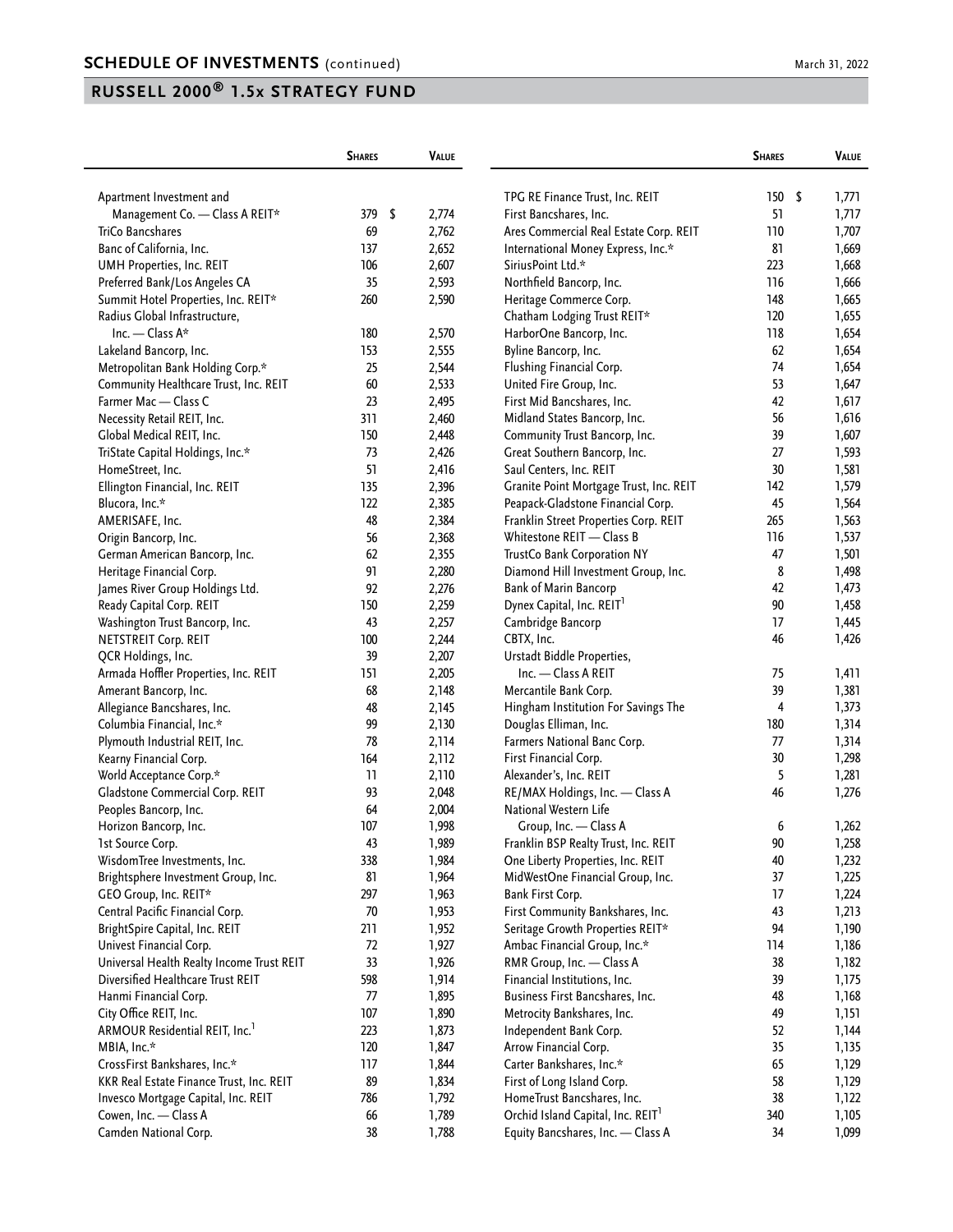| \$<br>Coastal Financial Corp.*<br>24<br>-\$<br>1,098<br>Curo Group Holdings Corp.<br>53<br>692<br>40<br>669<br>West BanCorp, Inc.<br>1,088<br>PCSB Financial Corp.<br>35<br>MVB Financial Corp.<br>26<br>1,079<br>Blue Ridge Bankshares, Inc.<br>44<br>667<br>654<br>GCM Grosvenor, Inc. - Class A<br>111<br>1,078<br>Northrim BanCorp, Inc.<br>15<br>Capstar Financial Holdings, Inc.<br>51<br>1,075<br>Great Ajax Corp. REIT<br>55<br>645<br>55<br>1,064<br>Red River Bancshares, Inc.<br>12<br>635<br>Waterstone Financial, Inc.<br>37<br>12<br><b>Bar Harbor Bankshares</b><br>1,059<br>Atlanticus Holdings Corp.*<br>622<br>40<br>27<br>619<br>CNB Financial Corp.<br>1,053<br>Orrstown Financial Services, Inc.<br>38<br>38<br>616<br>Alerus Financial Corp.<br>1,050<br>Provident Bancorp, Inc.<br>1,034<br>Republic Bancorp, Inc. - Class A<br>23<br>Amalgamated Financial Corp.<br>34<br>611<br>First Internet Bancorp<br>24<br>1,032<br>Investors Title Co.<br>3<br>610<br>46<br>1,024<br>66<br>595<br>AssetMark Financial Holdings, Inc.*<br>Macatawa Bank Corp.<br>14<br>1,023<br>31<br>593<br>Indus Realty Trust, Inc. REIT<br>AFC Gamma, Inc. REIT<br>15<br>38<br>588<br>1,023<br>Greenhill & Company, Inc.<br>HCI Group, Inc.<br>70<br>Old Second Bancorp, Inc.<br>1,016<br>Republic First Bancorp, Inc.*<br>112<br>578<br>558<br>Merchants Bancorp<br>37<br>1,013<br>FS Bancorp, Inc.<br>18<br>Oppenheimer Holdings, Inc. - Class A<br>23<br>1,002<br>First Bank/Hamilton NJ<br>39<br>555<br>40<br>532<br>CatchMark Timber Trust,<br>Luther Burbank Corp.<br>Inc. - Class A REIT<br>122<br>1,000<br>Citizens, Inc.*<br>125<br>530<br>20<br>999<br>31<br>521<br>Southern Missouri Bancorp, Inc.<br>Postal Realty Trust, Inc. - Class A REIT<br>CTO Realty Growth, Inc. REIT<br>15<br>Ocwen Financial Corp.*<br>21<br>499<br>995<br>Farmland Partners, Inc. REIT<br>72<br>990<br>Donegal Group, Inc. - Class A<br>37<br>496<br>480<br>17<br>983<br>Capital Bancorp, Inc.<br>21<br>FRP Holdings, Inc.*<br>467<br>American National Bankshares, Inc.<br>980<br>Greenlight Capital Re Ltd. - Class A*<br>66<br>26<br>20<br>Fidelity D&D Bancorp, Inc.<br>10<br>Regional Management Corp.<br>971<br>464<br>19<br>Southern First Bancshares, Inc.*<br>966<br>Heritage Insurance Holdings, Inc.<br>65<br>464<br>36<br>965<br>HBT Financial, Inc.<br>25<br>454<br>Mid Penn Bancorp, Inc.<br>24<br>Ashford Hospitality Trust, Inc. REIT*<br>43<br>Enterprise Bancorp, Inc.<br>963<br>439<br>39<br>429<br>Citizens & Northern Corp.<br>951<br>Legacy Housing Corp.*<br>20<br>70<br>422<br>Blue Foundry Bancorp*<br>948<br>Maiden Holdings Ltd.*<br>175<br>21<br>337<br>NI Holdings, Inc.*<br>356<br>Selectquote, Inc.*<br>940<br>Universal Insurance Holdings, Inc.<br>68<br>917<br>Pzena Investment Management,<br>Peoples Financial Services Corp.<br>18<br>909<br>$Inc. - Class A$<br>43<br>345<br>36<br>899<br>MetroMile, Inc.*<br>241<br>318<br>Sierra Bancorp<br>34<br>Crawford & Co. - Class A<br>Capital City Bank Group, Inc.<br>896<br>310<br>41<br>35<br>SmartFinancial, Inc.<br>895<br>Pioneer Bancorp, Inc.*<br>29<br>305<br>892<br>Civista Bancshares, Inc.<br>37<br>Angel Oak Mortgage, Inc. REIT<br>18<br>295<br>884<br>287<br>53<br>GAMCO Investors, Inc. - Class A<br>13<br>Bridgewater Bancshares, Inc.*<br>Braemar Hotels & Resorts, Inc. REIT<br>143<br>884<br>Clipper Realty, Inc. REIT<br>31<br>281<br>31<br>877<br>Velocity Financial, Inc.*<br>22<br>241<br>Five Star Bancorp<br>32<br>208<br>Spirit of Texas Bancshares, Inc.<br>841<br>Third Coast Bancshares, Inc.*<br>9<br>60<br>Primis Financial Corp.<br>839<br>Trean Insurance Group, Inc.*<br>44<br>206<br>37<br>823<br>Finance of America Companies,<br>Enact Holdings, Inc.<br>35<br>822<br>Inc. - Class A*<br><b>RBB Bancorp</b><br>60<br>182<br>Home Bancorp, Inc.<br>20<br>816<br>United Insurance Holdings Corp.<br>51<br>169<br>26<br>168<br>First Bancorp, Inc.<br>782<br>Associated Capital Group, Inc. - Class A<br>4<br>56<br>780<br>Sculptor Capital Management, Inc.*<br>Fathom Holdings, Inc.*<br>15<br>160<br>62<br>eHealth, Inc.*<br>769<br>Retail Value, Inc. REIT<br>44<br>135<br>53<br>Oportun Financial Corp.*<br>761<br>Stronghold Digital Mining, Inc. - Class A*<br>18<br>105<br>59<br>25<br>Tiptree, Inc. - Class A<br>758<br>Rafael Holdings, Inc. - Class B*<br>63<br>EZCORP, Inc. - Class A*<br>18<br>124<br>749<br>56<br>Home Point Capital, Inc.<br>82<br>Hersha Hospitality Trust REIT*<br>745<br><b>Total Financial</b><br>1,605,486<br>South Plains Financial, Inc.<br>27<br>718<br>CONSUMER, NON-CYCLICAL - 16.0%<br>28<br>Summit Financial Group, Inc.<br>717<br>Avis Budget Group, Inc.*<br>103<br>27,120<br>$20\,$<br>700<br>Guaranty Bancshares, Inc.<br>Tenet Healthcare Corp.*<br>265<br>22,779<br><b>BRT Apartments Corp. REIT</b><br>29<br>695<br>WillScot Mobile Mini Holdings Corp.*<br>521<br>20,387 | <b>SHARES</b> | <b>VALUE</b> | <b>SHARES</b> | VALUE |
|----------------------------------------------------------------------------------------------------------------------------------------------------------------------------------------------------------------------------------------------------------------------------------------------------------------------------------------------------------------------------------------------------------------------------------------------------------------------------------------------------------------------------------------------------------------------------------------------------------------------------------------------------------------------------------------------------------------------------------------------------------------------------------------------------------------------------------------------------------------------------------------------------------------------------------------------------------------------------------------------------------------------------------------------------------------------------------------------------------------------------------------------------------------------------------------------------------------------------------------------------------------------------------------------------------------------------------------------------------------------------------------------------------------------------------------------------------------------------------------------------------------------------------------------------------------------------------------------------------------------------------------------------------------------------------------------------------------------------------------------------------------------------------------------------------------------------------------------------------------------------------------------------------------------------------------------------------------------------------------------------------------------------------------------------------------------------------------------------------------------------------------------------------------------------------------------------------------------------------------------------------------------------------------------------------------------------------------------------------------------------------------------------------------------------------------------------------------------------------------------------------------------------------------------------------------------------------------------------------------------------------------------------------------------------------------------------------------------------------------------------------------------------------------------------------------------------------------------------------------------------------------------------------------------------------------------------------------------------------------------------------------------------------------------------------------------------------------------------------------------------------------------------------------------------------------------------------------------------------------------------------------------------------------------------------------------------------------------------------------------------------------------------------------------------------------------------------------------------------------------------------------------------------------------------------------------------------------------------------------------------------------------------------------------------------------------------------------------------------------------------------------------------------------------------------------------------------------------------------------------------------------------------------------------------------------------------------------------------------------------------------------------------------------------------------------------------------------------------------------------------------------------------------------------------------------------------------------------------------------------------------------------------------------------------------------------------------------------------------------------------------------------------------------------------------------------------------------------------------------------------------------------------------------------------------------------------------------------------------------------------------------------------------------------------------------------------------------------------------------------------------------------------------------------------------------------------------------------------------------------------------------------------------------------------------------|---------------|--------------|---------------|-------|
|                                                                                                                                                                                                                                                                                                                                                                                                                                                                                                                                                                                                                                                                                                                                                                                                                                                                                                                                                                                                                                                                                                                                                                                                                                                                                                                                                                                                                                                                                                                                                                                                                                                                                                                                                                                                                                                                                                                                                                                                                                                                                                                                                                                                                                                                                                                                                                                                                                                                                                                                                                                                                                                                                                                                                                                                                                                                                                                                                                                                                                                                                                                                                                                                                                                                                                                                                                                                                                                                                                                                                                                                                                                                                                                                                                                                                                                                                                                                                                                                                                                                                                                                                                                                                                                                                                                                                                                                                                                                                                                                                                                                                                                                                                                                                                                                                                                                                                                                        |               |              |               |       |
|                                                                                                                                                                                                                                                                                                                                                                                                                                                                                                                                                                                                                                                                                                                                                                                                                                                                                                                                                                                                                                                                                                                                                                                                                                                                                                                                                                                                                                                                                                                                                                                                                                                                                                                                                                                                                                                                                                                                                                                                                                                                                                                                                                                                                                                                                                                                                                                                                                                                                                                                                                                                                                                                                                                                                                                                                                                                                                                                                                                                                                                                                                                                                                                                                                                                                                                                                                                                                                                                                                                                                                                                                                                                                                                                                                                                                                                                                                                                                                                                                                                                                                                                                                                                                                                                                                                                                                                                                                                                                                                                                                                                                                                                                                                                                                                                                                                                                                                                        |               |              |               |       |
|                                                                                                                                                                                                                                                                                                                                                                                                                                                                                                                                                                                                                                                                                                                                                                                                                                                                                                                                                                                                                                                                                                                                                                                                                                                                                                                                                                                                                                                                                                                                                                                                                                                                                                                                                                                                                                                                                                                                                                                                                                                                                                                                                                                                                                                                                                                                                                                                                                                                                                                                                                                                                                                                                                                                                                                                                                                                                                                                                                                                                                                                                                                                                                                                                                                                                                                                                                                                                                                                                                                                                                                                                                                                                                                                                                                                                                                                                                                                                                                                                                                                                                                                                                                                                                                                                                                                                                                                                                                                                                                                                                                                                                                                                                                                                                                                                                                                                                                                        |               |              |               |       |
|                                                                                                                                                                                                                                                                                                                                                                                                                                                                                                                                                                                                                                                                                                                                                                                                                                                                                                                                                                                                                                                                                                                                                                                                                                                                                                                                                                                                                                                                                                                                                                                                                                                                                                                                                                                                                                                                                                                                                                                                                                                                                                                                                                                                                                                                                                                                                                                                                                                                                                                                                                                                                                                                                                                                                                                                                                                                                                                                                                                                                                                                                                                                                                                                                                                                                                                                                                                                                                                                                                                                                                                                                                                                                                                                                                                                                                                                                                                                                                                                                                                                                                                                                                                                                                                                                                                                                                                                                                                                                                                                                                                                                                                                                                                                                                                                                                                                                                                                        |               |              |               |       |
|                                                                                                                                                                                                                                                                                                                                                                                                                                                                                                                                                                                                                                                                                                                                                                                                                                                                                                                                                                                                                                                                                                                                                                                                                                                                                                                                                                                                                                                                                                                                                                                                                                                                                                                                                                                                                                                                                                                                                                                                                                                                                                                                                                                                                                                                                                                                                                                                                                                                                                                                                                                                                                                                                                                                                                                                                                                                                                                                                                                                                                                                                                                                                                                                                                                                                                                                                                                                                                                                                                                                                                                                                                                                                                                                                                                                                                                                                                                                                                                                                                                                                                                                                                                                                                                                                                                                                                                                                                                                                                                                                                                                                                                                                                                                                                                                                                                                                                                                        |               |              |               |       |
|                                                                                                                                                                                                                                                                                                                                                                                                                                                                                                                                                                                                                                                                                                                                                                                                                                                                                                                                                                                                                                                                                                                                                                                                                                                                                                                                                                                                                                                                                                                                                                                                                                                                                                                                                                                                                                                                                                                                                                                                                                                                                                                                                                                                                                                                                                                                                                                                                                                                                                                                                                                                                                                                                                                                                                                                                                                                                                                                                                                                                                                                                                                                                                                                                                                                                                                                                                                                                                                                                                                                                                                                                                                                                                                                                                                                                                                                                                                                                                                                                                                                                                                                                                                                                                                                                                                                                                                                                                                                                                                                                                                                                                                                                                                                                                                                                                                                                                                                        |               |              |               |       |
|                                                                                                                                                                                                                                                                                                                                                                                                                                                                                                                                                                                                                                                                                                                                                                                                                                                                                                                                                                                                                                                                                                                                                                                                                                                                                                                                                                                                                                                                                                                                                                                                                                                                                                                                                                                                                                                                                                                                                                                                                                                                                                                                                                                                                                                                                                                                                                                                                                                                                                                                                                                                                                                                                                                                                                                                                                                                                                                                                                                                                                                                                                                                                                                                                                                                                                                                                                                                                                                                                                                                                                                                                                                                                                                                                                                                                                                                                                                                                                                                                                                                                                                                                                                                                                                                                                                                                                                                                                                                                                                                                                                                                                                                                                                                                                                                                                                                                                                                        |               |              |               |       |
|                                                                                                                                                                                                                                                                                                                                                                                                                                                                                                                                                                                                                                                                                                                                                                                                                                                                                                                                                                                                                                                                                                                                                                                                                                                                                                                                                                                                                                                                                                                                                                                                                                                                                                                                                                                                                                                                                                                                                                                                                                                                                                                                                                                                                                                                                                                                                                                                                                                                                                                                                                                                                                                                                                                                                                                                                                                                                                                                                                                                                                                                                                                                                                                                                                                                                                                                                                                                                                                                                                                                                                                                                                                                                                                                                                                                                                                                                                                                                                                                                                                                                                                                                                                                                                                                                                                                                                                                                                                                                                                                                                                                                                                                                                                                                                                                                                                                                                                                        |               |              |               |       |
|                                                                                                                                                                                                                                                                                                                                                                                                                                                                                                                                                                                                                                                                                                                                                                                                                                                                                                                                                                                                                                                                                                                                                                                                                                                                                                                                                                                                                                                                                                                                                                                                                                                                                                                                                                                                                                                                                                                                                                                                                                                                                                                                                                                                                                                                                                                                                                                                                                                                                                                                                                                                                                                                                                                                                                                                                                                                                                                                                                                                                                                                                                                                                                                                                                                                                                                                                                                                                                                                                                                                                                                                                                                                                                                                                                                                                                                                                                                                                                                                                                                                                                                                                                                                                                                                                                                                                                                                                                                                                                                                                                                                                                                                                                                                                                                                                                                                                                                                        |               |              |               |       |
|                                                                                                                                                                                                                                                                                                                                                                                                                                                                                                                                                                                                                                                                                                                                                                                                                                                                                                                                                                                                                                                                                                                                                                                                                                                                                                                                                                                                                                                                                                                                                                                                                                                                                                                                                                                                                                                                                                                                                                                                                                                                                                                                                                                                                                                                                                                                                                                                                                                                                                                                                                                                                                                                                                                                                                                                                                                                                                                                                                                                                                                                                                                                                                                                                                                                                                                                                                                                                                                                                                                                                                                                                                                                                                                                                                                                                                                                                                                                                                                                                                                                                                                                                                                                                                                                                                                                                                                                                                                                                                                                                                                                                                                                                                                                                                                                                                                                                                                                        |               |              |               |       |
|                                                                                                                                                                                                                                                                                                                                                                                                                                                                                                                                                                                                                                                                                                                                                                                                                                                                                                                                                                                                                                                                                                                                                                                                                                                                                                                                                                                                                                                                                                                                                                                                                                                                                                                                                                                                                                                                                                                                                                                                                                                                                                                                                                                                                                                                                                                                                                                                                                                                                                                                                                                                                                                                                                                                                                                                                                                                                                                                                                                                                                                                                                                                                                                                                                                                                                                                                                                                                                                                                                                                                                                                                                                                                                                                                                                                                                                                                                                                                                                                                                                                                                                                                                                                                                                                                                                                                                                                                                                                                                                                                                                                                                                                                                                                                                                                                                                                                                                                        |               |              |               |       |
|                                                                                                                                                                                                                                                                                                                                                                                                                                                                                                                                                                                                                                                                                                                                                                                                                                                                                                                                                                                                                                                                                                                                                                                                                                                                                                                                                                                                                                                                                                                                                                                                                                                                                                                                                                                                                                                                                                                                                                                                                                                                                                                                                                                                                                                                                                                                                                                                                                                                                                                                                                                                                                                                                                                                                                                                                                                                                                                                                                                                                                                                                                                                                                                                                                                                                                                                                                                                                                                                                                                                                                                                                                                                                                                                                                                                                                                                                                                                                                                                                                                                                                                                                                                                                                                                                                                                                                                                                                                                                                                                                                                                                                                                                                                                                                                                                                                                                                                                        |               |              |               |       |
|                                                                                                                                                                                                                                                                                                                                                                                                                                                                                                                                                                                                                                                                                                                                                                                                                                                                                                                                                                                                                                                                                                                                                                                                                                                                                                                                                                                                                                                                                                                                                                                                                                                                                                                                                                                                                                                                                                                                                                                                                                                                                                                                                                                                                                                                                                                                                                                                                                                                                                                                                                                                                                                                                                                                                                                                                                                                                                                                                                                                                                                                                                                                                                                                                                                                                                                                                                                                                                                                                                                                                                                                                                                                                                                                                                                                                                                                                                                                                                                                                                                                                                                                                                                                                                                                                                                                                                                                                                                                                                                                                                                                                                                                                                                                                                                                                                                                                                                                        |               |              |               |       |
|                                                                                                                                                                                                                                                                                                                                                                                                                                                                                                                                                                                                                                                                                                                                                                                                                                                                                                                                                                                                                                                                                                                                                                                                                                                                                                                                                                                                                                                                                                                                                                                                                                                                                                                                                                                                                                                                                                                                                                                                                                                                                                                                                                                                                                                                                                                                                                                                                                                                                                                                                                                                                                                                                                                                                                                                                                                                                                                                                                                                                                                                                                                                                                                                                                                                                                                                                                                                                                                                                                                                                                                                                                                                                                                                                                                                                                                                                                                                                                                                                                                                                                                                                                                                                                                                                                                                                                                                                                                                                                                                                                                                                                                                                                                                                                                                                                                                                                                                        |               |              |               |       |
|                                                                                                                                                                                                                                                                                                                                                                                                                                                                                                                                                                                                                                                                                                                                                                                                                                                                                                                                                                                                                                                                                                                                                                                                                                                                                                                                                                                                                                                                                                                                                                                                                                                                                                                                                                                                                                                                                                                                                                                                                                                                                                                                                                                                                                                                                                                                                                                                                                                                                                                                                                                                                                                                                                                                                                                                                                                                                                                                                                                                                                                                                                                                                                                                                                                                                                                                                                                                                                                                                                                                                                                                                                                                                                                                                                                                                                                                                                                                                                                                                                                                                                                                                                                                                                                                                                                                                                                                                                                                                                                                                                                                                                                                                                                                                                                                                                                                                                                                        |               |              |               |       |
|                                                                                                                                                                                                                                                                                                                                                                                                                                                                                                                                                                                                                                                                                                                                                                                                                                                                                                                                                                                                                                                                                                                                                                                                                                                                                                                                                                                                                                                                                                                                                                                                                                                                                                                                                                                                                                                                                                                                                                                                                                                                                                                                                                                                                                                                                                                                                                                                                                                                                                                                                                                                                                                                                                                                                                                                                                                                                                                                                                                                                                                                                                                                                                                                                                                                                                                                                                                                                                                                                                                                                                                                                                                                                                                                                                                                                                                                                                                                                                                                                                                                                                                                                                                                                                                                                                                                                                                                                                                                                                                                                                                                                                                                                                                                                                                                                                                                                                                                        |               |              |               |       |
|                                                                                                                                                                                                                                                                                                                                                                                                                                                                                                                                                                                                                                                                                                                                                                                                                                                                                                                                                                                                                                                                                                                                                                                                                                                                                                                                                                                                                                                                                                                                                                                                                                                                                                                                                                                                                                                                                                                                                                                                                                                                                                                                                                                                                                                                                                                                                                                                                                                                                                                                                                                                                                                                                                                                                                                                                                                                                                                                                                                                                                                                                                                                                                                                                                                                                                                                                                                                                                                                                                                                                                                                                                                                                                                                                                                                                                                                                                                                                                                                                                                                                                                                                                                                                                                                                                                                                                                                                                                                                                                                                                                                                                                                                                                                                                                                                                                                                                                                        |               |              |               |       |
|                                                                                                                                                                                                                                                                                                                                                                                                                                                                                                                                                                                                                                                                                                                                                                                                                                                                                                                                                                                                                                                                                                                                                                                                                                                                                                                                                                                                                                                                                                                                                                                                                                                                                                                                                                                                                                                                                                                                                                                                                                                                                                                                                                                                                                                                                                                                                                                                                                                                                                                                                                                                                                                                                                                                                                                                                                                                                                                                                                                                                                                                                                                                                                                                                                                                                                                                                                                                                                                                                                                                                                                                                                                                                                                                                                                                                                                                                                                                                                                                                                                                                                                                                                                                                                                                                                                                                                                                                                                                                                                                                                                                                                                                                                                                                                                                                                                                                                                                        |               |              |               |       |
|                                                                                                                                                                                                                                                                                                                                                                                                                                                                                                                                                                                                                                                                                                                                                                                                                                                                                                                                                                                                                                                                                                                                                                                                                                                                                                                                                                                                                                                                                                                                                                                                                                                                                                                                                                                                                                                                                                                                                                                                                                                                                                                                                                                                                                                                                                                                                                                                                                                                                                                                                                                                                                                                                                                                                                                                                                                                                                                                                                                                                                                                                                                                                                                                                                                                                                                                                                                                                                                                                                                                                                                                                                                                                                                                                                                                                                                                                                                                                                                                                                                                                                                                                                                                                                                                                                                                                                                                                                                                                                                                                                                                                                                                                                                                                                                                                                                                                                                                        |               |              |               |       |
|                                                                                                                                                                                                                                                                                                                                                                                                                                                                                                                                                                                                                                                                                                                                                                                                                                                                                                                                                                                                                                                                                                                                                                                                                                                                                                                                                                                                                                                                                                                                                                                                                                                                                                                                                                                                                                                                                                                                                                                                                                                                                                                                                                                                                                                                                                                                                                                                                                                                                                                                                                                                                                                                                                                                                                                                                                                                                                                                                                                                                                                                                                                                                                                                                                                                                                                                                                                                                                                                                                                                                                                                                                                                                                                                                                                                                                                                                                                                                                                                                                                                                                                                                                                                                                                                                                                                                                                                                                                                                                                                                                                                                                                                                                                                                                                                                                                                                                                                        |               |              |               |       |
|                                                                                                                                                                                                                                                                                                                                                                                                                                                                                                                                                                                                                                                                                                                                                                                                                                                                                                                                                                                                                                                                                                                                                                                                                                                                                                                                                                                                                                                                                                                                                                                                                                                                                                                                                                                                                                                                                                                                                                                                                                                                                                                                                                                                                                                                                                                                                                                                                                                                                                                                                                                                                                                                                                                                                                                                                                                                                                                                                                                                                                                                                                                                                                                                                                                                                                                                                                                                                                                                                                                                                                                                                                                                                                                                                                                                                                                                                                                                                                                                                                                                                                                                                                                                                                                                                                                                                                                                                                                                                                                                                                                                                                                                                                                                                                                                                                                                                                                                        |               |              |               |       |
|                                                                                                                                                                                                                                                                                                                                                                                                                                                                                                                                                                                                                                                                                                                                                                                                                                                                                                                                                                                                                                                                                                                                                                                                                                                                                                                                                                                                                                                                                                                                                                                                                                                                                                                                                                                                                                                                                                                                                                                                                                                                                                                                                                                                                                                                                                                                                                                                                                                                                                                                                                                                                                                                                                                                                                                                                                                                                                                                                                                                                                                                                                                                                                                                                                                                                                                                                                                                                                                                                                                                                                                                                                                                                                                                                                                                                                                                                                                                                                                                                                                                                                                                                                                                                                                                                                                                                                                                                                                                                                                                                                                                                                                                                                                                                                                                                                                                                                                                        |               |              |               |       |
|                                                                                                                                                                                                                                                                                                                                                                                                                                                                                                                                                                                                                                                                                                                                                                                                                                                                                                                                                                                                                                                                                                                                                                                                                                                                                                                                                                                                                                                                                                                                                                                                                                                                                                                                                                                                                                                                                                                                                                                                                                                                                                                                                                                                                                                                                                                                                                                                                                                                                                                                                                                                                                                                                                                                                                                                                                                                                                                                                                                                                                                                                                                                                                                                                                                                                                                                                                                                                                                                                                                                                                                                                                                                                                                                                                                                                                                                                                                                                                                                                                                                                                                                                                                                                                                                                                                                                                                                                                                                                                                                                                                                                                                                                                                                                                                                                                                                                                                                        |               |              |               |       |
|                                                                                                                                                                                                                                                                                                                                                                                                                                                                                                                                                                                                                                                                                                                                                                                                                                                                                                                                                                                                                                                                                                                                                                                                                                                                                                                                                                                                                                                                                                                                                                                                                                                                                                                                                                                                                                                                                                                                                                                                                                                                                                                                                                                                                                                                                                                                                                                                                                                                                                                                                                                                                                                                                                                                                                                                                                                                                                                                                                                                                                                                                                                                                                                                                                                                                                                                                                                                                                                                                                                                                                                                                                                                                                                                                                                                                                                                                                                                                                                                                                                                                                                                                                                                                                                                                                                                                                                                                                                                                                                                                                                                                                                                                                                                                                                                                                                                                                                                        |               |              |               |       |
|                                                                                                                                                                                                                                                                                                                                                                                                                                                                                                                                                                                                                                                                                                                                                                                                                                                                                                                                                                                                                                                                                                                                                                                                                                                                                                                                                                                                                                                                                                                                                                                                                                                                                                                                                                                                                                                                                                                                                                                                                                                                                                                                                                                                                                                                                                                                                                                                                                                                                                                                                                                                                                                                                                                                                                                                                                                                                                                                                                                                                                                                                                                                                                                                                                                                                                                                                                                                                                                                                                                                                                                                                                                                                                                                                                                                                                                                                                                                                                                                                                                                                                                                                                                                                                                                                                                                                                                                                                                                                                                                                                                                                                                                                                                                                                                                                                                                                                                                        |               |              |               |       |
|                                                                                                                                                                                                                                                                                                                                                                                                                                                                                                                                                                                                                                                                                                                                                                                                                                                                                                                                                                                                                                                                                                                                                                                                                                                                                                                                                                                                                                                                                                                                                                                                                                                                                                                                                                                                                                                                                                                                                                                                                                                                                                                                                                                                                                                                                                                                                                                                                                                                                                                                                                                                                                                                                                                                                                                                                                                                                                                                                                                                                                                                                                                                                                                                                                                                                                                                                                                                                                                                                                                                                                                                                                                                                                                                                                                                                                                                                                                                                                                                                                                                                                                                                                                                                                                                                                                                                                                                                                                                                                                                                                                                                                                                                                                                                                                                                                                                                                                                        |               |              |               |       |
|                                                                                                                                                                                                                                                                                                                                                                                                                                                                                                                                                                                                                                                                                                                                                                                                                                                                                                                                                                                                                                                                                                                                                                                                                                                                                                                                                                                                                                                                                                                                                                                                                                                                                                                                                                                                                                                                                                                                                                                                                                                                                                                                                                                                                                                                                                                                                                                                                                                                                                                                                                                                                                                                                                                                                                                                                                                                                                                                                                                                                                                                                                                                                                                                                                                                                                                                                                                                                                                                                                                                                                                                                                                                                                                                                                                                                                                                                                                                                                                                                                                                                                                                                                                                                                                                                                                                                                                                                                                                                                                                                                                                                                                                                                                                                                                                                                                                                                                                        |               |              |               |       |
|                                                                                                                                                                                                                                                                                                                                                                                                                                                                                                                                                                                                                                                                                                                                                                                                                                                                                                                                                                                                                                                                                                                                                                                                                                                                                                                                                                                                                                                                                                                                                                                                                                                                                                                                                                                                                                                                                                                                                                                                                                                                                                                                                                                                                                                                                                                                                                                                                                                                                                                                                                                                                                                                                                                                                                                                                                                                                                                                                                                                                                                                                                                                                                                                                                                                                                                                                                                                                                                                                                                                                                                                                                                                                                                                                                                                                                                                                                                                                                                                                                                                                                                                                                                                                                                                                                                                                                                                                                                                                                                                                                                                                                                                                                                                                                                                                                                                                                                                        |               |              |               |       |
|                                                                                                                                                                                                                                                                                                                                                                                                                                                                                                                                                                                                                                                                                                                                                                                                                                                                                                                                                                                                                                                                                                                                                                                                                                                                                                                                                                                                                                                                                                                                                                                                                                                                                                                                                                                                                                                                                                                                                                                                                                                                                                                                                                                                                                                                                                                                                                                                                                                                                                                                                                                                                                                                                                                                                                                                                                                                                                                                                                                                                                                                                                                                                                                                                                                                                                                                                                                                                                                                                                                                                                                                                                                                                                                                                                                                                                                                                                                                                                                                                                                                                                                                                                                                                                                                                                                                                                                                                                                                                                                                                                                                                                                                                                                                                                                                                                                                                                                                        |               |              |               |       |
|                                                                                                                                                                                                                                                                                                                                                                                                                                                                                                                                                                                                                                                                                                                                                                                                                                                                                                                                                                                                                                                                                                                                                                                                                                                                                                                                                                                                                                                                                                                                                                                                                                                                                                                                                                                                                                                                                                                                                                                                                                                                                                                                                                                                                                                                                                                                                                                                                                                                                                                                                                                                                                                                                                                                                                                                                                                                                                                                                                                                                                                                                                                                                                                                                                                                                                                                                                                                                                                                                                                                                                                                                                                                                                                                                                                                                                                                                                                                                                                                                                                                                                                                                                                                                                                                                                                                                                                                                                                                                                                                                                                                                                                                                                                                                                                                                                                                                                                                        |               |              |               |       |
|                                                                                                                                                                                                                                                                                                                                                                                                                                                                                                                                                                                                                                                                                                                                                                                                                                                                                                                                                                                                                                                                                                                                                                                                                                                                                                                                                                                                                                                                                                                                                                                                                                                                                                                                                                                                                                                                                                                                                                                                                                                                                                                                                                                                                                                                                                                                                                                                                                                                                                                                                                                                                                                                                                                                                                                                                                                                                                                                                                                                                                                                                                                                                                                                                                                                                                                                                                                                                                                                                                                                                                                                                                                                                                                                                                                                                                                                                                                                                                                                                                                                                                                                                                                                                                                                                                                                                                                                                                                                                                                                                                                                                                                                                                                                                                                                                                                                                                                                        |               |              |               |       |
|                                                                                                                                                                                                                                                                                                                                                                                                                                                                                                                                                                                                                                                                                                                                                                                                                                                                                                                                                                                                                                                                                                                                                                                                                                                                                                                                                                                                                                                                                                                                                                                                                                                                                                                                                                                                                                                                                                                                                                                                                                                                                                                                                                                                                                                                                                                                                                                                                                                                                                                                                                                                                                                                                                                                                                                                                                                                                                                                                                                                                                                                                                                                                                                                                                                                                                                                                                                                                                                                                                                                                                                                                                                                                                                                                                                                                                                                                                                                                                                                                                                                                                                                                                                                                                                                                                                                                                                                                                                                                                                                                                                                                                                                                                                                                                                                                                                                                                                                        |               |              |               |       |
|                                                                                                                                                                                                                                                                                                                                                                                                                                                                                                                                                                                                                                                                                                                                                                                                                                                                                                                                                                                                                                                                                                                                                                                                                                                                                                                                                                                                                                                                                                                                                                                                                                                                                                                                                                                                                                                                                                                                                                                                                                                                                                                                                                                                                                                                                                                                                                                                                                                                                                                                                                                                                                                                                                                                                                                                                                                                                                                                                                                                                                                                                                                                                                                                                                                                                                                                                                                                                                                                                                                                                                                                                                                                                                                                                                                                                                                                                                                                                                                                                                                                                                                                                                                                                                                                                                                                                                                                                                                                                                                                                                                                                                                                                                                                                                                                                                                                                                                                        |               |              |               |       |
|                                                                                                                                                                                                                                                                                                                                                                                                                                                                                                                                                                                                                                                                                                                                                                                                                                                                                                                                                                                                                                                                                                                                                                                                                                                                                                                                                                                                                                                                                                                                                                                                                                                                                                                                                                                                                                                                                                                                                                                                                                                                                                                                                                                                                                                                                                                                                                                                                                                                                                                                                                                                                                                                                                                                                                                                                                                                                                                                                                                                                                                                                                                                                                                                                                                                                                                                                                                                                                                                                                                                                                                                                                                                                                                                                                                                                                                                                                                                                                                                                                                                                                                                                                                                                                                                                                                                                                                                                                                                                                                                                                                                                                                                                                                                                                                                                                                                                                                                        |               |              |               |       |
|                                                                                                                                                                                                                                                                                                                                                                                                                                                                                                                                                                                                                                                                                                                                                                                                                                                                                                                                                                                                                                                                                                                                                                                                                                                                                                                                                                                                                                                                                                                                                                                                                                                                                                                                                                                                                                                                                                                                                                                                                                                                                                                                                                                                                                                                                                                                                                                                                                                                                                                                                                                                                                                                                                                                                                                                                                                                                                                                                                                                                                                                                                                                                                                                                                                                                                                                                                                                                                                                                                                                                                                                                                                                                                                                                                                                                                                                                                                                                                                                                                                                                                                                                                                                                                                                                                                                                                                                                                                                                                                                                                                                                                                                                                                                                                                                                                                                                                                                        |               |              |               |       |
|                                                                                                                                                                                                                                                                                                                                                                                                                                                                                                                                                                                                                                                                                                                                                                                                                                                                                                                                                                                                                                                                                                                                                                                                                                                                                                                                                                                                                                                                                                                                                                                                                                                                                                                                                                                                                                                                                                                                                                                                                                                                                                                                                                                                                                                                                                                                                                                                                                                                                                                                                                                                                                                                                                                                                                                                                                                                                                                                                                                                                                                                                                                                                                                                                                                                                                                                                                                                                                                                                                                                                                                                                                                                                                                                                                                                                                                                                                                                                                                                                                                                                                                                                                                                                                                                                                                                                                                                                                                                                                                                                                                                                                                                                                                                                                                                                                                                                                                                        |               |              |               |       |
|                                                                                                                                                                                                                                                                                                                                                                                                                                                                                                                                                                                                                                                                                                                                                                                                                                                                                                                                                                                                                                                                                                                                                                                                                                                                                                                                                                                                                                                                                                                                                                                                                                                                                                                                                                                                                                                                                                                                                                                                                                                                                                                                                                                                                                                                                                                                                                                                                                                                                                                                                                                                                                                                                                                                                                                                                                                                                                                                                                                                                                                                                                                                                                                                                                                                                                                                                                                                                                                                                                                                                                                                                                                                                                                                                                                                                                                                                                                                                                                                                                                                                                                                                                                                                                                                                                                                                                                                                                                                                                                                                                                                                                                                                                                                                                                                                                                                                                                                        |               |              |               |       |
|                                                                                                                                                                                                                                                                                                                                                                                                                                                                                                                                                                                                                                                                                                                                                                                                                                                                                                                                                                                                                                                                                                                                                                                                                                                                                                                                                                                                                                                                                                                                                                                                                                                                                                                                                                                                                                                                                                                                                                                                                                                                                                                                                                                                                                                                                                                                                                                                                                                                                                                                                                                                                                                                                                                                                                                                                                                                                                                                                                                                                                                                                                                                                                                                                                                                                                                                                                                                                                                                                                                                                                                                                                                                                                                                                                                                                                                                                                                                                                                                                                                                                                                                                                                                                                                                                                                                                                                                                                                                                                                                                                                                                                                                                                                                                                                                                                                                                                                                        |               |              |               |       |
|                                                                                                                                                                                                                                                                                                                                                                                                                                                                                                                                                                                                                                                                                                                                                                                                                                                                                                                                                                                                                                                                                                                                                                                                                                                                                                                                                                                                                                                                                                                                                                                                                                                                                                                                                                                                                                                                                                                                                                                                                                                                                                                                                                                                                                                                                                                                                                                                                                                                                                                                                                                                                                                                                                                                                                                                                                                                                                                                                                                                                                                                                                                                                                                                                                                                                                                                                                                                                                                                                                                                                                                                                                                                                                                                                                                                                                                                                                                                                                                                                                                                                                                                                                                                                                                                                                                                                                                                                                                                                                                                                                                                                                                                                                                                                                                                                                                                                                                                        |               |              |               |       |
|                                                                                                                                                                                                                                                                                                                                                                                                                                                                                                                                                                                                                                                                                                                                                                                                                                                                                                                                                                                                                                                                                                                                                                                                                                                                                                                                                                                                                                                                                                                                                                                                                                                                                                                                                                                                                                                                                                                                                                                                                                                                                                                                                                                                                                                                                                                                                                                                                                                                                                                                                                                                                                                                                                                                                                                                                                                                                                                                                                                                                                                                                                                                                                                                                                                                                                                                                                                                                                                                                                                                                                                                                                                                                                                                                                                                                                                                                                                                                                                                                                                                                                                                                                                                                                                                                                                                                                                                                                                                                                                                                                                                                                                                                                                                                                                                                                                                                                                                        |               |              |               |       |
|                                                                                                                                                                                                                                                                                                                                                                                                                                                                                                                                                                                                                                                                                                                                                                                                                                                                                                                                                                                                                                                                                                                                                                                                                                                                                                                                                                                                                                                                                                                                                                                                                                                                                                                                                                                                                                                                                                                                                                                                                                                                                                                                                                                                                                                                                                                                                                                                                                                                                                                                                                                                                                                                                                                                                                                                                                                                                                                                                                                                                                                                                                                                                                                                                                                                                                                                                                                                                                                                                                                                                                                                                                                                                                                                                                                                                                                                                                                                                                                                                                                                                                                                                                                                                                                                                                                                                                                                                                                                                                                                                                                                                                                                                                                                                                                                                                                                                                                                        |               |              |               |       |
|                                                                                                                                                                                                                                                                                                                                                                                                                                                                                                                                                                                                                                                                                                                                                                                                                                                                                                                                                                                                                                                                                                                                                                                                                                                                                                                                                                                                                                                                                                                                                                                                                                                                                                                                                                                                                                                                                                                                                                                                                                                                                                                                                                                                                                                                                                                                                                                                                                                                                                                                                                                                                                                                                                                                                                                                                                                                                                                                                                                                                                                                                                                                                                                                                                                                                                                                                                                                                                                                                                                                                                                                                                                                                                                                                                                                                                                                                                                                                                                                                                                                                                                                                                                                                                                                                                                                                                                                                                                                                                                                                                                                                                                                                                                                                                                                                                                                                                                                        |               |              |               |       |
|                                                                                                                                                                                                                                                                                                                                                                                                                                                                                                                                                                                                                                                                                                                                                                                                                                                                                                                                                                                                                                                                                                                                                                                                                                                                                                                                                                                                                                                                                                                                                                                                                                                                                                                                                                                                                                                                                                                                                                                                                                                                                                                                                                                                                                                                                                                                                                                                                                                                                                                                                                                                                                                                                                                                                                                                                                                                                                                                                                                                                                                                                                                                                                                                                                                                                                                                                                                                                                                                                                                                                                                                                                                                                                                                                                                                                                                                                                                                                                                                                                                                                                                                                                                                                                                                                                                                                                                                                                                                                                                                                                                                                                                                                                                                                                                                                                                                                                                                        |               |              |               |       |
|                                                                                                                                                                                                                                                                                                                                                                                                                                                                                                                                                                                                                                                                                                                                                                                                                                                                                                                                                                                                                                                                                                                                                                                                                                                                                                                                                                                                                                                                                                                                                                                                                                                                                                                                                                                                                                                                                                                                                                                                                                                                                                                                                                                                                                                                                                                                                                                                                                                                                                                                                                                                                                                                                                                                                                                                                                                                                                                                                                                                                                                                                                                                                                                                                                                                                                                                                                                                                                                                                                                                                                                                                                                                                                                                                                                                                                                                                                                                                                                                                                                                                                                                                                                                                                                                                                                                                                                                                                                                                                                                                                                                                                                                                                                                                                                                                                                                                                                                        |               |              |               |       |
|                                                                                                                                                                                                                                                                                                                                                                                                                                                                                                                                                                                                                                                                                                                                                                                                                                                                                                                                                                                                                                                                                                                                                                                                                                                                                                                                                                                                                                                                                                                                                                                                                                                                                                                                                                                                                                                                                                                                                                                                                                                                                                                                                                                                                                                                                                                                                                                                                                                                                                                                                                                                                                                                                                                                                                                                                                                                                                                                                                                                                                                                                                                                                                                                                                                                                                                                                                                                                                                                                                                                                                                                                                                                                                                                                                                                                                                                                                                                                                                                                                                                                                                                                                                                                                                                                                                                                                                                                                                                                                                                                                                                                                                                                                                                                                                                                                                                                                                                        |               |              |               |       |
|                                                                                                                                                                                                                                                                                                                                                                                                                                                                                                                                                                                                                                                                                                                                                                                                                                                                                                                                                                                                                                                                                                                                                                                                                                                                                                                                                                                                                                                                                                                                                                                                                                                                                                                                                                                                                                                                                                                                                                                                                                                                                                                                                                                                                                                                                                                                                                                                                                                                                                                                                                                                                                                                                                                                                                                                                                                                                                                                                                                                                                                                                                                                                                                                                                                                                                                                                                                                                                                                                                                                                                                                                                                                                                                                                                                                                                                                                                                                                                                                                                                                                                                                                                                                                                                                                                                                                                                                                                                                                                                                                                                                                                                                                                                                                                                                                                                                                                                                        |               |              |               |       |
|                                                                                                                                                                                                                                                                                                                                                                                                                                                                                                                                                                                                                                                                                                                                                                                                                                                                                                                                                                                                                                                                                                                                                                                                                                                                                                                                                                                                                                                                                                                                                                                                                                                                                                                                                                                                                                                                                                                                                                                                                                                                                                                                                                                                                                                                                                                                                                                                                                                                                                                                                                                                                                                                                                                                                                                                                                                                                                                                                                                                                                                                                                                                                                                                                                                                                                                                                                                                                                                                                                                                                                                                                                                                                                                                                                                                                                                                                                                                                                                                                                                                                                                                                                                                                                                                                                                                                                                                                                                                                                                                                                                                                                                                                                                                                                                                                                                                                                                                        |               |              |               |       |
|                                                                                                                                                                                                                                                                                                                                                                                                                                                                                                                                                                                                                                                                                                                                                                                                                                                                                                                                                                                                                                                                                                                                                                                                                                                                                                                                                                                                                                                                                                                                                                                                                                                                                                                                                                                                                                                                                                                                                                                                                                                                                                                                                                                                                                                                                                                                                                                                                                                                                                                                                                                                                                                                                                                                                                                                                                                                                                                                                                                                                                                                                                                                                                                                                                                                                                                                                                                                                                                                                                                                                                                                                                                                                                                                                                                                                                                                                                                                                                                                                                                                                                                                                                                                                                                                                                                                                                                                                                                                                                                                                                                                                                                                                                                                                                                                                                                                                                                                        |               |              |               |       |
|                                                                                                                                                                                                                                                                                                                                                                                                                                                                                                                                                                                                                                                                                                                                                                                                                                                                                                                                                                                                                                                                                                                                                                                                                                                                                                                                                                                                                                                                                                                                                                                                                                                                                                                                                                                                                                                                                                                                                                                                                                                                                                                                                                                                                                                                                                                                                                                                                                                                                                                                                                                                                                                                                                                                                                                                                                                                                                                                                                                                                                                                                                                                                                                                                                                                                                                                                                                                                                                                                                                                                                                                                                                                                                                                                                                                                                                                                                                                                                                                                                                                                                                                                                                                                                                                                                                                                                                                                                                                                                                                                                                                                                                                                                                                                                                                                                                                                                                                        |               |              |               |       |
|                                                                                                                                                                                                                                                                                                                                                                                                                                                                                                                                                                                                                                                                                                                                                                                                                                                                                                                                                                                                                                                                                                                                                                                                                                                                                                                                                                                                                                                                                                                                                                                                                                                                                                                                                                                                                                                                                                                                                                                                                                                                                                                                                                                                                                                                                                                                                                                                                                                                                                                                                                                                                                                                                                                                                                                                                                                                                                                                                                                                                                                                                                                                                                                                                                                                                                                                                                                                                                                                                                                                                                                                                                                                                                                                                                                                                                                                                                                                                                                                                                                                                                                                                                                                                                                                                                                                                                                                                                                                                                                                                                                                                                                                                                                                                                                                                                                                                                                                        |               |              |               |       |
|                                                                                                                                                                                                                                                                                                                                                                                                                                                                                                                                                                                                                                                                                                                                                                                                                                                                                                                                                                                                                                                                                                                                                                                                                                                                                                                                                                                                                                                                                                                                                                                                                                                                                                                                                                                                                                                                                                                                                                                                                                                                                                                                                                                                                                                                                                                                                                                                                                                                                                                                                                                                                                                                                                                                                                                                                                                                                                                                                                                                                                                                                                                                                                                                                                                                                                                                                                                                                                                                                                                                                                                                                                                                                                                                                                                                                                                                                                                                                                                                                                                                                                                                                                                                                                                                                                                                                                                                                                                                                                                                                                                                                                                                                                                                                                                                                                                                                                                                        |               |              |               |       |
|                                                                                                                                                                                                                                                                                                                                                                                                                                                                                                                                                                                                                                                                                                                                                                                                                                                                                                                                                                                                                                                                                                                                                                                                                                                                                                                                                                                                                                                                                                                                                                                                                                                                                                                                                                                                                                                                                                                                                                                                                                                                                                                                                                                                                                                                                                                                                                                                                                                                                                                                                                                                                                                                                                                                                                                                                                                                                                                                                                                                                                                                                                                                                                                                                                                                                                                                                                                                                                                                                                                                                                                                                                                                                                                                                                                                                                                                                                                                                                                                                                                                                                                                                                                                                                                                                                                                                                                                                                                                                                                                                                                                                                                                                                                                                                                                                                                                                                                                        |               |              |               |       |
|                                                                                                                                                                                                                                                                                                                                                                                                                                                                                                                                                                                                                                                                                                                                                                                                                                                                                                                                                                                                                                                                                                                                                                                                                                                                                                                                                                                                                                                                                                                                                                                                                                                                                                                                                                                                                                                                                                                                                                                                                                                                                                                                                                                                                                                                                                                                                                                                                                                                                                                                                                                                                                                                                                                                                                                                                                                                                                                                                                                                                                                                                                                                                                                                                                                                                                                                                                                                                                                                                                                                                                                                                                                                                                                                                                                                                                                                                                                                                                                                                                                                                                                                                                                                                                                                                                                                                                                                                                                                                                                                                                                                                                                                                                                                                                                                                                                                                                                                        |               |              |               |       |
|                                                                                                                                                                                                                                                                                                                                                                                                                                                                                                                                                                                                                                                                                                                                                                                                                                                                                                                                                                                                                                                                                                                                                                                                                                                                                                                                                                                                                                                                                                                                                                                                                                                                                                                                                                                                                                                                                                                                                                                                                                                                                                                                                                                                                                                                                                                                                                                                                                                                                                                                                                                                                                                                                                                                                                                                                                                                                                                                                                                                                                                                                                                                                                                                                                                                                                                                                                                                                                                                                                                                                                                                                                                                                                                                                                                                                                                                                                                                                                                                                                                                                                                                                                                                                                                                                                                                                                                                                                                                                                                                                                                                                                                                                                                                                                                                                                                                                                                                        |               |              |               |       |
|                                                                                                                                                                                                                                                                                                                                                                                                                                                                                                                                                                                                                                                                                                                                                                                                                                                                                                                                                                                                                                                                                                                                                                                                                                                                                                                                                                                                                                                                                                                                                                                                                                                                                                                                                                                                                                                                                                                                                                                                                                                                                                                                                                                                                                                                                                                                                                                                                                                                                                                                                                                                                                                                                                                                                                                                                                                                                                                                                                                                                                                                                                                                                                                                                                                                                                                                                                                                                                                                                                                                                                                                                                                                                                                                                                                                                                                                                                                                                                                                                                                                                                                                                                                                                                                                                                                                                                                                                                                                                                                                                                                                                                                                                                                                                                                                                                                                                                                                        |               |              |               |       |
|                                                                                                                                                                                                                                                                                                                                                                                                                                                                                                                                                                                                                                                                                                                                                                                                                                                                                                                                                                                                                                                                                                                                                                                                                                                                                                                                                                                                                                                                                                                                                                                                                                                                                                                                                                                                                                                                                                                                                                                                                                                                                                                                                                                                                                                                                                                                                                                                                                                                                                                                                                                                                                                                                                                                                                                                                                                                                                                                                                                                                                                                                                                                                                                                                                                                                                                                                                                                                                                                                                                                                                                                                                                                                                                                                                                                                                                                                                                                                                                                                                                                                                                                                                                                                                                                                                                                                                                                                                                                                                                                                                                                                                                                                                                                                                                                                                                                                                                                        |               |              |               |       |
|                                                                                                                                                                                                                                                                                                                                                                                                                                                                                                                                                                                                                                                                                                                                                                                                                                                                                                                                                                                                                                                                                                                                                                                                                                                                                                                                                                                                                                                                                                                                                                                                                                                                                                                                                                                                                                                                                                                                                                                                                                                                                                                                                                                                                                                                                                                                                                                                                                                                                                                                                                                                                                                                                                                                                                                                                                                                                                                                                                                                                                                                                                                                                                                                                                                                                                                                                                                                                                                                                                                                                                                                                                                                                                                                                                                                                                                                                                                                                                                                                                                                                                                                                                                                                                                                                                                                                                                                                                                                                                                                                                                                                                                                                                                                                                                                                                                                                                                                        |               |              |               |       |
|                                                                                                                                                                                                                                                                                                                                                                                                                                                                                                                                                                                                                                                                                                                                                                                                                                                                                                                                                                                                                                                                                                                                                                                                                                                                                                                                                                                                                                                                                                                                                                                                                                                                                                                                                                                                                                                                                                                                                                                                                                                                                                                                                                                                                                                                                                                                                                                                                                                                                                                                                                                                                                                                                                                                                                                                                                                                                                                                                                                                                                                                                                                                                                                                                                                                                                                                                                                                                                                                                                                                                                                                                                                                                                                                                                                                                                                                                                                                                                                                                                                                                                                                                                                                                                                                                                                                                                                                                                                                                                                                                                                                                                                                                                                                                                                                                                                                                                                                        |               |              |               |       |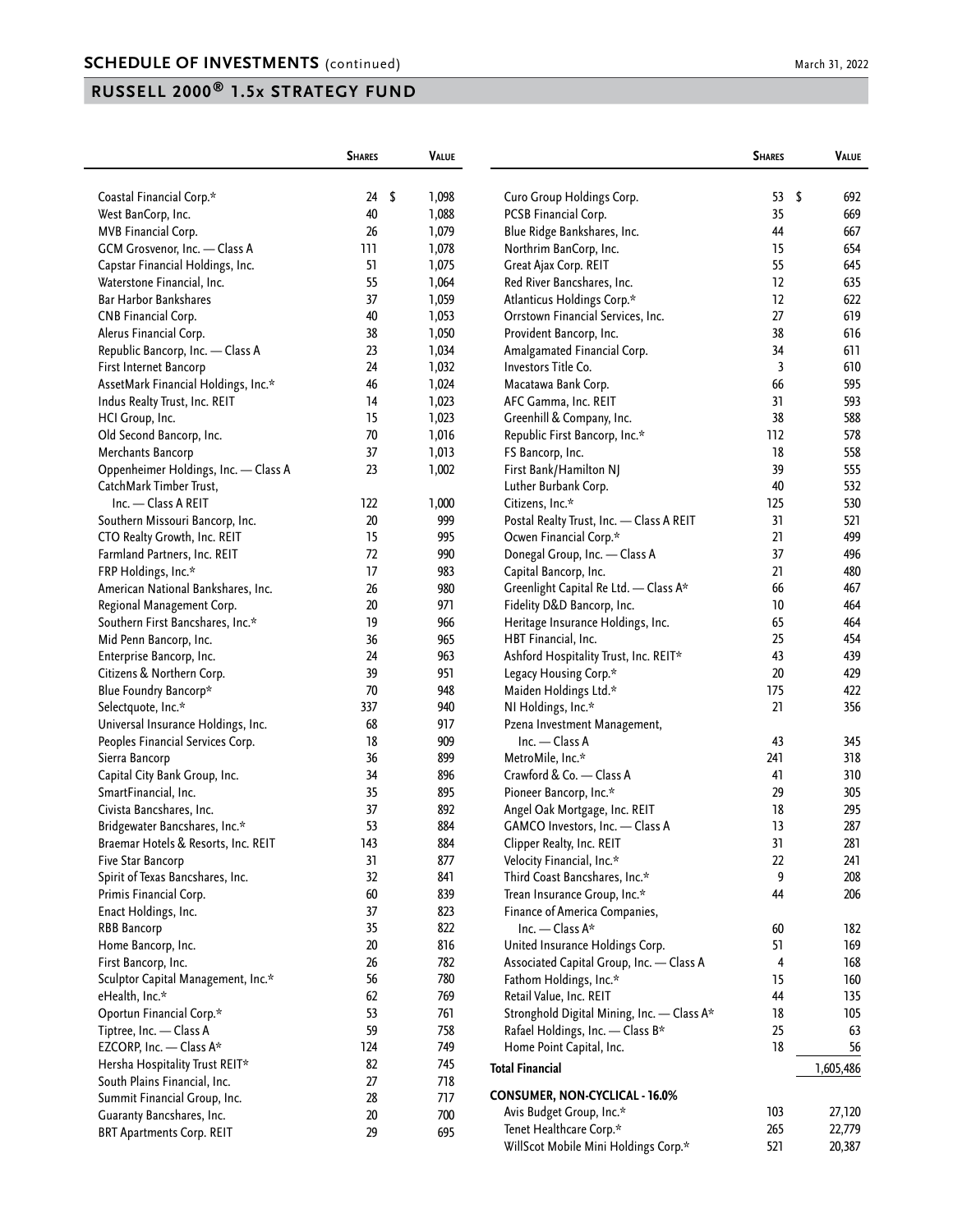|                                   | <b>SHARES</b> | <b>VALUE</b> |                                                | <b>SHARES</b> | VALUE       |
|-----------------------------------|---------------|--------------|------------------------------------------------|---------------|-------------|
| Performance Food Group Co.*       | 381           | \$<br>19,397 | ACADIA Pharmaceuticals, Inc.*                  | 302           | \$<br>7,314 |
| Shockwave Medical, Inc.*          | 85            | 17,626       | Axonics, Inc.*                                 | 115           | 7,199       |
| Inspire Medical Systems, Inc.*    | 67            | 17,198       | Lancaster Colony Corp.                         | 48            | 7,159       |
| <b>Biohaven Pharmaceutical</b>    |               |              | Karuna Therapeutics, Inc.*                     | 56            | 7,100       |
| Holding Company Ltd.*             | 140           | 16,600       | Patterson Companies, Inc.                      | 215           | 6,960       |
| ASGN, Inc.*                       | 127           | 14,822       | Insmed, Inc.*                                  | 296           | 6,956       |
| Omnicell, Inc.*                   | 110           | 14,244       | Twist Bioscience Corp.*                        | 138           | 6,814       |
| Halozyme Therapeutics, Inc.*      | 347           | 13,838       | Marathon Digital Holdings, Inc.* <sup>,1</sup> | 239           | 6,680       |
| HealthEquity, Inc.*               | 205           | 13,825       | Select Medical Holdings Corp.                  | 277           | 6,645       |
| LHC Group, Inc.*                  | 77            | 12,982       | Prestige Consumer Healthcare, Inc.*            | 125           | 6,618       |
| Intellia Therapeutics, Inc.*      | 175           | 12,717       | Integer Holdings Corp.*                        | 82            | 6,607       |
| AMN Healthcare Services, Inc.*    | 118           | 12,311       | Glaukos Corp.*                                 | 114           | 6,591       |
| Intra-Cellular Therapies, Inc.*   | 198           | 12,116       | BellRing Brands, Inc.*                         | 284           | 6,555       |
| Medpace Holdings, Inc.*           | 73            | 11,942       | PTC Therapeutics, Inc.*                        | 174           | 6,492       |
| Ensign Group, Inc.                | 132           | 11,881       | Nevro Corp.*                                   | 87            | 6,293       |
| Helen of Troy Ltd.*               | 60            | 11,750       | Amicus Therapeutics, Inc.*                     | 663           | 6,279       |
| Triton International Ltd.         | 167           |              | WD-40 Co.                                      | 34            |             |
|                                   |               | 11,720       |                                                |               | 6,230       |
| Arrowhead Pharmaceuticals, Inc.*  | 254           | 11,681       | EVERTEC, Inc.                                  | 152           | 6,221       |
| iRhythm Technologies, Inc.*       | 74            | 11,653       | LiveRamp Holdings, Inc.*                       | 165           | 6,169       |
| Option Care Health, Inc.*         | 398           | 11,367       | Graham Holdings Co. - Class B                  | 10            | 6,115       |
| LivaNova plc*                     | 134           | 10,965       | Coca-Cola Consolidated, Inc.                   | 12            | 5,962       |
| <b>CONMED Corp.</b>               | 73            | 10,844       | United Natural Foods, Inc.*                    | 140           | 5,789       |
| API Group Corp.*                  | 506           | 10,641       | J & J Snack Foods Corp.                        | 37            | 5,739       |
| Alkermes plc*                     | 404           | 10,629       | John Wiley & Sons, Inc. - Class A              | 108           | 5,727       |
| Herc Holdings, Inc.               | 63            | 10,527       | Riot Blockchain, Inc.* <sup>,1</sup>           | 269           | 5,695       |
| TriNet Group, Inc.*               | 102           | 10,033       | Cal-Maine Foods, Inc.                          | 103           | 5,688       |
| Apellis Pharmaceuticals, Inc.*    | 196           | 9,959        | Ortho Clinical Diagnostics Holdings plc*       | 302           | 5,635       |
| Sanderson Farms, Inc.             | 51            | 9,562        | Primo Water Corp.                              | 395           | 5,629       |
| STAAR Surgical Co.*               | 119           | 9,509        | Global Blood Therapeutics, Inc.*               | 155           | 5,369       |
| <b>Blueprint Medicines Corp.*</b> | 147           | 9,390        | Relay Therapeutics, Inc.*                      | 175           | 5,238       |
| Lantheus Holdings, Inc.*          | 169           | 9,347        | CBIZ, Inc.*                                    | 122           | 5,120       |
| Insperity, Inc.                   | 91            | 9,138        | Emergent BioSolutions, Inc.*                   | 123           | 5,050       |
| Sprouts Farmers Market, Inc.*     | 282           | 9,018        | Myriad Genetics, Inc.*                         | 199           | 5,015       |
| Korn Ferry                        | 135           | 8,767        | Edgewell Personal Care Co.                     | 136           | 4,987       |
| Merit Medical Systems, Inc.*      | 129           | 8,581        | Medifast, Inc.                                 | 29            | 4,953       |
| Pacira BioSciences, Inc.*         | 111           | 8,472        | Corcept Therapeutics, Inc.*                    | 218           | 4,909       |
| Neogen Corp.*                     | 272           | 8,388        | IVERIC bio, Inc.*                              | 288           | 4,847       |
| Progyny, Inc.*                    | 161           | 8,275        | CareDx, Inc.*                                  | 127           | 4,698       |
| Brink's Co.                       | 120           | 8,160        | Surgery Partners, Inc.*                        | 85            | 4,679       |
| Simply Good Foods Co.*            | 213           | 8,083        | Veracyte, Inc.*                                | 169           | 4,659       |
| Haemonetics Corp.*                | 127           | 8,029        | Ironwood Pharmaceuticals,                      |               |             |
| R1 RCM, Inc.*                     | 300           | 8,028        | Inc. - Class A*                                | 368           | 4,629       |
| Owens & Minor, Inc.               | 182           | 8,012        | Textainer Group Holdings Ltd.                  | 118           | 4,492       |
| Arvinas, Inc.*                    | 118           | 7,941        | MEDNAX, Inc.*                                  | 191           | 4,485       |
| Fate Therapeutics, Inc.*          | 203           | 7,870        | Vericel Corp.*                                 | 117           | 4,472       |
| Alarm.com Holdings, Inc.*         | 118           | 7,842        | Pacific Biosciences of California, Inc.*       | 490           | 4,459       |
| Inari Medical, Inc.*              | 86            | 7,795        | Covetrus, Inc.*                                | 260           | 4,365       |
| ABM Industries, Inc.              | 169           | 7,781        | Vector Group Ltd.                              | 361           | 4,346       |
| Hostess Brands, Inc.*             | 346           | 7,591        | ICF International, Inc.                        | 46            | 4,330       |
| Celsius Holdings, Inc.*           | 135           | 7,449        | B&G Foods, Inc. <sup>1</sup>                   | 160           | 4,317       |
| Beam Therapeutics, Inc.*          | 129           | 7,392        | Ligand Pharmaceuticals, Inc. - Class B*        | 38            | 4,275       |
| NuVasive, Inc.*                   | 130           | 7,371        | Coursera, Inc.*                                | 183           | 4,216       |
| AtriCure, Inc.*                   | 112           | 7,355        | Zentalis Pharmaceuticals, Inc.*                | 91            | 4,199       |
| Denali Therapeutics, Inc.*        | 228           | 7,335        | TreeHouse Foods, Inc.*                         | 130           | 4,194       |
| BioCryst Pharmaceuticals, Inc.*   | 451           | 7,333        | Central Garden & Pet Co. - Class A*            | 102           | 4,160       |
| Cytokinetics, Inc.*               | 199           | 7,325        | Rent-A-Center, Inc.                            | 165           | 4,156       |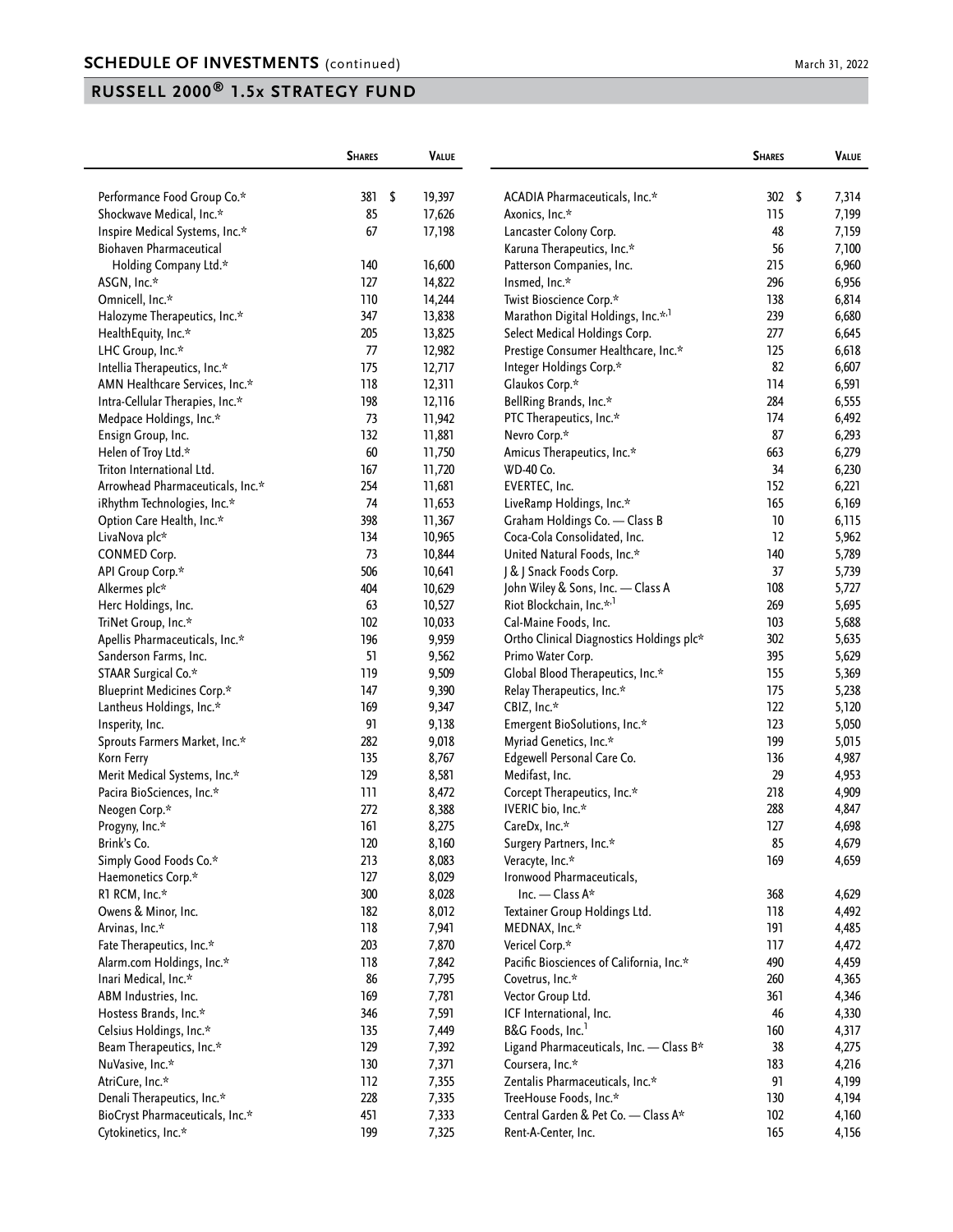|                                          | <b>SHARES</b> | VALUE |                                                   | <b>SHARES</b> | <b>VALUE</b> |
|------------------------------------------|---------------|-------|---------------------------------------------------|---------------|--------------|
|                                          |               |       |                                                   |               |              |
| SpringWorks Therapeutics, Inc.*          | \$<br>73      | 4,120 | Avid Bioservices, Inc.*                           | 151           | \$<br>3,076  |
| PROG Holdings, Inc.*                     | 141           | 4,057 | Cutera, Inc.*                                     | 44            | 3,036        |
| Avanos Medical, Inc.*                    | 121           | 4,053 | SpartanNash Co.                                   | 90            | 2,969        |
| Inter Parfums, Inc.                      | 46            | 4,050 | Laureate Education, Inc. - Class A                | 249           | 2,951        |
| Strategic Education, Inc.                | 61            | 4,049 | Weis Markets, Inc.                                | 41            | 2,928        |
| Invitae Corp.*                           | 506           | 4,033 | Dynavax Technologies Corp.* <sup>1</sup>          | 270           | 2,927        |
| Andersons, Inc.                          | 80            | 4,021 | Axsome Therapeutics, Inc.*                        | 70            | 2,897        |
| Supernus Pharmaceuticals, Inc.*          | 123           | 3,975 | AdaptHealth Corp.*                                | 179           | 2,869        |
| NanoString Technologies, Inc.*           | 114           | 3,961 | Madrigal Pharmaceuticals, Inc.*                   | 29            | 2,846        |
| Agios Pharmaceuticals, Inc.*             | 136           | 3,959 | Prometheus Biosciences, Inc.*                     | 75            | 2,832        |
| Celldex Therapeutics, Inc.*              | 115           | 3,917 | Harmony Biosciences Holdings, Inc.*               | 58            | 2,822        |
| Vir Biotechnology, Inc.*                 | 151           | 3,884 | Cimpress plc*                                     | 44            | 2,798        |
| Multiplan Corp.*                         | 815           | 3,814 | First Advantage Corp.*                            | 138           | 2,786        |
| Travere Therapeutics, Inc.*              | 148           | 3,814 | Meridian Bioscience, Inc.*                        | 107           | 2,778        |
| REVOLUTION Medicines, Inc.*              | 149           | 3,801 | Evo Payments, Inc. - Class A*                     | 119           | 2,748        |
| Beauty Health Co.*                       | 225           | 3,798 | Bridgebio Pharma, Inc.*                           | 266           | 2,700        |
| Xencor, Inc.*                            | 142           | 3,789 | Protagonist Therapeutics, Inc.*                   | 112           | 2,652        |
| Stride, Inc.*                            | 104           | 3,778 | Cytek Biosciences, Inc.*                          | 244           | 2,630        |
| Kforce, Inc.                             | 51            | 3,773 | Huron Consulting Group, Inc.*                     | 57            | 2,611        |
| Community Health Systems, Inc.*          | 313           | 3,715 | FibroGen, Inc.*                                   | 216           | 2,596        |
| CorVel Corp.*                            | 22            | 3,706 | Chefs' Warehouse, Inc.*                           | 79            | 2,575        |
| Adtalem Global Education, Inc.*          | 124           | 3,684 | National Beverage Corp.                           | 59            | 2,566        |
| Green Dot Corp. - Class A*               | 134           | 3,682 | Kura Oncology, Inc.*                              | 159           | 2,557        |
| Monro, Inc.                              | 83            | 3,680 | RadNet, Inc.*                                     | 114           | 2,550        |
| Kymera Therapeutics, Inc.*               | 86            | 3,640 | Crinetics Pharmaceuticals, Inc.*                  | 116           | 2,546        |
| Addus HomeCare Corp.*                    | 39            | 3,638 | TrueBlue, Inc.*                                   | 88            | 2,542        |
| Arcus Biosciences, Inc.*                 | 115           | 3,629 | Castle Biosciences, Inc.*                         | 55            | 2,467        |
| ModivCare, Inc.*                         | 31            | 3,577 | Vaxcyte, Inc.*                                    | 102           | 2,463        |
| Cerevel Therapeutics Holdings, Inc.*     | 102           | 3,571 | 2U, Inc.*                                         | 182           | 2,417        |
| Cassava Sciences, Inc.* <sup>,1</sup>    | 96            | 3,565 | USANA Health Sciences, Inc.*                      | 30            | 2,384        |
| Silk Road Medical, Inc.*                 | 86            | 3,551 | ImmunoGen, Inc.*                                  | 498           | 2,370        |
| Universal Corp.                          | 61            | 3,542 | MoneyGram International, Inc.*                    | 224           | 2,365        |
| Tivity Health, Inc.*                     | 110           | 3,539 | C4 Therapeutics, Inc.*                            | 97            | 2,353        |
| NeoGenomics, Inc.*                       | 286           | 3,475 | Intersect ENT, Inc.*                              | 84            | 2,353        |
| OPKO Health, Inc.*                       | 1,008         | 3,468 | Cerus Corp.*                                      | 424           | 2,328        |
| Heska Corp.*                             | 25            | 3,457 | MannKind Corp.*                                   | 621           | 2,285        |
| Revance Therapeutics, Inc.*              | 176           | 3,432 | Reata Pharmaceuticals, Inc. - Class A*            | 69            | 2,260        |
| Enanta Pharmaceuticals, Inc.*            | 48            | 3,417 |                                                   | 77            | 2,248        |
| ChemoCentryx, Inc.*                      | 136           | 3,410 | Quanterix Corp.*<br>Cardiovascular Systems, Inc.* | 99            | 2,237        |
|                                          |               |       |                                                   |               |              |
| CoreCivic, Inc.*                         | 303           | 3,385 | Accolade, Inc.*                                   | 126           | 2,213        |
| Amphastar Pharmaceuticals, Inc.*         | 93            | 3,339 | Natus Medical, Inc.*                              | 84            | 2,208        |
| Prothena Corporation plc*                | 91            | 3,328 | Aclaris Therapeutics, Inc.*                       | 128           | 2,207        |
| Krystal Biotech, Inc.*                   | 50            | 3,327 | Utz Brands, Inc.                                  | 148           | 2,188        |
| REGENXBIO, Inc.*                         | 99            | 3,286 | Carriage Services, Inc. - Class A                 | 41            | 2,187        |
| Brookdale Senior Living, Inc. - Class A* | 466           | 3,285 | LeMaitre Vascular, Inc.                           | 47            | 2,184        |
| Editas Medicine, Inc.*                   | 171           | 3,252 | National Healthcare Corp.                         | 31            | 2,177        |
| Fulgent Genetics, Inc.*                  | 52            | 3,245 | Fresh Del Monte Produce, Inc.                     | 84            | 2,176        |
| Deluxe Corp.                             | 106           | 3,206 | Senseonics Holdings, Inc.*                        | 1,091         | 2,149        |
| Repay Holdings Corp.*                    | 217           | 3,205 | Atrion Corp.                                      | 3             | 2,139        |
| US Physical Therapy, Inc.                | 32            | 3,182 | Morphic Holding, Inc.*                            | 53            | 2,128        |
| MGP Ingredients, Inc.                    | 37            | 3,167 | Keros Therapeutics, Inc.*                         | 39            | 2,121        |
| Krispy Kreme, Inc.                       | 213           | 3,163 | Innoviva, Inc.*                                   | 109           | 2,109        |
| elf Beauty, Inc.*                        | 121           | 3,126 | Coherus Biosciences, Inc.*                        | 163           | 2,104        |
| Ingles Markets, Inc. - Class A           | 35            | 3,117 | Nuvation Bio, Inc.*                               | 398           | 2,093        |
| Turning Point Therapeutics, Inc.*        | 115           | 3,088 | Alector, Inc.*                                    | 146           | 2,081        |
| TG Therapeutics, Inc.*                   | 324           | 3,081 | Verve Therapeutics, Inc.*                         | 91            | 2,077        |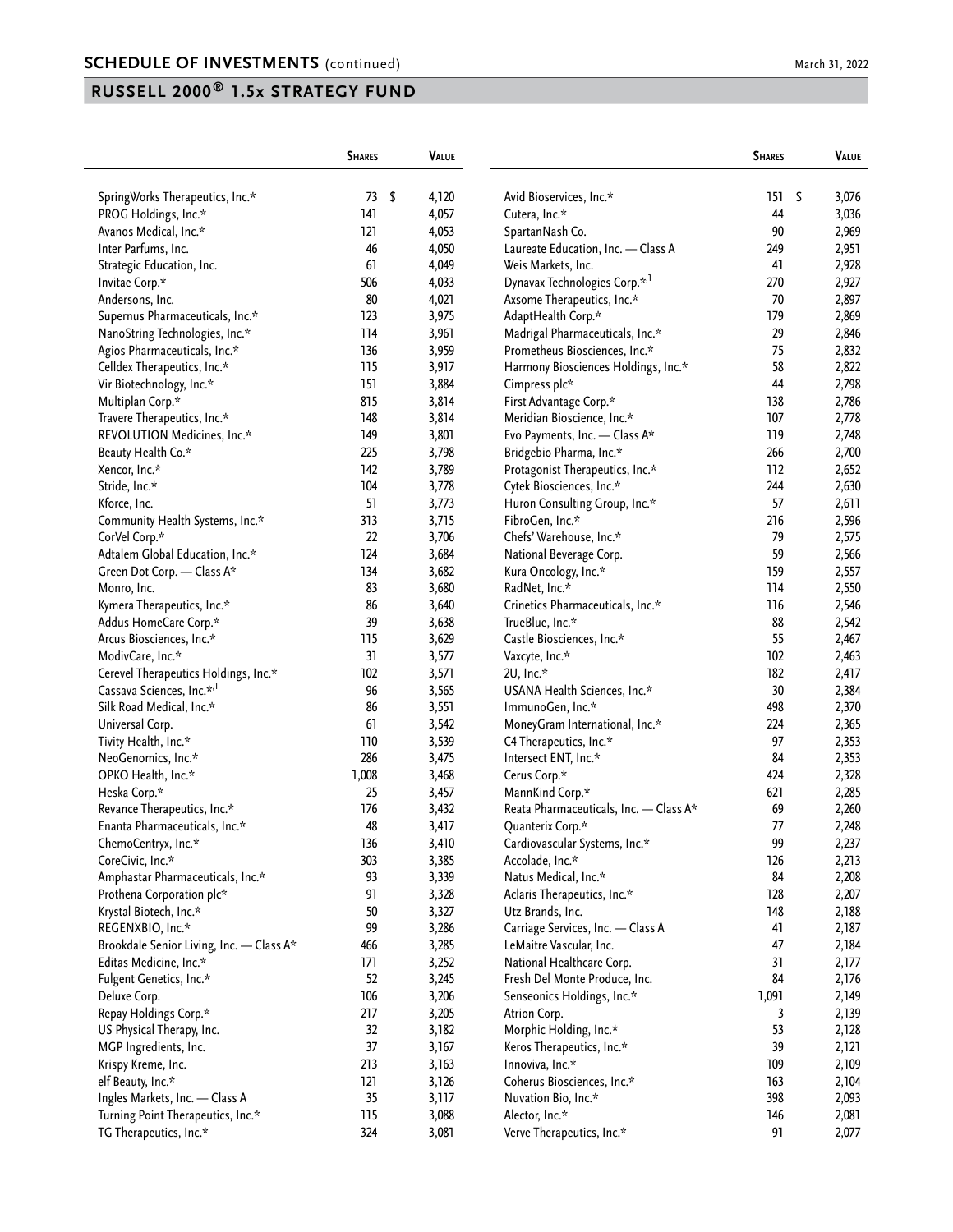|                                                                         | <b>SHARES</b>    | VALUE          |                                                           | <b>SHARES</b> | VALUE       |
|-------------------------------------------------------------------------|------------------|----------------|-----------------------------------------------------------|---------------|-------------|
| Artivion, Inc.*                                                         | $\sqrt{2}$<br>97 | 2,074          | Surmodics, Inc.*                                          | 34            | \$<br>1,541 |
| Recursion Pharmaceuticals,                                              |                  |                | Ocugen, Inc.* <sup>,1</sup>                               | 465           | 1,535       |
| Inc. - Class A*                                                         | 289              | 2,069          | CRA International, Inc.                                   | 18            | 1,517       |
| Anavex Life Sciences Corp.* <sup>1</sup>                                | 168              | 2,068          | 13 Verticals, Inc. - Class A*                             | 54            | 1,504       |
| Varex Imaging Corp.*                                                    | 97               | 2,065          | Butterfly Network, Inc.* <sup>,1</sup>                    | 313           | 1,490       |
| Alphatec Holdings, Inc.*                                                | 177              | 2,035          | Tattooed Chef, Inc.*                                      | 118           | 1,485       |
| Atara Biotherapeutics, Inc.*                                            | 218              | 2,025          | Kezar Life Sciences, Inc.*                                | 88            | 1,463       |
| AngioDynamics, Inc.*                                                    | 94               | 2,025          | Transcat, Inc.*                                           | 18            | 1,461       |
| Perdoceo Education Corp.*                                               | 176              | 2,021          | Instil Bio, Inc.*                                         | 135           | 1,451       |
| Catalyst Pharmaceuticals, Inc.*                                         | 243              | 2,015          | Franklin Covey Co.*                                       | 32            | 1,447       |
| Syndax Pharmaceuticals, Inc.*                                           | 113              | 1,964          | Theravance Biopharma, Inc.*                               | 151           | 1,444       |
| Cross Country Healthcare, Inc.*                                         | 90               | 1,950          | Tootsie Roll Industries, Inc.                             | 41            | 1,440       |
| American Well Corp. - Class A*                                          | 462              | 1,945          | Treace Medical Concepts, Inc.*                            | 76            | 1,437       |
| John B Sanfilippo & Son, Inc.                                           | 23               | 1,919          | Eagle Pharmaceuticals, Inc.*                              | 29            | 1,435       |
| Kelly Services, Inc. - Class A                                          | 88               | 1,909          | Hackett Group, Inc.                                       | 62            | 1,430       |
| Heidrick & Struggles International, Inc.                                | 48               | 1,900          | Arcturus Therapeutics Holdings, Inc.*                     | 53            | 1,429       |
| OrthoPediatrics Corp.*                                                  | 35               | 1,890          | National Research Corp. - Class A                         | 36            | 1,427       |
| ACCO Brands Corp.                                                       | 236              | 1,888          | BrightView Holdings, Inc.*                                | 103           | 1,402       |
| Bionano Genomics, Inc.*                                                 | 731              | 1,886          | Erasca, Inc.*                                             | 160           | 1,376       |
| Arlo Technologies, Inc.*                                                | 212              | 1,878          | PMV Pharmaceuticals, Inc.*                                | 66            | 1,374       |
| Inovio Pharmaceuticals, Inc.* <sup>1</sup>                              | 521              | 1,870          | Resources Connection, Inc.                                | 80            | 1,371       |
| Lyell Immunopharma, Inc.* <sup>,1</sup>                                 | 370              | 1,869          | ViewRay, Inc.*                                            | 348           | 1,364       |
| Viad Corp.*                                                             | 52               | 1,853          | Gossamer Bio, Inc.*                                       | 156           | 1,354       |
| SI-BONE, Inc.*                                                          | 82               | 1,853          | Agenus, Inc.*                                             | 549           | 1,351       |
| Collegium Pharmaceutical, Inc.*                                         | 90               | 1,832          | WW International, Inc.*                                   | 132           | 1,350       |
| LifeStance Health Group, Inc.* <sup>,1</sup>                            | 180              | 1,820          | Cara Therapeutics, Inc.*                                  | 111           | 1,349       |
| SP Plus Corp.*                                                          | 58               | 1,819          |                                                           | 70            | 1,348       |
| Sana Biotechnology, Inc.*                                               | 216              | 1,784          | Arcutis Biotherapeutics, Inc.*<br>Endo International plc* | 578           | 1,335       |
| Quanex Building Products Corp.                                          | 85               | 1,784          | Cass Information Systems, Inc.                            | 36            | 1,329       |
| TransMedics Group, Inc.*                                                | 66               | 1,778          |                                                           | 180           | 1,327       |
|                                                                         | 95               | 1,755          | Karyopharm Therapeutics, Inc.*<br>MiMedx Group, Inc.*     | 281           | 1,324       |
| Avidity Biosciences, Inc.*<br>Sorrento Therapeutics, Inc.* <sup>1</sup> | 748              |                |                                                           | 150           |             |
|                                                                         | 299              | 1,743          | MacroGenics, Inc.*                                        | 231           | 1,321       |
| Sangamo Therapeutics, Inc.*                                             | 94               | 1,737          | Heron Therapeutics, Inc.*                                 | 173           | 1,321       |
| Hanger, Inc.*                                                           |                  | 1,723          | Organogenesis Holdings, Inc.*                             | 430           | 1,318       |
| Antares Pharma, Inc.*                                                   | 420              | 1,722<br>1,687 | Rigel Pharmaceuticals, Inc.*<br>Affimed N.V.*             | 291           | 1,286       |
| Aaron's Company, Inc.                                                   | 84<br>240        |                |                                                           | 110           | 1,272       |
| MaxCyte, Inc.*                                                          |                  | 1,678          | Rhythm Pharmaceuticals, Inc.*                             |               | 1,267       |
| Relmada Therapeutics, Inc.*                                             | 62               | 1,673          | Paya Holdings, Inc.*                                      | 215           | 1,260       |
| Rocket Pharmaceuticals, Inc.*                                           | 104              | 1,649          | Replimune Group, Inc.*                                    | 74            | 1,257       |
| iTeos Therapeutics, Inc.*                                               | 51               | 1,641          | Albireo Pharma, Inc.*                                     | 42            | 1,253       |
| Pulmonx Corp.*                                                          | 66               | 1,637          | Bright Health Group, Inc.*                                | 646           | 1,247       |
| Duckhorn Portfolio, Inc.*                                               | $90\,$           | 1,637          | Agiliti, Inc.*                                            | 59            | 1,245       |
| PetIQ, Inc.*                                                            | 67               | 1,635          | Seres Therapeutics, Inc.*                                 | 174           | 1,239       |
| Fulcrum Therapeutics, Inc.*                                             | 69               | 1,632          | Joint Corp.*                                              | 35            | 1,239       |
| Inogen, Inc.*                                                           | 50               | 1,621          | Turning Point Brands, Inc.                                | 36            | 1,224       |
| Chinook Therapeutics, Inc.*                                             | 98               | 1,603          | OraSure Technologies, Inc.*                               | 179           | 1,214       |
| Seer, Inc.*                                                             | 105              | 1,600          | AnaptysBio, Inc.*                                         | 49            | 1,212       |
| Forrester Research, Inc.*                                               | 28               | 1,580          | Pennant Group, Inc.*                                      | 65            | 1,211       |
| Orthofix Medical, Inc.*                                                 | 48               | 1,570          | NGM Biopharmaceuticals, Inc.*                             | 79            | 1,205       |
| Calavo Growers, Inc.                                                    | 43               | 1,567          | RAPT Therapeutics, Inc.*                                  | 54            | 1,187       |
| Inhibrx, Inc.*                                                          | $70\,$           | 1,560          | Ennis, Inc.                                               | 64            | 1,182       |
| Vanda Pharmaceuticals, Inc.*                                            | 137              | 1,549          | Mission Produce, Inc.*                                    | 93            | 1,177       |
| Barrett Business Services, Inc.                                         | $20\,$           | 1,549          | Absci Corp.*                                              | 139           | 1,172       |
| Allogene Therapeutics, Inc.*                                            | 170              | 1,549          | Atea Pharmaceuticals, Inc.*                               | 162           | 1,170       |
| Vivint Smart Home, Inc.*                                                | 229              | 1,548          | Caribou Biosciences, Inc.*                                | 127           | 1,166       |
| Vaxart, Inc.* <sup>,1</sup>                                             | 306              | 1,542          | Central Garden & Pet Co.*                                 | $26\,$        | 1,143       |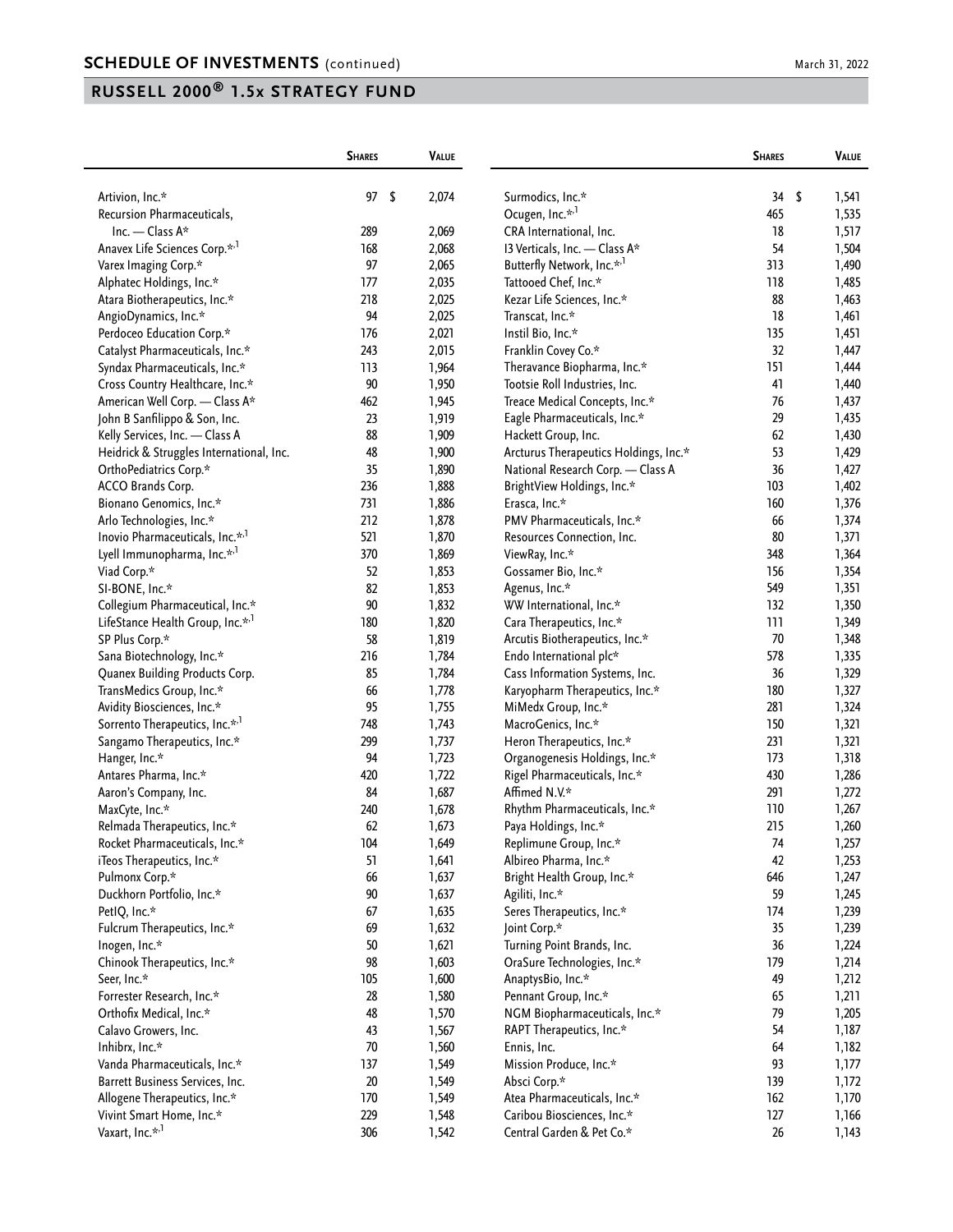|                                                             | <b>SHARES</b> | VALUE        |                                                             | <b>SHARES</b> | <b>VALUE</b> |
|-------------------------------------------------------------|---------------|--------------|-------------------------------------------------------------|---------------|--------------|
| Sterling Check Corp.*                                       | $42 \quad$    | 1,110        | Utah Medical Products, Inc.                                 | 9             | \$<br>809    |
| Honest Company, Inc.*                                       | 213           | 1,110        | Vapotherm, Inc.*                                            | 57            | 792          |
| Athira Pharma, Inc.*                                        | 81            | 1,093        | Accuray, Inc.*                                              | 239           | 791          |
| Nurix Therapeutics, Inc.*                                   | 78            | 1,093        | Forma Therapeutics Holdings, Inc.*                          | 85            | 790          |
| Design Therapeutics, Inc.*                                  | 67            | 1,082        | VBI Vaccines, Inc.* <sup>,1</sup>                           | 472           | 784          |
| Adicet Bio, Inc.*                                           | 53            | 1,058        | Veru, Inc.*                                                 | 161           | 778          |
| 4D Molecular Therapeutics, Inc.*                            | $70\,$        | 1,058        | Axogen, Inc.*                                               | 97            | 770          |
| Bioventus, Inc. - Class A*                                  | 75            | 1,057        | Vital Farms, Inc.*                                          | 62            | 766          |
| Amneal Pharmaceuticals, Inc.*                               | 251           | 1,047        | ANI Pharmaceuticals, Inc.*                                  | 27            | 759          |
| Y-mAbs Therapeutics, Inc.*                                  | 88            | 1,045        | Landec Corp.*                                               | 65            | 753          |
| Radius Health, Inc.*                                        | 118           | 1,042        | G1 Therapeutics, Inc.*                                      | 99            | 752          |
| Vectrus, Inc.*                                              | 29            | 1,040        | Foghorn Therapeutics, Inc.*                                 | 49            | 746          |
| MeiraGTx Holdings plc*                                      | 75            | 1,039        | Singular Genomics Systems, Inc.*                            | 118           | 745          |
| Geron Corp.*                                                | 763           | 1,038        | ALX Oncology Holdings, Inc.*                                | 44            | 744          |
| Provention Bio, Inc.*                                       | 139           | 1,017        | Personalis, Inc.*                                           | 90            | 737          |
| Phibro Animal Health Corp. - Class A                        | 51            | 1,017        | Kiniksa Pharmaceuticals Ltd. - Class A*                     | 73            | 726          |
|                                                             | 48            | 1,010        | Dyne Therapeutics, Inc.*                                    | 75            | 723          |
| Stoke Therapeutics, Inc.*<br>Monte Rosa Therapeutics, Inc.* | 72            | 1,009        | Kinnate Biopharma, Inc.*                                    | 64            | 721          |
| Intercept Pharmaceuticals, Inc.*                            | 62            |              |                                                             | 16            | 717          |
|                                                             | 47            | 1,009<br>998 | iRadimed Corp.                                              | 179           | 714          |
| American Public Education, Inc.*                            | 33            | 976          | Mersana Therapeutics, Inc.*                                 | 97            | 701          |
| European Wax Center, Inc. - Class A*                        | 878           | 975          | Kronos Bio, Inc.*                                           | 93            | 697          |
| Mind Medicine MindMed, Inc.* <sup>,1</sup>                  | 107           | 974          | Cogent Biosciences, Inc.*<br>Phathom Pharmaceuticals, Inc.* | 51            | 694          |
| Aerie Pharmaceuticals, Inc.*                                |               |              |                                                             |               |              |
| Custom Truck One Source, Inc.*                              | 116           | 973          | Eiger BioPharmaceuticals, Inc.*                             | 82            | 681          |
| SeaSpine Holdings Corp.*                                    | 80            | 973          | Cullinan Oncology, Inc.*                                    | 65            | 681          |
| Inotiv, Inc.*                                               | 37            | 969          | Whole Earth Brands, Inc.*                                   | 94            | 673          |
| Tactile Systems Technology, Inc.*                           | 48            | 968          | Adagio Therapeutics, Inc.* <sup>,1</sup>                    | 147           | 670          |
| Imago Biosciences, Inc.*                                    | 50            | 963          | DICE Therapeutics, Inc.*                                    | 35            | 670          |
| ImmunityBio, Inc.* <sup>1</sup>                             | 171           | 959          | Esperion Therapeutics, Inc.*                                | 144           | 668          |
| 2seventy bio, Inc.*                                         | 56            | 955          | PROCEPT BioRobotics Corp.*                                  | 19            | 665          |
| Ocular Therapeutix, Inc.*                                   | 192           | 950          | Oramed Pharmaceuticals, Inc.*                               | 76            | 657          |
| Tejon Ranch Co.*                                            | 52            | 950          | Kodiak Sciences, Inc.*                                      | 85            | 656          |
| 22nd Century Group, Inc.*                                   | 406           | 942          | EyePoint Pharmaceuticals, Inc.*                             | 53            | 644          |
| Edgewise Therapeutics, Inc.*                                | 97            | 941          | Rubius Therapeutics, Inc.*                                  | 115           | 634          |
| AppHarvest, Inc.*                                           | 175           | 941          | Harvard Bioscience, Inc.*                                   | 99            | 615          |
| Evolus, Inc.*                                               | 83            | 931          | Verastem, Inc.*                                             | 435           | 613          |
| Scholar Rock Holding Corp.*                                 | 72            | 928          | ShotSpotter, Inc.*                                          | 22            | 610          |
| Deciphera Pharmaceuticals, Inc.*                            | 99            | 918          | Altimmune, Inc.*                                            | 100           | 609          |
| Ideaya Biosciences, Inc.*                                   | 82            | 918          | HF Foods Group, Inc.*                                       | 91            | 606          |
| Akero Therapeutics, Inc.*                                   | 64            | 908          | VistaGen Therapeutics, Inc.*                                | 488           | 605          |
| Omeros Corp.*                                               | 151           | 908          | Arbutus Biopharma Corp.*                                    | 201           | 599          |
| Anika Therapeutics, Inc.*                                   | 36            | 904          | BioLife Solutions, Inc.*                                    | 26            | 591          |
| Bioxcel Therapeutics, Inc.*                                 | 43            | 899          | Vera Therapeutics, Inc.*                                    | 25            | 587          |
| Sutro Biopharma, Inc.*                                      | 109           | 896          | Alta Equipment Group, Inc.*                                 | 47            | 581          |
| DermTech, Inc.* <sup>,1</sup>                               | 61            | 895          | Clovis Oncology, Inc.*                                      | 284           | 574          |
| SIGA Technologies, Inc.*                                    | 124           | 879          | Limoneira Co.                                               | 39            | 573          |
| Berkeley Lights, Inc.*                                      | 122           | 867          | Jounce Therapeutics, Inc.*                                  | 83            | 564          |
| Marinus Pharmaceuticals, Inc.*                              | 92            | 860          | IGM Biosciences, Inc.*                                      | 21            | 561          |
| Willdan Group, Inc.*                                        | 28            | 859          | Immunovant, Inc.*                                           | 101           | 557          |
| Praxis Precision Medicines, Inc.*                           | 84            | 858          | Acacia Research Corp.*                                      | 123           | 555          |
| Chimerix, Inc.*                                             | 184           | 843          | Aldeyra Therapeutics, Inc.*                                 | 122           | 542          |
| Tenaya Therapeutics, Inc.*                                  | 71            | 836          | Cymabay Therapeutics, Inc.*                                 | 174           | 541          |
| KalVista Pharmaceuticals, Inc.*                             | 56            | 825          | Village Super Market, Inc. - Class A                        | $22\,$        | 539          |
| Seneca Foods Corp. - Class A*                               | 16            | 825          | Talaris Therapeutics, Inc.*                                 | 54            | 531          |
| Bluebird Bio, Inc.*                                         | 169           | 820          | Immunic, Inc.*                                              | 47            | 531          |
| Generation Bio Co.*                                         | 111           | 815          | Spero Therapeutics, Inc.*                                   | 61            | 531          |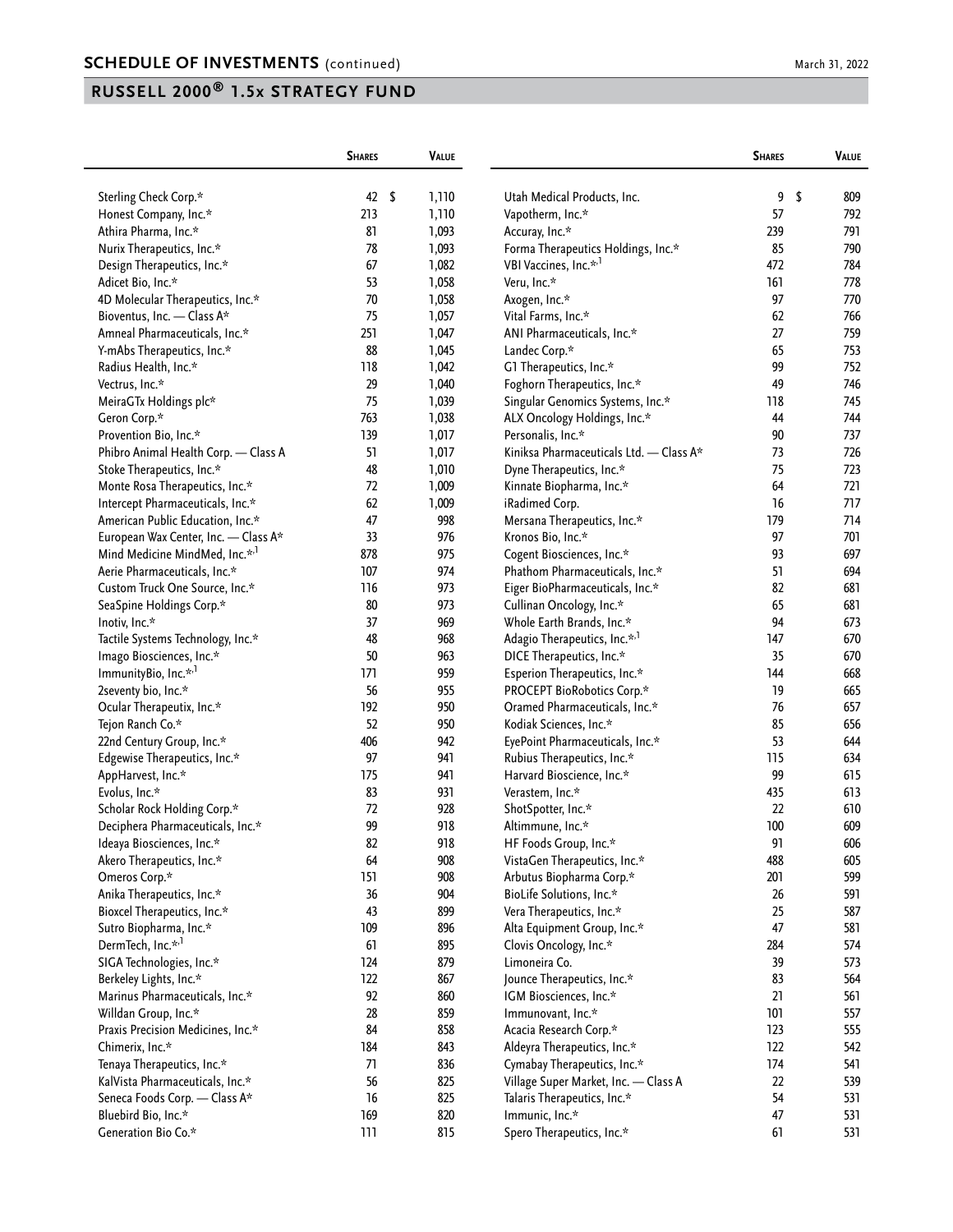|                                          | <b>SHARES</b> |     | <b>VALUE</b> |                                             | <b>SHARES</b> | VALUE     |
|------------------------------------------|---------------|-----|--------------|---------------------------------------------|---------------|-----------|
| Spectrum Pharmaceuticals, Inc.*          | 410           | -\$ | 529          | Aveanna Healthcare Holdings, Inc.*          | 99            | \$<br>338 |
| CorMedix, Inc.*                          | 95            |     | 521          | Zynex, Inc.                                 | 54            | 336       |
| Avita Medical, Inc.*                     | 61            |     | 517          | CytoSorbents Corp.*                         | 105           | 335       |
| Curis, Inc.*                             | 217           |     | 516          | Theseus Pharmaceuticals, Inc.*              | 29            | 334       |
| Viking Therapeutics, Inc.*               | 171           |     | 513          | XBiotech, Inc.                              | 38            | 328       |
| Citius Pharmaceuticals, Inc.*            | 286           |     | 512          | Oyster Point Pharma, Inc.*                  | 28            | 326       |
| Apyx Medical Corp.*                      | 78            |     | 509          | Poseida Therapeutics, Inc.*                 | 72            | 323       |
| CinCor Pharma, Inc.*                     | 29            |     | 509          | Arcellx, Inc.*                              | 23            | 322       |
| Allakos, Inc.*                           | 89            |     | 507          | Sientra, Inc.*                              | 145           | 322       |
| Nature's Sunshine Products, Inc.*        | 30            |     | 505          | Tyra Biosciences, Inc.*                     | 30            | 321       |
|                                          | 238           |     | 502          | Molecular Templates, Inc.*                  | 93            | 321       |
| Precigen, Inc.*                          | 48            |     | 500          |                                             | 105           | 319       |
| ClearPoint Neuro, Inc.*                  |               |     |              | Homology Medicines, Inc.*                   |               |           |
| Allovir, Inc.*                           | 74            |     | 499          | Akebia Therapeutics, Inc.*                  | 440           | 316       |
| Janux Therapeutics, Inc.*                | 34            |     | 488          | Athersys, Inc.*                             | 516           | 312       |
| Lineage Cell Therapeutics, Inc.*         | 314           |     | 484          | Cortexyme, Inc.*                            | 50            | 309       |
| Aerovate Therapeutics, Inc.*             | 26            |     | 477          | Amylyx Pharmaceuticals, Inc.*               | 24            | 308       |
| Applied Molecular Transport, Inc.*       | 63            |     | 474          | Aura Biosciences, Inc.*                     | 14            | 308       |
| Stereotaxis, Inc.*                       | 124           |     | 463          | Remitly Global, Inc.*                       | 31            | 306       |
| SOC Telemed, Inc.*                       | 153           |     | 458          | Sesen Bio, Inc.*                            | 504           | 304       |
| InfuSystem Holdings, Inc.*               | 46            |     | 451          | Rent the Runway, Inc. - Class $A^{\star,1}$ | 43            | 296       |
| Natural Grocers by Vitamin Cottage, Inc. | 23            |     | 451          | Innovage Holding Corp.* <sup>,1</sup>       | 46            | 295       |
| XOMA Corp.*                              | 16            |     | 448          | Werewolf Therapeutics, Inc.*                | 67            | 295       |
| Viemed Healthcare, Inc.*                 | 89            |     | 443          | ChromaDex Corp.*                            | 118           | 290       |
| Gritstone bio, Inc.* <sup>,1</sup>       | 107           |     | 441          | Vor BioPharma, Inc.*                        | 48            | 290       |
| Udemy, Inc.*                             | 35            |     | 436          | Passage Bio, Inc.*                          | 93            | 288       |
| Nathan's Famous, Inc.                    | 8             |     | 433          | Adverum Biotechnologies, Inc.*              | 218           | 286       |
| Viracta Therapeutics, Inc.*              | 91            |     | 433          | Shattuck Labs, Inc.*                        | 67            | 285       |
| CytomX Therapeutics, Inc.*               | 162           |     | 433          | Akouos, Inc.*                               | 60            | 285       |
| Ikena Oncology, Inc.*                    | 70            |     | 427          | Selecta Biosciences, Inc.*                  | 231           | 284       |
| UroGen Pharma Ltd.*                      | 49            |     | 427          | Day One Biopharmaceuticals, Inc.*           | 28            | 278       |
| lcosavax, Inc.*                          | 60            |     | 422          | SQZ Biotechnologies Co.*                    | 57            | 274       |
| ORIC Pharmaceuticals, Inc.*              | 79            |     | 422          | Olema Pharmaceuticals, Inc.*                | 64            | 273       |
| Pliant Therapeutics, Inc.*               | 60            |     | 421          | Verrica Pharmaceuticals, Inc.*              | 33            | 268       |
| Nkarta, Inc.*                            | 36            |     | 410          | Epizyme, Inc.*                              | 229           | 263       |
| Outlook Therapeutics, Inc.*              | 223           |     | 397          | Surface Oncology, Inc.*                     | 89            | 262       |
| Eargo, Inc.*                             | 75            |     | 397          | Alpine Immune Sciences, Inc.*               | 29            | 260       |
| Precision BioSciences, Inc.*             | 127           |     | 391          | RxSight, Inc.*                              | 21            | 260       |
| Paragon 28, Inc.*                        | 23            |     | 385          | Ardelyx, Inc.*                              | 242           | 259       |
| Durect Corp.*                            | 570           |     | 382          | Evelo Biosciences, Inc.*                    | 76            | 258       |
| Century Therapeutics, Inc.*              | 30            |     | 378          | Tonix Pharmaceuticals Holding Corp.*        | 1,110         | 256       |
| Cue Biopharma, Inc.*                     | 77            |     | 376          | Fortress Biotech, Inc.*                     | 187           | 254       |
| Nuvalent, Inc. - Class A*                | 27            |     | 375          | Vita Coco Company, Inc.* <sup>,1</sup>      | 28            | 251       |
| Akoya Biosciences, Inc.*                 | 34            |     | 374          | Codiak Biosciences, Inc.*                   | 40            | 251       |
| TherapeuticsMD, Inc.*                    | 983           |     | 374          | Infinity Pharmaceuticals, Inc.*             | 219           | 250       |
| KemPharm, Inc.*                          | 74            |     | 372          | HireQuest, Inc.                             | 13            | 249       |
| Taysha Gene Therapies, Inc.*             | 57            |     | 372          | AquaBounty Technologies, Inc.*              | 131           | 245       |
| Asensus Surgical, Inc.*                  | 589           |     | 369          | Biomea Fusion, Inc.*                        | 54            | 241       |
| Humanigen, Inc.*                         | 122           |     | 367          | PAVmed, Inc.*                               | 182           | 240       |
| Atossa Therapeutics, Inc.*               | 293           |     | 366          | Cue Health, Inc.* <sup>,1</sup>             | 37            | 239       |
| Lexicon Pharmaceuticals, Inc.*           | 175           |     | 366          | Quotient Ltd.*                              | 197           | 236       |
| Paratek Pharmaceuticals, Inc.*           | 123           |     | 365          | Cardiff Oncology, Inc.*                     | 95            | 236       |
| CEL-SCI Corp.*                           | 90            |     | 354          | Alpha Teknova, Inc.*                        | 17            | 235       |
|                                          |               |     |              |                                             |               |           |
| Tarsus Pharmaceuticals, Inc.*            | 21            |     | 353          | Aeglea BioTherapeutics, Inc.*               | 102           | 235       |
| Ventyx Biosciences, Inc.*                | 26            |     | 353          | Celcuity, Inc.*                             | 25            | 234       |
| Alaunos Therapeutics, Inc.*              | 528           |     | 344          | Harpoon Therapeutics, Inc.*                 | 47            | 234       |
| 9 Meters Biopharma, Inc.*                | 567           |     | 340          | iBio, Inc.*                                 | 545           | 233       |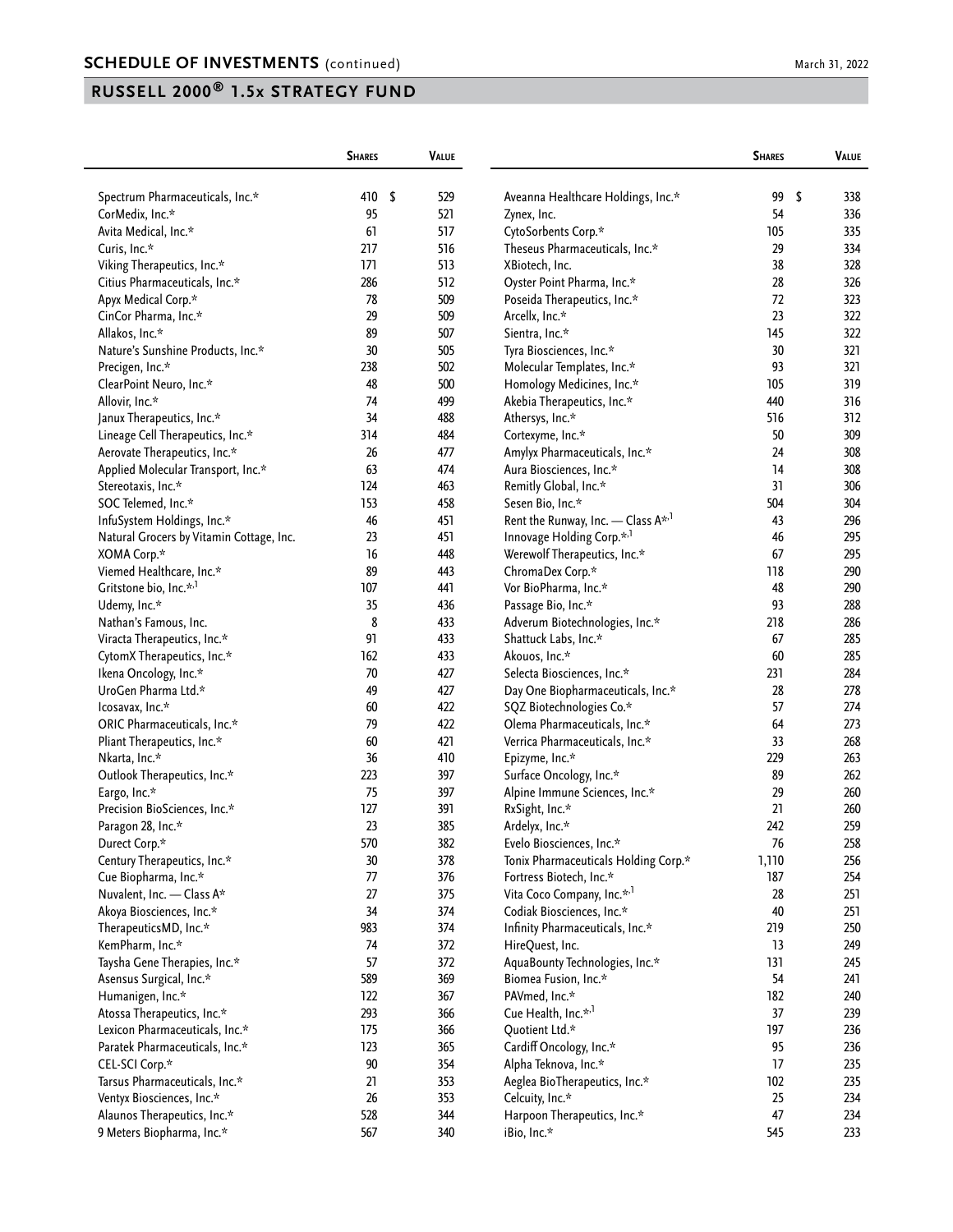| 53<br>\$<br>Puma Biotechnology, Inc.*<br>81<br>\$<br>233<br>Sensei Biotherapeutics, Inc.*<br>122<br>489<br>230<br>20<br>120<br>Ampio Pharmaceuticals, Inc.*<br>CVRx, Inc.*<br>83<br>120<br>Trevena, Inc.*<br>412<br>227<br>Accelerate Diagnostics, Inc.*<br>225<br>Zevia PBC - Class A*<br>119<br>Entrada Therapeutics, Inc.*<br>24<br>26<br>151<br>225<br>19<br>119<br>Oncocyte Corp.*<br>Omega Therapeutics, Inc.*<br>118<br>WaVe Life Sciences Ltd.*<br>111<br>222<br>Invacare Corp.*<br>84<br>16<br>55<br>117<br>AirSculpt Technologies, Inc.*<br>219<br>Angion Biomedica Corp.*<br>75<br>218<br>Aligos Therapeutics, Inc.*<br>53<br>114<br>Magenta Therapeutics, Inc.*<br>78<br>215<br>156<br>113<br>TCR2 Therapeutics, Inc.*<br>Avalo Therapeutics, Inc.*<br>78<br>213<br>21<br>113<br>Annexon, Inc.*<br>Codex DNA, Inc.*<br>81<br>StoneMor, Inc.*<br>211<br>Cadiz, Inc.*<br>54<br>112<br>66<br>209<br>Hookipa Pharma, Inc.* <sup>,1</sup><br>48<br>109<br>Atreca, Inc. - Class A*<br>41<br>Pyxis Oncology, Inc.*<br>27<br>109<br>Graphite Bio, Inc.*<br>209<br>17<br>Retractable Technologies, Inc.*<br>44<br>209<br>Thorne HealthTech, Inc.*<br>108<br>35<br>104<br>Exagen, Inc.*<br>26<br>209<br>Terns Pharmaceuticals, Inc.*<br>25<br>98<br>Emerald Holding, Inc.*<br>61<br>207<br>Acumen Pharmaceuticals, Inc.*<br>96<br>Finch Therapeutics Group, Inc.*<br>19<br>Seelos Therapeutics, Inc.*<br>246<br>206<br>52<br>25<br>94<br>Clene, Inc.*<br>205<br>89bio, Inc.*<br>40<br>203<br>93<br>Rain Therapeutics, Inc.*<br>Applied Therapeutics, Inc.*<br>44<br>9<br>198<br>91<br>Mirum Pharmaceuticals, Inc.*<br>Oncorus, Inc.*<br>51<br>85<br>339<br>197<br>Portage Biotech, Inc.*<br>13<br>NewAge, Inc.*<br>83<br>Greenwich Lifesciences, Inc.*<br>10<br>196<br>Impel Neuropharma, Inc.*<br>13<br>39<br>195<br>81<br>Kaleido Biosciences, Inc.*<br>49<br>BioAtla, Inc.*<br>79<br>64<br>21<br>194<br>Cyteir Therapeutics, Inc.*<br>Neuronetics, Inc.*<br>182<br>189<br>55<br>76<br>Gemini Therapeutics, Inc.*<br>Aspira Women's Health, Inc.*<br>27<br>186<br>21<br>72<br>IsoPlexis Corp.*<br>Prelude Therapeutics, Inc.*<br>44<br>48<br>67<br>185<br>Acutus Medical, Inc.*<br>NexImmune, Inc.*<br>65<br>182<br>184<br>Reneo Pharmaceuticals, Inc.*<br>22<br>Mustang Bio, Inc.*<br>217<br>61<br>Athenex, Inc.*<br>180<br>Laird Superfood, Inc.*<br>17<br>150<br>180<br>39<br>57<br>Solid Biosciences, Inc.*<br>Sigilon Therapeutics, Inc.*<br>51<br>52<br>Silverback Therapeutics, Inc.*<br>179<br>Biodesix, Inc.*<br>31<br>Ontrak, Inc.*<br>23<br>52<br>Syros Pharmaceuticals, Inc.*<br>144<br>171<br>51<br>Pulse Biosciences, Inc.*<br>35<br>170<br>Talis Biomedical Corp.*<br>36<br>80<br>Frequency Therapeutics, Inc.*<br>170<br>Sera Prognostics, Inc. - Class A*<br>12<br>45<br>168<br>22<br>44<br>Kala Pharmaceuticals, Inc.*<br>122<br>Spruce Biosciences, Inc.*<br>88<br>13<br>Neoleukin Therapeutics, Inc.*<br>165<br>Lucid Diagnostics, Inc.*<br>44<br>67<br>28<br>41<br>Summit Therapeutics, Inc.*<br>164<br>Forte Biosciences, Inc.*<br>23<br>Vincerx Pharma, Inc.*<br>41<br>164<br>Greenlane Holdings, Inc. - Class A*<br>41<br>MEI Pharma, Inc.*<br>271<br>163<br>Landos Biopharma, Inc.*<br>12<br>18<br>158<br>5<br>Black Diamond Therapeutics, Inc.*<br>57<br>11<br>MiNK Therapeutics, Inc.*<br>57<br>Bolt Biotherapeutics, Inc.*<br>156<br><b>Total Consumer, Non-cyclical</b><br>1,600,892<br>Oncternal Therapeutics, Inc.*<br>111<br>154<br><b>INDUSTRIAL - 8.7%</b><br>75<br>Brooklyn ImmunoTherapeutics, Inc.*<br>154<br>135<br>22,267<br>Tetra Tech, Inc.<br>18<br>Eliem Therapeutics, Inc.*<br>151<br>266<br>19,282<br>II-VI, Inc.*<br>18<br>NeuroPace, Inc.*<br>148<br>66<br>16,092<br>Saia, Inc.*<br>36<br>Inozyme Pharma, Inc.*<br>147<br>Chart Industries, Inc.* <sup>1</sup><br>92<br>15,803<br>66<br>Team, Inc.*<br>146<br>134<br>15,092<br><b>EMCOR Group, Inc.</b><br>Revlon, Inc. - Class A*<br>18<br>145<br>130<br>Exponent, Inc.<br>14,047<br>25<br>Priority Technology Holdings, Inc.*<br>144<br>292<br>Evoqua Water Technologies Corp.*<br>13,718<br>Rapid Micro Biosystems, Inc. - Class A*<br>21<br>143<br>70<br>13,572<br>RBC Bearings, Inc.*<br>21<br>Immuneering Corp. - Class A*<br>136<br>104<br>12,544<br>Matson, Inc.<br>Xilio Therapeutics, Inc.*<br>19<br>134<br>88<br>Novanta, Inc.*<br>12,522<br>Rallybio Corp.*<br>19<br>133<br>109<br>11,885<br>Simpson Manufacturing Company, Inc.<br>46<br>132<br>GT Biopharma, Inc.*<br>151<br>UFP Industries, Inc.<br>11,651<br>Avrobio, Inc.*<br>95<br>125<br>Atkore International Group, Inc.*<br>112<br>11,025<br>Beyondspring, Inc.*<br>56<br>123<br>88<br>10,853<br>GATX Corp. | <b>SHARES</b> | VALUE | <b>SHARES</b> | VALUE |
|-------------------------------------------------------------------------------------------------------------------------------------------------------------------------------------------------------------------------------------------------------------------------------------------------------------------------------------------------------------------------------------------------------------------------------------------------------------------------------------------------------------------------------------------------------------------------------------------------------------------------------------------------------------------------------------------------------------------------------------------------------------------------------------------------------------------------------------------------------------------------------------------------------------------------------------------------------------------------------------------------------------------------------------------------------------------------------------------------------------------------------------------------------------------------------------------------------------------------------------------------------------------------------------------------------------------------------------------------------------------------------------------------------------------------------------------------------------------------------------------------------------------------------------------------------------------------------------------------------------------------------------------------------------------------------------------------------------------------------------------------------------------------------------------------------------------------------------------------------------------------------------------------------------------------------------------------------------------------------------------------------------------------------------------------------------------------------------------------------------------------------------------------------------------------------------------------------------------------------------------------------------------------------------------------------------------------------------------------------------------------------------------------------------------------------------------------------------------------------------------------------------------------------------------------------------------------------------------------------------------------------------------------------------------------------------------------------------------------------------------------------------------------------------------------------------------------------------------------------------------------------------------------------------------------------------------------------------------------------------------------------------------------------------------------------------------------------------------------------------------------------------------------------------------------------------------------------------------------------------------------------------------------------------------------------------------------------------------------------------------------------------------------------------------------------------------------------------------------------------------------------------------------------------------------------------------------------------------------------------------------------------------------------------------------------------------------------------------------------------------------------------------------------------------------------------------------------------------------------------------------------------------------------------------------------------------------------------------------------------------------------------------------------------------------------------------------------------------------------------------------------------------------------------------------------------------------------------------------------------------------------------------------------------------------------------------------------------------------------------------------------------------------------------------------------------------------------------------------------------------------------------------------------------------------------------------------------------------------------------------------------------------------------------------------------------|---------------|-------|---------------|-------|
|                                                                                                                                                                                                                                                                                                                                                                                                                                                                                                                                                                                                                                                                                                                                                                                                                                                                                                                                                                                                                                                                                                                                                                                                                                                                                                                                                                                                                                                                                                                                                                                                                                                                                                                                                                                                                                                                                                                                                                                                                                                                                                                                                                                                                                                                                                                                                                                                                                                                                                                                                                                                                                                                                                                                                                                                                                                                                                                                                                                                                                                                                                                                                                                                                                                                                                                                                                                                                                                                                                                                                                                                                                                                                                                                                                                                                                                                                                                                                                                                                                                                                                                                                                                                                                                                                                                                                                                                                                                                                                                                                                                                                                                                                     |               |       |               |       |
|                                                                                                                                                                                                                                                                                                                                                                                                                                                                                                                                                                                                                                                                                                                                                                                                                                                                                                                                                                                                                                                                                                                                                                                                                                                                                                                                                                                                                                                                                                                                                                                                                                                                                                                                                                                                                                                                                                                                                                                                                                                                                                                                                                                                                                                                                                                                                                                                                                                                                                                                                                                                                                                                                                                                                                                                                                                                                                                                                                                                                                                                                                                                                                                                                                                                                                                                                                                                                                                                                                                                                                                                                                                                                                                                                                                                                                                                                                                                                                                                                                                                                                                                                                                                                                                                                                                                                                                                                                                                                                                                                                                                                                                                                     |               |       |               |       |
|                                                                                                                                                                                                                                                                                                                                                                                                                                                                                                                                                                                                                                                                                                                                                                                                                                                                                                                                                                                                                                                                                                                                                                                                                                                                                                                                                                                                                                                                                                                                                                                                                                                                                                                                                                                                                                                                                                                                                                                                                                                                                                                                                                                                                                                                                                                                                                                                                                                                                                                                                                                                                                                                                                                                                                                                                                                                                                                                                                                                                                                                                                                                                                                                                                                                                                                                                                                                                                                                                                                                                                                                                                                                                                                                                                                                                                                                                                                                                                                                                                                                                                                                                                                                                                                                                                                                                                                                                                                                                                                                                                                                                                                                                     |               |       |               |       |
|                                                                                                                                                                                                                                                                                                                                                                                                                                                                                                                                                                                                                                                                                                                                                                                                                                                                                                                                                                                                                                                                                                                                                                                                                                                                                                                                                                                                                                                                                                                                                                                                                                                                                                                                                                                                                                                                                                                                                                                                                                                                                                                                                                                                                                                                                                                                                                                                                                                                                                                                                                                                                                                                                                                                                                                                                                                                                                                                                                                                                                                                                                                                                                                                                                                                                                                                                                                                                                                                                                                                                                                                                                                                                                                                                                                                                                                                                                                                                                                                                                                                                                                                                                                                                                                                                                                                                                                                                                                                                                                                                                                                                                                                                     |               |       |               |       |
|                                                                                                                                                                                                                                                                                                                                                                                                                                                                                                                                                                                                                                                                                                                                                                                                                                                                                                                                                                                                                                                                                                                                                                                                                                                                                                                                                                                                                                                                                                                                                                                                                                                                                                                                                                                                                                                                                                                                                                                                                                                                                                                                                                                                                                                                                                                                                                                                                                                                                                                                                                                                                                                                                                                                                                                                                                                                                                                                                                                                                                                                                                                                                                                                                                                                                                                                                                                                                                                                                                                                                                                                                                                                                                                                                                                                                                                                                                                                                                                                                                                                                                                                                                                                                                                                                                                                                                                                                                                                                                                                                                                                                                                                                     |               |       |               |       |
|                                                                                                                                                                                                                                                                                                                                                                                                                                                                                                                                                                                                                                                                                                                                                                                                                                                                                                                                                                                                                                                                                                                                                                                                                                                                                                                                                                                                                                                                                                                                                                                                                                                                                                                                                                                                                                                                                                                                                                                                                                                                                                                                                                                                                                                                                                                                                                                                                                                                                                                                                                                                                                                                                                                                                                                                                                                                                                                                                                                                                                                                                                                                                                                                                                                                                                                                                                                                                                                                                                                                                                                                                                                                                                                                                                                                                                                                                                                                                                                                                                                                                                                                                                                                                                                                                                                                                                                                                                                                                                                                                                                                                                                                                     |               |       |               |       |
|                                                                                                                                                                                                                                                                                                                                                                                                                                                                                                                                                                                                                                                                                                                                                                                                                                                                                                                                                                                                                                                                                                                                                                                                                                                                                                                                                                                                                                                                                                                                                                                                                                                                                                                                                                                                                                                                                                                                                                                                                                                                                                                                                                                                                                                                                                                                                                                                                                                                                                                                                                                                                                                                                                                                                                                                                                                                                                                                                                                                                                                                                                                                                                                                                                                                                                                                                                                                                                                                                                                                                                                                                                                                                                                                                                                                                                                                                                                                                                                                                                                                                                                                                                                                                                                                                                                                                                                                                                                                                                                                                                                                                                                                                     |               |       |               |       |
|                                                                                                                                                                                                                                                                                                                                                                                                                                                                                                                                                                                                                                                                                                                                                                                                                                                                                                                                                                                                                                                                                                                                                                                                                                                                                                                                                                                                                                                                                                                                                                                                                                                                                                                                                                                                                                                                                                                                                                                                                                                                                                                                                                                                                                                                                                                                                                                                                                                                                                                                                                                                                                                                                                                                                                                                                                                                                                                                                                                                                                                                                                                                                                                                                                                                                                                                                                                                                                                                                                                                                                                                                                                                                                                                                                                                                                                                                                                                                                                                                                                                                                                                                                                                                                                                                                                                                                                                                                                                                                                                                                                                                                                                                     |               |       |               |       |
|                                                                                                                                                                                                                                                                                                                                                                                                                                                                                                                                                                                                                                                                                                                                                                                                                                                                                                                                                                                                                                                                                                                                                                                                                                                                                                                                                                                                                                                                                                                                                                                                                                                                                                                                                                                                                                                                                                                                                                                                                                                                                                                                                                                                                                                                                                                                                                                                                                                                                                                                                                                                                                                                                                                                                                                                                                                                                                                                                                                                                                                                                                                                                                                                                                                                                                                                                                                                                                                                                                                                                                                                                                                                                                                                                                                                                                                                                                                                                                                                                                                                                                                                                                                                                                                                                                                                                                                                                                                                                                                                                                                                                                                                                     |               |       |               |       |
|                                                                                                                                                                                                                                                                                                                                                                                                                                                                                                                                                                                                                                                                                                                                                                                                                                                                                                                                                                                                                                                                                                                                                                                                                                                                                                                                                                                                                                                                                                                                                                                                                                                                                                                                                                                                                                                                                                                                                                                                                                                                                                                                                                                                                                                                                                                                                                                                                                                                                                                                                                                                                                                                                                                                                                                                                                                                                                                                                                                                                                                                                                                                                                                                                                                                                                                                                                                                                                                                                                                                                                                                                                                                                                                                                                                                                                                                                                                                                                                                                                                                                                                                                                                                                                                                                                                                                                                                                                                                                                                                                                                                                                                                                     |               |       |               |       |
|                                                                                                                                                                                                                                                                                                                                                                                                                                                                                                                                                                                                                                                                                                                                                                                                                                                                                                                                                                                                                                                                                                                                                                                                                                                                                                                                                                                                                                                                                                                                                                                                                                                                                                                                                                                                                                                                                                                                                                                                                                                                                                                                                                                                                                                                                                                                                                                                                                                                                                                                                                                                                                                                                                                                                                                                                                                                                                                                                                                                                                                                                                                                                                                                                                                                                                                                                                                                                                                                                                                                                                                                                                                                                                                                                                                                                                                                                                                                                                                                                                                                                                                                                                                                                                                                                                                                                                                                                                                                                                                                                                                                                                                                                     |               |       |               |       |
|                                                                                                                                                                                                                                                                                                                                                                                                                                                                                                                                                                                                                                                                                                                                                                                                                                                                                                                                                                                                                                                                                                                                                                                                                                                                                                                                                                                                                                                                                                                                                                                                                                                                                                                                                                                                                                                                                                                                                                                                                                                                                                                                                                                                                                                                                                                                                                                                                                                                                                                                                                                                                                                                                                                                                                                                                                                                                                                                                                                                                                                                                                                                                                                                                                                                                                                                                                                                                                                                                                                                                                                                                                                                                                                                                                                                                                                                                                                                                                                                                                                                                                                                                                                                                                                                                                                                                                                                                                                                                                                                                                                                                                                                                     |               |       |               |       |
|                                                                                                                                                                                                                                                                                                                                                                                                                                                                                                                                                                                                                                                                                                                                                                                                                                                                                                                                                                                                                                                                                                                                                                                                                                                                                                                                                                                                                                                                                                                                                                                                                                                                                                                                                                                                                                                                                                                                                                                                                                                                                                                                                                                                                                                                                                                                                                                                                                                                                                                                                                                                                                                                                                                                                                                                                                                                                                                                                                                                                                                                                                                                                                                                                                                                                                                                                                                                                                                                                                                                                                                                                                                                                                                                                                                                                                                                                                                                                                                                                                                                                                                                                                                                                                                                                                                                                                                                                                                                                                                                                                                                                                                                                     |               |       |               |       |
|                                                                                                                                                                                                                                                                                                                                                                                                                                                                                                                                                                                                                                                                                                                                                                                                                                                                                                                                                                                                                                                                                                                                                                                                                                                                                                                                                                                                                                                                                                                                                                                                                                                                                                                                                                                                                                                                                                                                                                                                                                                                                                                                                                                                                                                                                                                                                                                                                                                                                                                                                                                                                                                                                                                                                                                                                                                                                                                                                                                                                                                                                                                                                                                                                                                                                                                                                                                                                                                                                                                                                                                                                                                                                                                                                                                                                                                                                                                                                                                                                                                                                                                                                                                                                                                                                                                                                                                                                                                                                                                                                                                                                                                                                     |               |       |               |       |
|                                                                                                                                                                                                                                                                                                                                                                                                                                                                                                                                                                                                                                                                                                                                                                                                                                                                                                                                                                                                                                                                                                                                                                                                                                                                                                                                                                                                                                                                                                                                                                                                                                                                                                                                                                                                                                                                                                                                                                                                                                                                                                                                                                                                                                                                                                                                                                                                                                                                                                                                                                                                                                                                                                                                                                                                                                                                                                                                                                                                                                                                                                                                                                                                                                                                                                                                                                                                                                                                                                                                                                                                                                                                                                                                                                                                                                                                                                                                                                                                                                                                                                                                                                                                                                                                                                                                                                                                                                                                                                                                                                                                                                                                                     |               |       |               |       |
|                                                                                                                                                                                                                                                                                                                                                                                                                                                                                                                                                                                                                                                                                                                                                                                                                                                                                                                                                                                                                                                                                                                                                                                                                                                                                                                                                                                                                                                                                                                                                                                                                                                                                                                                                                                                                                                                                                                                                                                                                                                                                                                                                                                                                                                                                                                                                                                                                                                                                                                                                                                                                                                                                                                                                                                                                                                                                                                                                                                                                                                                                                                                                                                                                                                                                                                                                                                                                                                                                                                                                                                                                                                                                                                                                                                                                                                                                                                                                                                                                                                                                                                                                                                                                                                                                                                                                                                                                                                                                                                                                                                                                                                                                     |               |       |               |       |
|                                                                                                                                                                                                                                                                                                                                                                                                                                                                                                                                                                                                                                                                                                                                                                                                                                                                                                                                                                                                                                                                                                                                                                                                                                                                                                                                                                                                                                                                                                                                                                                                                                                                                                                                                                                                                                                                                                                                                                                                                                                                                                                                                                                                                                                                                                                                                                                                                                                                                                                                                                                                                                                                                                                                                                                                                                                                                                                                                                                                                                                                                                                                                                                                                                                                                                                                                                                                                                                                                                                                                                                                                                                                                                                                                                                                                                                                                                                                                                                                                                                                                                                                                                                                                                                                                                                                                                                                                                                                                                                                                                                                                                                                                     |               |       |               |       |
|                                                                                                                                                                                                                                                                                                                                                                                                                                                                                                                                                                                                                                                                                                                                                                                                                                                                                                                                                                                                                                                                                                                                                                                                                                                                                                                                                                                                                                                                                                                                                                                                                                                                                                                                                                                                                                                                                                                                                                                                                                                                                                                                                                                                                                                                                                                                                                                                                                                                                                                                                                                                                                                                                                                                                                                                                                                                                                                                                                                                                                                                                                                                                                                                                                                                                                                                                                                                                                                                                                                                                                                                                                                                                                                                                                                                                                                                                                                                                                                                                                                                                                                                                                                                                                                                                                                                                                                                                                                                                                                                                                                                                                                                                     |               |       |               |       |
|                                                                                                                                                                                                                                                                                                                                                                                                                                                                                                                                                                                                                                                                                                                                                                                                                                                                                                                                                                                                                                                                                                                                                                                                                                                                                                                                                                                                                                                                                                                                                                                                                                                                                                                                                                                                                                                                                                                                                                                                                                                                                                                                                                                                                                                                                                                                                                                                                                                                                                                                                                                                                                                                                                                                                                                                                                                                                                                                                                                                                                                                                                                                                                                                                                                                                                                                                                                                                                                                                                                                                                                                                                                                                                                                                                                                                                                                                                                                                                                                                                                                                                                                                                                                                                                                                                                                                                                                                                                                                                                                                                                                                                                                                     |               |       |               |       |
|                                                                                                                                                                                                                                                                                                                                                                                                                                                                                                                                                                                                                                                                                                                                                                                                                                                                                                                                                                                                                                                                                                                                                                                                                                                                                                                                                                                                                                                                                                                                                                                                                                                                                                                                                                                                                                                                                                                                                                                                                                                                                                                                                                                                                                                                                                                                                                                                                                                                                                                                                                                                                                                                                                                                                                                                                                                                                                                                                                                                                                                                                                                                                                                                                                                                                                                                                                                                                                                                                                                                                                                                                                                                                                                                                                                                                                                                                                                                                                                                                                                                                                                                                                                                                                                                                                                                                                                                                                                                                                                                                                                                                                                                                     |               |       |               |       |
|                                                                                                                                                                                                                                                                                                                                                                                                                                                                                                                                                                                                                                                                                                                                                                                                                                                                                                                                                                                                                                                                                                                                                                                                                                                                                                                                                                                                                                                                                                                                                                                                                                                                                                                                                                                                                                                                                                                                                                                                                                                                                                                                                                                                                                                                                                                                                                                                                                                                                                                                                                                                                                                                                                                                                                                                                                                                                                                                                                                                                                                                                                                                                                                                                                                                                                                                                                                                                                                                                                                                                                                                                                                                                                                                                                                                                                                                                                                                                                                                                                                                                                                                                                                                                                                                                                                                                                                                                                                                                                                                                                                                                                                                                     |               |       |               |       |
|                                                                                                                                                                                                                                                                                                                                                                                                                                                                                                                                                                                                                                                                                                                                                                                                                                                                                                                                                                                                                                                                                                                                                                                                                                                                                                                                                                                                                                                                                                                                                                                                                                                                                                                                                                                                                                                                                                                                                                                                                                                                                                                                                                                                                                                                                                                                                                                                                                                                                                                                                                                                                                                                                                                                                                                                                                                                                                                                                                                                                                                                                                                                                                                                                                                                                                                                                                                                                                                                                                                                                                                                                                                                                                                                                                                                                                                                                                                                                                                                                                                                                                                                                                                                                                                                                                                                                                                                                                                                                                                                                                                                                                                                                     |               |       |               |       |
|                                                                                                                                                                                                                                                                                                                                                                                                                                                                                                                                                                                                                                                                                                                                                                                                                                                                                                                                                                                                                                                                                                                                                                                                                                                                                                                                                                                                                                                                                                                                                                                                                                                                                                                                                                                                                                                                                                                                                                                                                                                                                                                                                                                                                                                                                                                                                                                                                                                                                                                                                                                                                                                                                                                                                                                                                                                                                                                                                                                                                                                                                                                                                                                                                                                                                                                                                                                                                                                                                                                                                                                                                                                                                                                                                                                                                                                                                                                                                                                                                                                                                                                                                                                                                                                                                                                                                                                                                                                                                                                                                                                                                                                                                     |               |       |               |       |
|                                                                                                                                                                                                                                                                                                                                                                                                                                                                                                                                                                                                                                                                                                                                                                                                                                                                                                                                                                                                                                                                                                                                                                                                                                                                                                                                                                                                                                                                                                                                                                                                                                                                                                                                                                                                                                                                                                                                                                                                                                                                                                                                                                                                                                                                                                                                                                                                                                                                                                                                                                                                                                                                                                                                                                                                                                                                                                                                                                                                                                                                                                                                                                                                                                                                                                                                                                                                                                                                                                                                                                                                                                                                                                                                                                                                                                                                                                                                                                                                                                                                                                                                                                                                                                                                                                                                                                                                                                                                                                                                                                                                                                                                                     |               |       |               |       |
|                                                                                                                                                                                                                                                                                                                                                                                                                                                                                                                                                                                                                                                                                                                                                                                                                                                                                                                                                                                                                                                                                                                                                                                                                                                                                                                                                                                                                                                                                                                                                                                                                                                                                                                                                                                                                                                                                                                                                                                                                                                                                                                                                                                                                                                                                                                                                                                                                                                                                                                                                                                                                                                                                                                                                                                                                                                                                                                                                                                                                                                                                                                                                                                                                                                                                                                                                                                                                                                                                                                                                                                                                                                                                                                                                                                                                                                                                                                                                                                                                                                                                                                                                                                                                                                                                                                                                                                                                                                                                                                                                                                                                                                                                     |               |       |               |       |
|                                                                                                                                                                                                                                                                                                                                                                                                                                                                                                                                                                                                                                                                                                                                                                                                                                                                                                                                                                                                                                                                                                                                                                                                                                                                                                                                                                                                                                                                                                                                                                                                                                                                                                                                                                                                                                                                                                                                                                                                                                                                                                                                                                                                                                                                                                                                                                                                                                                                                                                                                                                                                                                                                                                                                                                                                                                                                                                                                                                                                                                                                                                                                                                                                                                                                                                                                                                                                                                                                                                                                                                                                                                                                                                                                                                                                                                                                                                                                                                                                                                                                                                                                                                                                                                                                                                                                                                                                                                                                                                                                                                                                                                                                     |               |       |               |       |
|                                                                                                                                                                                                                                                                                                                                                                                                                                                                                                                                                                                                                                                                                                                                                                                                                                                                                                                                                                                                                                                                                                                                                                                                                                                                                                                                                                                                                                                                                                                                                                                                                                                                                                                                                                                                                                                                                                                                                                                                                                                                                                                                                                                                                                                                                                                                                                                                                                                                                                                                                                                                                                                                                                                                                                                                                                                                                                                                                                                                                                                                                                                                                                                                                                                                                                                                                                                                                                                                                                                                                                                                                                                                                                                                                                                                                                                                                                                                                                                                                                                                                                                                                                                                                                                                                                                                                                                                                                                                                                                                                                                                                                                                                     |               |       |               |       |
|                                                                                                                                                                                                                                                                                                                                                                                                                                                                                                                                                                                                                                                                                                                                                                                                                                                                                                                                                                                                                                                                                                                                                                                                                                                                                                                                                                                                                                                                                                                                                                                                                                                                                                                                                                                                                                                                                                                                                                                                                                                                                                                                                                                                                                                                                                                                                                                                                                                                                                                                                                                                                                                                                                                                                                                                                                                                                                                                                                                                                                                                                                                                                                                                                                                                                                                                                                                                                                                                                                                                                                                                                                                                                                                                                                                                                                                                                                                                                                                                                                                                                                                                                                                                                                                                                                                                                                                                                                                                                                                                                                                                                                                                                     |               |       |               |       |
|                                                                                                                                                                                                                                                                                                                                                                                                                                                                                                                                                                                                                                                                                                                                                                                                                                                                                                                                                                                                                                                                                                                                                                                                                                                                                                                                                                                                                                                                                                                                                                                                                                                                                                                                                                                                                                                                                                                                                                                                                                                                                                                                                                                                                                                                                                                                                                                                                                                                                                                                                                                                                                                                                                                                                                                                                                                                                                                                                                                                                                                                                                                                                                                                                                                                                                                                                                                                                                                                                                                                                                                                                                                                                                                                                                                                                                                                                                                                                                                                                                                                                                                                                                                                                                                                                                                                                                                                                                                                                                                                                                                                                                                                                     |               |       |               |       |
|                                                                                                                                                                                                                                                                                                                                                                                                                                                                                                                                                                                                                                                                                                                                                                                                                                                                                                                                                                                                                                                                                                                                                                                                                                                                                                                                                                                                                                                                                                                                                                                                                                                                                                                                                                                                                                                                                                                                                                                                                                                                                                                                                                                                                                                                                                                                                                                                                                                                                                                                                                                                                                                                                                                                                                                                                                                                                                                                                                                                                                                                                                                                                                                                                                                                                                                                                                                                                                                                                                                                                                                                                                                                                                                                                                                                                                                                                                                                                                                                                                                                                                                                                                                                                                                                                                                                                                                                                                                                                                                                                                                                                                                                                     |               |       |               |       |
|                                                                                                                                                                                                                                                                                                                                                                                                                                                                                                                                                                                                                                                                                                                                                                                                                                                                                                                                                                                                                                                                                                                                                                                                                                                                                                                                                                                                                                                                                                                                                                                                                                                                                                                                                                                                                                                                                                                                                                                                                                                                                                                                                                                                                                                                                                                                                                                                                                                                                                                                                                                                                                                                                                                                                                                                                                                                                                                                                                                                                                                                                                                                                                                                                                                                                                                                                                                                                                                                                                                                                                                                                                                                                                                                                                                                                                                                                                                                                                                                                                                                                                                                                                                                                                                                                                                                                                                                                                                                                                                                                                                                                                                                                     |               |       |               |       |
|                                                                                                                                                                                                                                                                                                                                                                                                                                                                                                                                                                                                                                                                                                                                                                                                                                                                                                                                                                                                                                                                                                                                                                                                                                                                                                                                                                                                                                                                                                                                                                                                                                                                                                                                                                                                                                                                                                                                                                                                                                                                                                                                                                                                                                                                                                                                                                                                                                                                                                                                                                                                                                                                                                                                                                                                                                                                                                                                                                                                                                                                                                                                                                                                                                                                                                                                                                                                                                                                                                                                                                                                                                                                                                                                                                                                                                                                                                                                                                                                                                                                                                                                                                                                                                                                                                                                                                                                                                                                                                                                                                                                                                                                                     |               |       |               |       |
|                                                                                                                                                                                                                                                                                                                                                                                                                                                                                                                                                                                                                                                                                                                                                                                                                                                                                                                                                                                                                                                                                                                                                                                                                                                                                                                                                                                                                                                                                                                                                                                                                                                                                                                                                                                                                                                                                                                                                                                                                                                                                                                                                                                                                                                                                                                                                                                                                                                                                                                                                                                                                                                                                                                                                                                                                                                                                                                                                                                                                                                                                                                                                                                                                                                                                                                                                                                                                                                                                                                                                                                                                                                                                                                                                                                                                                                                                                                                                                                                                                                                                                                                                                                                                                                                                                                                                                                                                                                                                                                                                                                                                                                                                     |               |       |               |       |
|                                                                                                                                                                                                                                                                                                                                                                                                                                                                                                                                                                                                                                                                                                                                                                                                                                                                                                                                                                                                                                                                                                                                                                                                                                                                                                                                                                                                                                                                                                                                                                                                                                                                                                                                                                                                                                                                                                                                                                                                                                                                                                                                                                                                                                                                                                                                                                                                                                                                                                                                                                                                                                                                                                                                                                                                                                                                                                                                                                                                                                                                                                                                                                                                                                                                                                                                                                                                                                                                                                                                                                                                                                                                                                                                                                                                                                                                                                                                                                                                                                                                                                                                                                                                                                                                                                                                                                                                                                                                                                                                                                                                                                                                                     |               |       |               |       |
|                                                                                                                                                                                                                                                                                                                                                                                                                                                                                                                                                                                                                                                                                                                                                                                                                                                                                                                                                                                                                                                                                                                                                                                                                                                                                                                                                                                                                                                                                                                                                                                                                                                                                                                                                                                                                                                                                                                                                                                                                                                                                                                                                                                                                                                                                                                                                                                                                                                                                                                                                                                                                                                                                                                                                                                                                                                                                                                                                                                                                                                                                                                                                                                                                                                                                                                                                                                                                                                                                                                                                                                                                                                                                                                                                                                                                                                                                                                                                                                                                                                                                                                                                                                                                                                                                                                                                                                                                                                                                                                                                                                                                                                                                     |               |       |               |       |
|                                                                                                                                                                                                                                                                                                                                                                                                                                                                                                                                                                                                                                                                                                                                                                                                                                                                                                                                                                                                                                                                                                                                                                                                                                                                                                                                                                                                                                                                                                                                                                                                                                                                                                                                                                                                                                                                                                                                                                                                                                                                                                                                                                                                                                                                                                                                                                                                                                                                                                                                                                                                                                                                                                                                                                                                                                                                                                                                                                                                                                                                                                                                                                                                                                                                                                                                                                                                                                                                                                                                                                                                                                                                                                                                                                                                                                                                                                                                                                                                                                                                                                                                                                                                                                                                                                                                                                                                                                                                                                                                                                                                                                                                                     |               |       |               |       |
|                                                                                                                                                                                                                                                                                                                                                                                                                                                                                                                                                                                                                                                                                                                                                                                                                                                                                                                                                                                                                                                                                                                                                                                                                                                                                                                                                                                                                                                                                                                                                                                                                                                                                                                                                                                                                                                                                                                                                                                                                                                                                                                                                                                                                                                                                                                                                                                                                                                                                                                                                                                                                                                                                                                                                                                                                                                                                                                                                                                                                                                                                                                                                                                                                                                                                                                                                                                                                                                                                                                                                                                                                                                                                                                                                                                                                                                                                                                                                                                                                                                                                                                                                                                                                                                                                                                                                                                                                                                                                                                                                                                                                                                                                     |               |       |               |       |
|                                                                                                                                                                                                                                                                                                                                                                                                                                                                                                                                                                                                                                                                                                                                                                                                                                                                                                                                                                                                                                                                                                                                                                                                                                                                                                                                                                                                                                                                                                                                                                                                                                                                                                                                                                                                                                                                                                                                                                                                                                                                                                                                                                                                                                                                                                                                                                                                                                                                                                                                                                                                                                                                                                                                                                                                                                                                                                                                                                                                                                                                                                                                                                                                                                                                                                                                                                                                                                                                                                                                                                                                                                                                                                                                                                                                                                                                                                                                                                                                                                                                                                                                                                                                                                                                                                                                                                                                                                                                                                                                                                                                                                                                                     |               |       |               |       |
|                                                                                                                                                                                                                                                                                                                                                                                                                                                                                                                                                                                                                                                                                                                                                                                                                                                                                                                                                                                                                                                                                                                                                                                                                                                                                                                                                                                                                                                                                                                                                                                                                                                                                                                                                                                                                                                                                                                                                                                                                                                                                                                                                                                                                                                                                                                                                                                                                                                                                                                                                                                                                                                                                                                                                                                                                                                                                                                                                                                                                                                                                                                                                                                                                                                                                                                                                                                                                                                                                                                                                                                                                                                                                                                                                                                                                                                                                                                                                                                                                                                                                                                                                                                                                                                                                                                                                                                                                                                                                                                                                                                                                                                                                     |               |       |               |       |
|                                                                                                                                                                                                                                                                                                                                                                                                                                                                                                                                                                                                                                                                                                                                                                                                                                                                                                                                                                                                                                                                                                                                                                                                                                                                                                                                                                                                                                                                                                                                                                                                                                                                                                                                                                                                                                                                                                                                                                                                                                                                                                                                                                                                                                                                                                                                                                                                                                                                                                                                                                                                                                                                                                                                                                                                                                                                                                                                                                                                                                                                                                                                                                                                                                                                                                                                                                                                                                                                                                                                                                                                                                                                                                                                                                                                                                                                                                                                                                                                                                                                                                                                                                                                                                                                                                                                                                                                                                                                                                                                                                                                                                                                                     |               |       |               |       |
|                                                                                                                                                                                                                                                                                                                                                                                                                                                                                                                                                                                                                                                                                                                                                                                                                                                                                                                                                                                                                                                                                                                                                                                                                                                                                                                                                                                                                                                                                                                                                                                                                                                                                                                                                                                                                                                                                                                                                                                                                                                                                                                                                                                                                                                                                                                                                                                                                                                                                                                                                                                                                                                                                                                                                                                                                                                                                                                                                                                                                                                                                                                                                                                                                                                                                                                                                                                                                                                                                                                                                                                                                                                                                                                                                                                                                                                                                                                                                                                                                                                                                                                                                                                                                                                                                                                                                                                                                                                                                                                                                                                                                                                                                     |               |       |               |       |
|                                                                                                                                                                                                                                                                                                                                                                                                                                                                                                                                                                                                                                                                                                                                                                                                                                                                                                                                                                                                                                                                                                                                                                                                                                                                                                                                                                                                                                                                                                                                                                                                                                                                                                                                                                                                                                                                                                                                                                                                                                                                                                                                                                                                                                                                                                                                                                                                                                                                                                                                                                                                                                                                                                                                                                                                                                                                                                                                                                                                                                                                                                                                                                                                                                                                                                                                                                                                                                                                                                                                                                                                                                                                                                                                                                                                                                                                                                                                                                                                                                                                                                                                                                                                                                                                                                                                                                                                                                                                                                                                                                                                                                                                                     |               |       |               |       |
|                                                                                                                                                                                                                                                                                                                                                                                                                                                                                                                                                                                                                                                                                                                                                                                                                                                                                                                                                                                                                                                                                                                                                                                                                                                                                                                                                                                                                                                                                                                                                                                                                                                                                                                                                                                                                                                                                                                                                                                                                                                                                                                                                                                                                                                                                                                                                                                                                                                                                                                                                                                                                                                                                                                                                                                                                                                                                                                                                                                                                                                                                                                                                                                                                                                                                                                                                                                                                                                                                                                                                                                                                                                                                                                                                                                                                                                                                                                                                                                                                                                                                                                                                                                                                                                                                                                                                                                                                                                                                                                                                                                                                                                                                     |               |       |               |       |
|                                                                                                                                                                                                                                                                                                                                                                                                                                                                                                                                                                                                                                                                                                                                                                                                                                                                                                                                                                                                                                                                                                                                                                                                                                                                                                                                                                                                                                                                                                                                                                                                                                                                                                                                                                                                                                                                                                                                                                                                                                                                                                                                                                                                                                                                                                                                                                                                                                                                                                                                                                                                                                                                                                                                                                                                                                                                                                                                                                                                                                                                                                                                                                                                                                                                                                                                                                                                                                                                                                                                                                                                                                                                                                                                                                                                                                                                                                                                                                                                                                                                                                                                                                                                                                                                                                                                                                                                                                                                                                                                                                                                                                                                                     |               |       |               |       |
|                                                                                                                                                                                                                                                                                                                                                                                                                                                                                                                                                                                                                                                                                                                                                                                                                                                                                                                                                                                                                                                                                                                                                                                                                                                                                                                                                                                                                                                                                                                                                                                                                                                                                                                                                                                                                                                                                                                                                                                                                                                                                                                                                                                                                                                                                                                                                                                                                                                                                                                                                                                                                                                                                                                                                                                                                                                                                                                                                                                                                                                                                                                                                                                                                                                                                                                                                                                                                                                                                                                                                                                                                                                                                                                                                                                                                                                                                                                                                                                                                                                                                                                                                                                                                                                                                                                                                                                                                                                                                                                                                                                                                                                                                     |               |       |               |       |
|                                                                                                                                                                                                                                                                                                                                                                                                                                                                                                                                                                                                                                                                                                                                                                                                                                                                                                                                                                                                                                                                                                                                                                                                                                                                                                                                                                                                                                                                                                                                                                                                                                                                                                                                                                                                                                                                                                                                                                                                                                                                                                                                                                                                                                                                                                                                                                                                                                                                                                                                                                                                                                                                                                                                                                                                                                                                                                                                                                                                                                                                                                                                                                                                                                                                                                                                                                                                                                                                                                                                                                                                                                                                                                                                                                                                                                                                                                                                                                                                                                                                                                                                                                                                                                                                                                                                                                                                                                                                                                                                                                                                                                                                                     |               |       |               |       |
|                                                                                                                                                                                                                                                                                                                                                                                                                                                                                                                                                                                                                                                                                                                                                                                                                                                                                                                                                                                                                                                                                                                                                                                                                                                                                                                                                                                                                                                                                                                                                                                                                                                                                                                                                                                                                                                                                                                                                                                                                                                                                                                                                                                                                                                                                                                                                                                                                                                                                                                                                                                                                                                                                                                                                                                                                                                                                                                                                                                                                                                                                                                                                                                                                                                                                                                                                                                                                                                                                                                                                                                                                                                                                                                                                                                                                                                                                                                                                                                                                                                                                                                                                                                                                                                                                                                                                                                                                                                                                                                                                                                                                                                                                     |               |       |               |       |
|                                                                                                                                                                                                                                                                                                                                                                                                                                                                                                                                                                                                                                                                                                                                                                                                                                                                                                                                                                                                                                                                                                                                                                                                                                                                                                                                                                                                                                                                                                                                                                                                                                                                                                                                                                                                                                                                                                                                                                                                                                                                                                                                                                                                                                                                                                                                                                                                                                                                                                                                                                                                                                                                                                                                                                                                                                                                                                                                                                                                                                                                                                                                                                                                                                                                                                                                                                                                                                                                                                                                                                                                                                                                                                                                                                                                                                                                                                                                                                                                                                                                                                                                                                                                                                                                                                                                                                                                                                                                                                                                                                                                                                                                                     |               |       |               |       |
|                                                                                                                                                                                                                                                                                                                                                                                                                                                                                                                                                                                                                                                                                                                                                                                                                                                                                                                                                                                                                                                                                                                                                                                                                                                                                                                                                                                                                                                                                                                                                                                                                                                                                                                                                                                                                                                                                                                                                                                                                                                                                                                                                                                                                                                                                                                                                                                                                                                                                                                                                                                                                                                                                                                                                                                                                                                                                                                                                                                                                                                                                                                                                                                                                                                                                                                                                                                                                                                                                                                                                                                                                                                                                                                                                                                                                                                                                                                                                                                                                                                                                                                                                                                                                                                                                                                                                                                                                                                                                                                                                                                                                                                                                     |               |       |               |       |
|                                                                                                                                                                                                                                                                                                                                                                                                                                                                                                                                                                                                                                                                                                                                                                                                                                                                                                                                                                                                                                                                                                                                                                                                                                                                                                                                                                                                                                                                                                                                                                                                                                                                                                                                                                                                                                                                                                                                                                                                                                                                                                                                                                                                                                                                                                                                                                                                                                                                                                                                                                                                                                                                                                                                                                                                                                                                                                                                                                                                                                                                                                                                                                                                                                                                                                                                                                                                                                                                                                                                                                                                                                                                                                                                                                                                                                                                                                                                                                                                                                                                                                                                                                                                                                                                                                                                                                                                                                                                                                                                                                                                                                                                                     |               |       |               |       |
|                                                                                                                                                                                                                                                                                                                                                                                                                                                                                                                                                                                                                                                                                                                                                                                                                                                                                                                                                                                                                                                                                                                                                                                                                                                                                                                                                                                                                                                                                                                                                                                                                                                                                                                                                                                                                                                                                                                                                                                                                                                                                                                                                                                                                                                                                                                                                                                                                                                                                                                                                                                                                                                                                                                                                                                                                                                                                                                                                                                                                                                                                                                                                                                                                                                                                                                                                                                                                                                                                                                                                                                                                                                                                                                                                                                                                                                                                                                                                                                                                                                                                                                                                                                                                                                                                                                                                                                                                                                                                                                                                                                                                                                                                     |               |       |               |       |
|                                                                                                                                                                                                                                                                                                                                                                                                                                                                                                                                                                                                                                                                                                                                                                                                                                                                                                                                                                                                                                                                                                                                                                                                                                                                                                                                                                                                                                                                                                                                                                                                                                                                                                                                                                                                                                                                                                                                                                                                                                                                                                                                                                                                                                                                                                                                                                                                                                                                                                                                                                                                                                                                                                                                                                                                                                                                                                                                                                                                                                                                                                                                                                                                                                                                                                                                                                                                                                                                                                                                                                                                                                                                                                                                                                                                                                                                                                                                                                                                                                                                                                                                                                                                                                                                                                                                                                                                                                                                                                                                                                                                                                                                                     |               |       |               |       |
|                                                                                                                                                                                                                                                                                                                                                                                                                                                                                                                                                                                                                                                                                                                                                                                                                                                                                                                                                                                                                                                                                                                                                                                                                                                                                                                                                                                                                                                                                                                                                                                                                                                                                                                                                                                                                                                                                                                                                                                                                                                                                                                                                                                                                                                                                                                                                                                                                                                                                                                                                                                                                                                                                                                                                                                                                                                                                                                                                                                                                                                                                                                                                                                                                                                                                                                                                                                                                                                                                                                                                                                                                                                                                                                                                                                                                                                                                                                                                                                                                                                                                                                                                                                                                                                                                                                                                                                                                                                                                                                                                                                                                                                                                     |               |       |               |       |
|                                                                                                                                                                                                                                                                                                                                                                                                                                                                                                                                                                                                                                                                                                                                                                                                                                                                                                                                                                                                                                                                                                                                                                                                                                                                                                                                                                                                                                                                                                                                                                                                                                                                                                                                                                                                                                                                                                                                                                                                                                                                                                                                                                                                                                                                                                                                                                                                                                                                                                                                                                                                                                                                                                                                                                                                                                                                                                                                                                                                                                                                                                                                                                                                                                                                                                                                                                                                                                                                                                                                                                                                                                                                                                                                                                                                                                                                                                                                                                                                                                                                                                                                                                                                                                                                                                                                                                                                                                                                                                                                                                                                                                                                                     |               |       |               |       |
|                                                                                                                                                                                                                                                                                                                                                                                                                                                                                                                                                                                                                                                                                                                                                                                                                                                                                                                                                                                                                                                                                                                                                                                                                                                                                                                                                                                                                                                                                                                                                                                                                                                                                                                                                                                                                                                                                                                                                                                                                                                                                                                                                                                                                                                                                                                                                                                                                                                                                                                                                                                                                                                                                                                                                                                                                                                                                                                                                                                                                                                                                                                                                                                                                                                                                                                                                                                                                                                                                                                                                                                                                                                                                                                                                                                                                                                                                                                                                                                                                                                                                                                                                                                                                                                                                                                                                                                                                                                                                                                                                                                                                                                                                     |               |       |               |       |
|                                                                                                                                                                                                                                                                                                                                                                                                                                                                                                                                                                                                                                                                                                                                                                                                                                                                                                                                                                                                                                                                                                                                                                                                                                                                                                                                                                                                                                                                                                                                                                                                                                                                                                                                                                                                                                                                                                                                                                                                                                                                                                                                                                                                                                                                                                                                                                                                                                                                                                                                                                                                                                                                                                                                                                                                                                                                                                                                                                                                                                                                                                                                                                                                                                                                                                                                                                                                                                                                                                                                                                                                                                                                                                                                                                                                                                                                                                                                                                                                                                                                                                                                                                                                                                                                                                                                                                                                                                                                                                                                                                                                                                                                                     |               |       |               |       |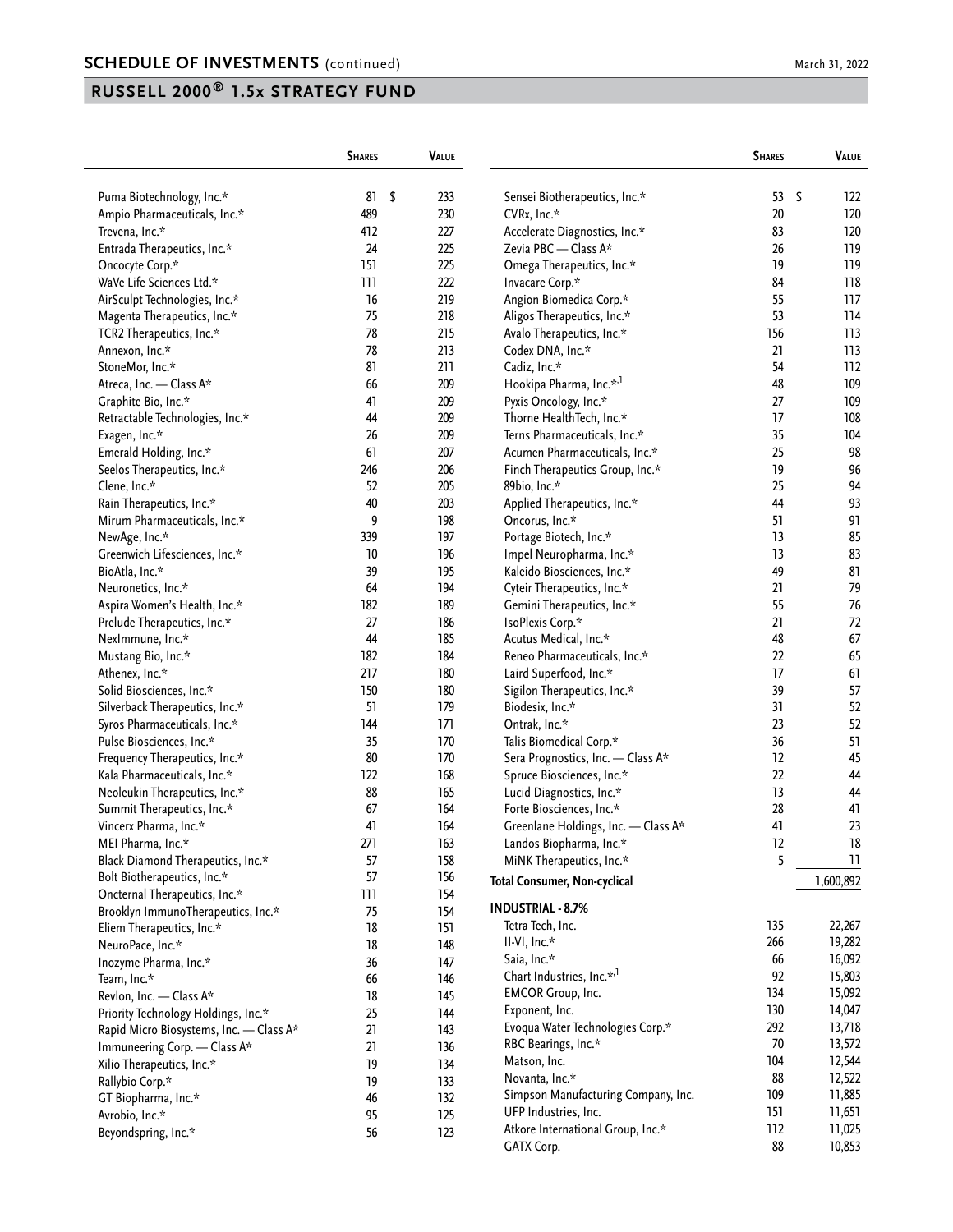|                                                                      | <b>SHARES</b> |      | VALUE            |                                        | <b>SHARES</b> | VALUE       |
|----------------------------------------------------------------------|---------------|------|------------------|----------------------------------------|---------------|-------------|
|                                                                      | 306           | - \$ |                  |                                        | 223           | 4,801       |
| Zurn Water Solutions Corp.<br>Casella Waste Systems, Inc. - Class A* | 123           |      | 10,832<br>10,781 | Knowles Corp.*<br>Barnes Group, Inc.   | 119           | \$<br>4,783 |
|                                                                      | 358           |      |                  |                                        | 230           |             |
| Fluor Corp.*                                                         |               |      | 10,271           | JELD-WEN Holding, Inc.*                |               | 4,664       |
| Applied Industrial Technologies, Inc.                                | 97<br>93      |      | 9,958            | ESCO Technologies, Inc.                | 64            | 4,475       |
| Fabrinet*                                                            |               |      | 9,777            | Materion Corp.                         | 52            | 4,458       |
| Franklin Electric Company, Inc.                                      | 116           |      | 9,633            | NV5 Global, Inc.*                      | 33            | 4,399       |
| Watts Water Technologies, Inc. - Class A                             | 69            |      | 9,632            | CSW Industrials, Inc.                  | 37            | 4,351       |
| John Bean Technologies Corp.                                         | 79            |      | 9,359            | Worthington Industries, Inc.           | 83            | 4,267       |
| Summit Materials, Inc. - Class A*                                    | 299           |      | 9,287            | Lindsay Corp.                          | 27            | 4,239       |
| SPX FLOW, Inc.                                                       | 104           |      | 8,967            | Greif, Inc. - Class A                  | 65            | 4,229       |
| Bloom Energy Corp. - Class A*                                        | 356           |      | 8,597            | AAR Corp.*                             | 86            | 4,165       |
| Hillenbrand, Inc.                                                    | 184           |      | 8,127            | Greenbrier Companies, Inc.             | 80            | 4,121       |
| Advanced Energy Industries, Inc.                                     | 94            |      | 8,091            | Triumph Group, Inc.*                   | 160           | 4,045       |
| Comfort Systems USA, Inc.                                            | 89            |      | 7,922            | MYR Group, Inc.*                       | 42            | 3,950       |
| Cactus, Inc. - Class A                                               | 139           |      | 7,887            | TTM Technologies, Inc.*                | 261           | 3,868       |
| Welbilt, Inc.*                                                       | 329           |      | 7,814            | US Ecology, Inc.*                      | 79            | 3,783       |
| <b>EnerSys</b>                                                       | 104           |      | 7,755            | Granite Construction, Inc.             | 115           | 3,772       |
| Mueller Industries, Inc.                                             | 141           |      | 7,638            | Vicor Corp.*                           | 53            | 3,739       |
| Aerojet Rocketdyne Holdings, Inc.*                                   | 188           |      | 7,398            | Proto Labs, Inc.*                      | 70            | 3,703       |
| Badger Meter, Inc.                                                   | 74            |      | 7,379            | Tennant Co.                            | 46            | 3,625       |
| Dycom Industries, Inc.*                                              | 74            |      | 7,049            | Alamo Group, Inc.                      | 25            | 3,595       |
| Arcosa, Inc.                                                         | 122           |      | 6,985            | OSI Systems, Inc.*                     | 42            | 3,575       |
| Boise Cascade Co.                                                    | 99            |      | 6,878            | CryoPort, Inc.*                        | 102           | 3,561       |
| Forward Air Corp.                                                    | 68            |      | 6,649            | Montrose Environmental Group, Inc.*    | 67            | 3,546       |
| Trinity Industries, Inc.                                             | 193           |      | 6,631            | Gibraltar Industries, Inc.*            | 82            | 3,522       |
| Helios Technologies, Inc.                                            | 82            |      | 6,580            | TriMas Corp.                           | 108           | 3,466       |
| Vishay Intertechnology, Inc.                                         | 335           |      | 6,566            | Cornerstone Building Brands, Inc.*     | 137           | 3,332       |
| Albany International Corp. - Class A                                 | 77            |      | 6,493            | Enerpac Tool Group Corp.               | 151           | 3,305       |
| Hub Group, Inc. - Class A*                                           | 84            |      | 6,486            | Primoris Services Corp.                | 134           | 3,192       |
| Moog, Inc. - Class A                                                 | 73            |      | 6,409            | SFL Corporation Ltd.                   | 311           | 3,166       |
| Sanmina Corp.*                                                       | 157           |      | 6,346            | Standex International Corp.            | 31            | 3,098       |
| Altra Industrial Motion Corp.                                        | 162           |      | 6,307            | Mesa Laboratories, Inc.                | 12            | 3,059       |
| Kratos Defense & Security Solutions, Inc.*                           | 307           |      | 6,287            | AZZ, Inc.                              | 63            | 3,039       |
| Golar LNG Ltd.*                                                      | 253           |      | 6,269            | Kaman Corp.                            | 69            | 3,000       |
| Werner Enterprises, Inc.                                             | 152           |      | 6,232            | Sturm Ruger & Company, Inc.            | 43            | 2,994       |
| Atlas Air Worldwide Holdings, Inc.*                                  | 72            |      | 6,219            | Columbus McKinnon Corp.                | 70            | 2,968       |
| Belden, Inc.                                                         | 111           |      | 6,149            | Apogee Enterprises, Inc.               | 61            | 2,895       |
| Terex Corp.                                                          | 171           |      | 6,098            | CTS Corp.                              | 80            | 2,827       |
| Itron, Inc.*                                                         | 114           |      | 6,006            | GoPro, Inc. - Class A*                 | 322           | 2,747       |
| Kennametal, Inc.                                                     | 209           |      | 5,980            | Marten Transport Ltd.                  | 149           | 2,646       |
| AAON, Inc.                                                           | 105           |      | 5,852            | Frontline Ltd.*                        | 299           | 2,631       |
| Plexus Corp.*                                                        | 70            |      | 5,727            | Scorpio Tankers, Inc. <sup>1</sup>     | 122           | 2,608       |
| Encore Wire Corp.                                                    | 50            |      | 5,703            | Construction Partners, Inc. - Class A* | 99            | 2,592       |
| Kadant, Inc.                                                         | 29            |      | 5,631            | PGT Innovations, Inc.*                 | 144           | 2,589       |
| SPX Corp.*                                                           | 111           |      | 5,485            | TimkenSteel Corp.*                     | 115           | 2,516       |
| Brady Corp. - Class A                                                | 118           |      | 5,460            | Ichor Holdings Ltd.*                   | 70            | 2,493       |
| Masonite International Corp.*                                        | $60\,$        |      | 5,336            | Matthews International Corp. - Class A | 77            | 2,492       |
| AeroVironment, Inc.*                                                 | 56            |      | 5,272            | Astec Industries, Inc.                 | 57            | 2,451       |
|                                                                      | 171           |      | 5,260            | Blink Charging Co.* <sup>,1</sup>      | 92            | 2,434       |
| Energizer Holdings, Inc.<br>O-I Glass, Inc.*                         |               |      |                  |                                        |               |             |
|                                                                      | 398           |      | 5,246            | Harsco Corp.*                          | 196           | 2,399       |
| Mueller Water Products, Inc. - Class A                               | 397           |      | 5,129            | FARO Technologies, Inc.*               | 46            | 2,388       |
| Federal Signal Corp.                                                 | 151           |      | 5,096            | Griffon Corp.                          | 117           | 2,343       |
| EnPro Industries, Inc.                                               | 52            |      | 5,082            | Benchmark Electronics, Inc.            | 92            | 2,304       |
| ArcBest Corp.                                                        | 63            |      | 5,071            | Xometry, Inc. - Class A*               | 62            | 2,279       |
| Air Transport Services Group, Inc.*                                  | 148           |      | 4,951            | Great Lakes Dredge & Dock Corp.*       | 162           | 2,273       |
| GrafTech International Ltd.                                          | 501           |      | 4,820            | Costamare, Inc.                        | 132           | 2,251       |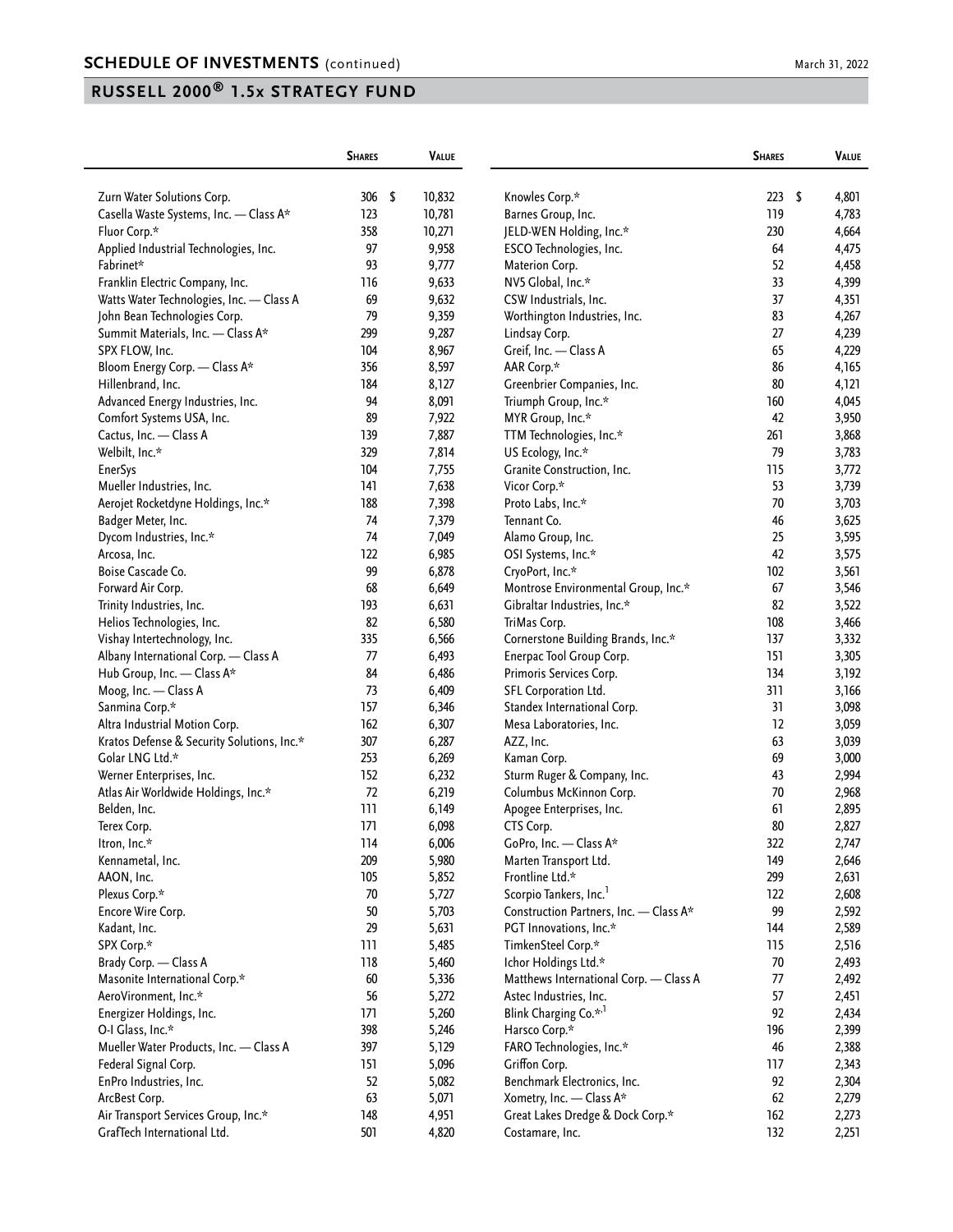|                                      | <b>SHARES</b> | <b>VALUE</b> |                                                 | <b>SHARES</b>   | <b>VALUE</b>     |
|--------------------------------------|---------------|--------------|-------------------------------------------------|-----------------|------------------|
| Energy Recovery, Inc.*               | 108<br>- \$   | 2,175        | Centrus Energy Corp. - Class A*                 | 24              | \$<br>809        |
| American Woodmark Corp.*             | 44            | 2,154        | Astronics Corp.*                                | 62              | 802              |
| International Seaways, Inc.          | 115           | 2,075        | Akoustis Technologies, Inc.* <sup>,1</sup>      | 122             | 793              |
| DHT Holdings, Inc.                   | 357           | 2,071        | Tredegar Corp.                                  | 66              | 791              |
| Gorman-Rupp Co.                      | 57            | 2,045        | Safe Bulkers, Inc.                              | 159             | 757              |
| Myers Industries, Inc.               | 91            | 1,966        | Eastman Kodak Co.*                              | 113             | 740              |
| MicroVision, Inc.*                   | 413           | 1,929        | NVE Corp.                                       | 13              | 708              |
| Ranpak Holdings Corp.*               | 94            | 1,920        | Fluidigm Corp.*                                 | 191             | 686              |
| Genco Shipping & Trading Ltd.        | 81            | 1,913        | Covenant Logistics Group, Inc. - Class A        | 31              | 667              |
| nLight, Inc.*                        | 109           | 1,890        | Sight Sciences, Inc.*                           | 56              | 647              |
| Sterling Construction Company, Inc.* | 70            | 1,876        | Park Aerospace Corp.                            | 49              | 639              |
| Smith & Wesson Brands, Inc.          | 121           | 1,831        | PAM Transportation Services, Inc.*              | 18              | 626              |
| Insteel Industries, Inc.             | 47            | 1,739        | Radiant Logistics, Inc.*                        | 98              | 624              |
| Heartland Express, Inc.              | 122           | 1,717        | Northwest Pipe Co.*                             | 24              | 611              |
| Chase Corp.                          | 19            | 1,651        | Caesarstone Ltd.                                | 57              | 600              |
| Argan, Inc.                          | 38            | 1,543        | Luna Innovations, Inc.*                         | 77              | 594              |
| Napco Security Technologies, Inc.*   | 74            | 1,518        | Pure Cycle Corp.*                               | 49              | 589              |
| Eagle Bulk Shipping, Inc.            | 22            | 1,498        | Teekay Corp.*                                   | 174             | 552              |
| Hydrofarm Holdings Group, Inc.*      | 98            | 1,485        | American Superconductor Corp.*                  | 69              | 525              |
| Ryerson Holding Corp.                | 41            | 1,436        | Lawson Products, Inc.*                          | 13              | 501              |
| Latham Group, Inc.*                  | 107           | 1,417        | Kopin Corp.*                                    | 194             | 491              |
| Ducommun, Inc.*                      | 27            | 1,415        | American Outdoor Brands, Inc.*                  | 35              | 460              |
| Stoneridge, Inc.*                    | 65            | 1,349        | View, Inc.*                                     | 245             | 451              |
| Thermon Group Holdings, Inc.*        | 83            | 1,345        | Powell Industries, Inc.                         | 23              | 447              |
| Haynes International, Inc.           | 31            | 1,321        | <b>INNOVATE Corp.*</b>                          | 119             | 439              |
| Manitowoc Company, Inc.*             | 86            | 1,297        | Concrete Pumping Holdings, Inc.*                | 65              | 436              |
| DXP Enterprises, Inc.*               | 46            | 1,246        | Atlas Technical Consultants, Inc.*              | 36              | 433              |
| CIRCOR International, Inc.*          | 46            | 1,224        | CECO Environmental Corp.*                       | 78              | 428              |
| Kimball Electronics, Inc.*           | 60            | 1,199        | Cadre Holdings, Inc.                            | 16              | 393              |
| Luxfer Holdings plc                  | 69            | 1,159        | Universal Logistics Holdings, Inc.              | 19              | 383              |
| Heritage-Crystal Clean, Inc.*        | 39            | 1,155        | AerSale Corp.*                                  | 24              | 377              |
| Babcock & Wilcox Enterprises, Inc.*  | 139           | 1,134        |                                                 | 46              | 376              |
| Dorian LPG Ltd.                      | 78            |              | Byrna Technologies, Inc.*                       | 51              | 337              |
|                                      | 125           | 1,130        | Mistras Group, Inc.*                            | 107             | 319              |
| Modine Manufacturing Co.*            | 17            | 1,126        | Iteris, Inc.*                                   | 107             | 308              |
| UFP Technologies, Inc.*              | 103           | 1,125        | NN, Inc.*<br>Park-Ohio Holdings Corp.           | 21              | 295              |
| Tutor Perini Corp.*                  | 108           | 1,112        |                                                 | 46              | 271              |
| Pactiv Evergreen, Inc.               | 134           | 1,086        | Sharps Compliance Corp.*                        | 67              | 260              |
| PureCycle Technologies, Inc.*        |               | 1,072        | US Xpress Enterprises, Inc. - Class A*          |                 |                  |
| AMMO, Inc.* <sup>,1</sup>            | 220           | 1,056        | Willis Lease Finance Corp.*                     | 7               | 225              |
| Omega Flex, Inc.                     | 8             | 1,039        | Karat Packaging, Inc.*                          | $\overline{11}$ | 218              |
| Comtech Telecommunications Corp.     | 65            | 1,020        | Mayville Engineering Company, Inc.*             | 22              | 206              |
| Daseke, Inc.*                        | 101           | 1,017        | AgEagle Aerial Systems, Inc.*                   | 170             | 202              |
| National Presto Industries, Inc.     | 13            | 1,000        | NL Industries, Inc.                             | 21              | 151              |
| Vishay Precision Group, Inc.*        | 31            | 997          | <b>Total Industrial</b>                         |                 | 873,448          |
| Greif, Inc. - Class B                | 15            | 956          | <b>CONSUMER, CYCLICAL - 8.6%</b>                |                 |                  |
| Meta Materials, Inc.* <sup>,1</sup>  | 571           | 954          | AMC Entertainment Holdings,                     |                 |                  |
| Olympic Steel, Inc.                  | 24            | 923          | Inc. - Class A* <sup>,1</sup>                   | 1,293           | 31,860           |
| Nordic American Tankers Ltd.         | 421           | 897          | BJ's Wholesale Club Holdings, Inc.*             | 342             |                  |
| 908 Devices, Inc.*                   | 47            | 893          |                                                 | 753             | 23,123<br>18,343 |
| IES Holdings, Inc.*                  | 22            | 884          | Macy's, Inc.<br>Texas Roadhouse, Inc. - Class A | 175             |                  |
| Yellow Corp.*                        | 126           | 883          |                                                 |                 | 14,653           |
| Identiv, Inc.*                       | 54            | 873          | WESCO International, Inc.*                      | 112<br>242      | 14,576           |
| Allied Motion Technologies, Inc.     | 29            | 865          | Scientific Games Corp. - Class A*               | 58              | 14,218           |
| Teekay Tankers Ltd. - Class A*       | 60            | 830          | Murphy USA, Inc.                                |                 | 11,598           |
| Hyster-Yale Materials Handling, Inc. | 25            | 830          | Crocs, Inc.*                                    | 146             | 11,154           |
| Turtle Beach Corp.*                  | 38            | 809          | Hilton Grand Vacations, Inc.*                   | 214             | 11,130           |
|                                      |               |              | Avient Corp.                                    | 228             | 10,944           |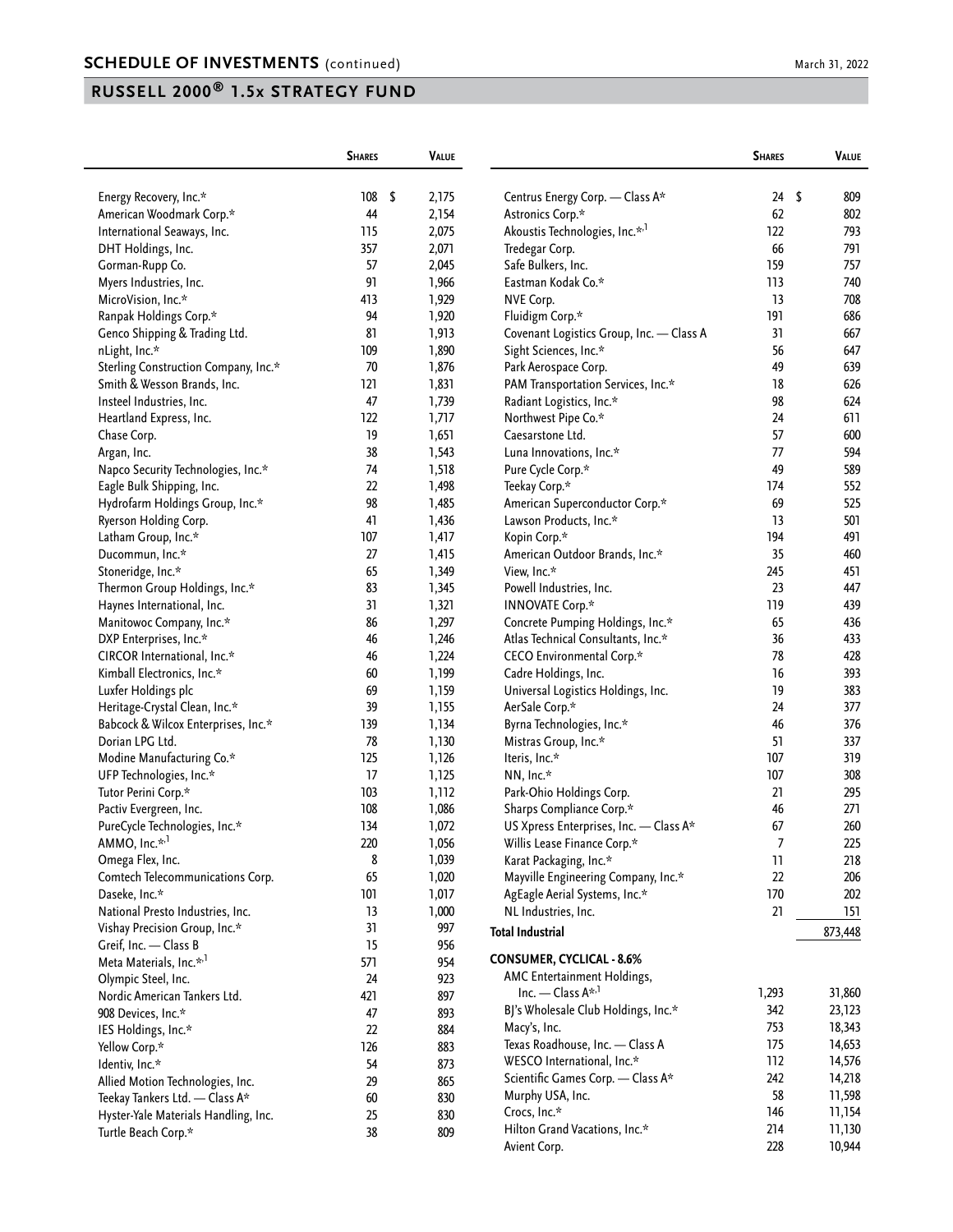|                                              | <b>SHARES</b> |      | <b>VALUE</b>   |                                                     | <b>SHARES</b> | VALUE          |
|----------------------------------------------|---------------|------|----------------|-----------------------------------------------------|---------------|----------------|
| Fox Factory Holding Corp.*                   | 106           | - \$ | 10,383         | Jack in the Box, Inc.                               | 53            | \$<br>4,951    |
| Goodyear Tire & Rubber Co.*                  | 696           |      | 9,946          | Bloomin' Brands, Inc.                               | 222           | 4,871          |
| Adient plc*                                  | 238           |      | 9,703          | Veritiv Corp.*                                      | 36            | 4,809          |
| Signet Jewelers Ltd.                         | 132           |      | 9,596          | Cinemark Holdings, Inc.*                            | 272           | 4,700          |
| SeaWorld Entertainment, Inc.*                | 126           |      | 9,379          | PriceSmart, Inc.                                    | 59            | 4,653          |
| Asbury Automotive Group, Inc.*               | 58            |      | 9,292          | Wolverine World Wide, Inc.                          | 204           | 4,602          |
| Sonos, Inc.*                                 | 320           |      | 9,030          | Cheesecake Factory, Inc.*                           | 115           | 4,576          |
| National Vision Holdings, Inc.*              | 205           |      | 8,932          | Everi Holdings, Inc.*                               | 214           | 4,494          |
| Papa John's International, Inc.              | 84            |      | 8,843          | Abercrombie & Fitch Co. - Class A*                  | 140           | 4,479          |
| Wingstop, Inc.                               | 75            |      | 8,801          | Lions Gate Entertainment                            |               |                |
| Resideo Technologies, Inc.*                  | 364           |      | 8,674          | Corp. - Class B*                                    | 296           | 4,449          |
| Beacon Roofing Supply, Inc.*                 | 140           |      | 8,299          | Winnebago Industries, Inc.                          | 82            | 4,430          |
| Taylor Morrison Home Corp. - Class A*        | 300           |      | 8,166          | Brinker International, Inc.*                        | 114           | 4,350          |
| Steven Madden Ltd.                           | 202           |      | 7,805          | Urban Outfitters, Inc.*                             | 172           | 4,319          |
| Academy Sports & Outdoors, Inc.              | 195           |      | 7,683          | Sally Beauty Holdings, Inc.*                        | 274           | 4,283          |
| Visteon Corp.*                               | 70            |      | 7,639          | iRobot Corp.*                                       | 67            | 4,248          |
| Meritage Homes Corp.*                        | 94            |      |                | World Fuel Services Corp.                           | 157           | 4,245          |
| Skyline Champion Corp.*                      | 132           |      | 7,448<br>7,244 | Methode Electronics, Inc.                           | 96            | 4,152          |
|                                              | 42            |      | 7,049          |                                                     | 110           |                |
| Group 1 Automotive, Inc.                     | 100           |      |                | HNI Corp.<br>Century Communities, Inc.              | 75            | 4,075<br>4,018 |
| FirstCash Holdings, Inc.                     |               |      | 7,034          |                                                     |               |                |
| Cracker Barrel Old Country Store, Inc.       | 59            |      | 7,005          | Dillard's, Inc. - Class A                           | 14            | 3,757          |
| UniFirst Corp.                               | 38            |      | 7,003          | SkyWest, Inc.*                                      | 126           | 3,635          |
| Boot Barn Holdings, Inc.*                    | 73            |      | 6,920          | Oxford Industries, Inc.                             | 40            | 3,620          |
| Callaway Golf Co.*                           | 292           |      | 6,839          | H&E Equipment Services, Inc.                        | 81            | 3,525          |
| Red Rock Resorts, Inc. - Class A             | 134           |      | 6,507          | Healthcare Services Group, Inc.                     | 188           | 3,491          |
| American Eagle Outfitters, Inc. <sup>1</sup> | 385           |      | 6,468          | Acushnet Holdings Corp.                             | 86            | 3,462          |
| Shake Shack, Inc. - Class A*                 | 95            |      | 6,450          | Patrick Industries, Inc.                            | 57            | 3,437          |
| <b>KB</b> Home                               | 199           |      | 6,444          | Dine Brands Global, Inc.                            | 41            | 3,196          |
| <b>LCI</b> Industries                        | 62            |      | 6,436          | M/I Homes, Inc.*                                    | 72            | 3,193          |
| Dana, Inc.                                   | 366           |      | 6,431          | Shyft Group, Inc.                                   | 87            | 3,142          |
| MillerKnoll, Inc.                            | 186           |      | 6,428          | Tenneco, Inc. - Class A*                            | 170           | 3,114          |
| Dorman Products, Inc.*                       | 66            |      | 6,272          | Clean Energy Fuels Corp.*                           | 390           | 3,097          |
| International Game Technology plc            | 252           |      | 6,219          | Malibu Boats, Inc. - Class A*                       | 53            | 3,075          |
| Allegiant Travel Co. - Class A*              | 38            |      | 6,171          | G-III Apparel Group Ltd.*                           | 111           | 3,003          |
| Gentherm, Inc.*                              | 84            |      | 6,135          | Franchise Group, Inc.                               | 71            | 2,941          |
| Nikola Corp.* <sup>,1</sup>                  | 572           |      | 6,126          | Camping World Holdings, Inc. - Class A <sup>1</sup> | 104           | 2,907          |
| Meritor, Inc.*                               | 170           |      | 6,047          | La-Z-Boy, Inc.                                      | 110           | 2,901          |
| Nu Skin Enterprises, Inc. - Class A          | 124           |      | 5,937          | Monarch Casino & Resort, Inc.*                      | 33            | 2,879          |
| Tri Pointe Homes, Inc.*                      | 276           |      | 5,542          | Sleep Number Corp.*                                 | 55            | 2,789          |
| Cavco Industries, Inc.*                      | 23            |      | 5,540          | Liberty Media Corporation-                          |               |                |
| Madison Square Garden                        |               |      |                | Liberty Braves - Class C*                           | 93            | 2,596          |
| Entertainment Corp.*                         | 66            |      | 5,498          | Big Lots, Inc.                                      | 75            | 2,595          |
| KAR Auction Services, Inc.*                  | 303           |      | 5,469          | Steelcase, Inc. - Class A                           | 214           | 2,557          |
| Bed Bath & Beyond, Inc.*                     | 242           |      | 5,452          | Bally's Corp.*                                      | 82            | 2,521          |
| MDC Holdings, Inc.                           | 144           |      | 5,449          | Hawaiian Holdings, Inc.*                            | 127           | 2,502          |
| Spirit Airlines, Inc.*                       | 248           |      | 5,424          | Golden Entertainment, Inc.*                         | 43            | 2,497          |
| Rush Enterprises, Inc. - Class A             | 106           |      | 5,396          | Buckle, Inc.                                        | 75            | 2,478          |
| Kontoor Brands, Inc.                         | 130           |      | 5,376          | Tupperware Brands Corp.*                            | 127           | 2,470          |
| LGI Homes, Inc.*                             | 55            |      | 5,372          | IMAX Corp.*                                         | 126           | 2,385          |
| GMS, Inc.*                                   | 107           |      | 5,325          | Sonic Automotive, Inc. - Class A                    | 56            | 2,381          |
| Dave & Buster's Entertainment, Inc.*         | 108           |      | 5,303          | Lions Gate Entertainment                            |               |                |
| Fisker, Inc.* <sup>,1</sup>                  | 411           |      | 5,302          | Corp. - Class A*                                    | 146           | 2,373          |
| ODP Corp.*                                   | 115           |      | 5,270          | XPEL, Inc.*                                         | 45            | 2,367          |
| Vista Outdoor, Inc.*                         | 144           |      | 5,139          | Genesco, Inc.*                                      | 37            | 2,354          |
| Cannae Holdings, Inc.*                       | 212           |      | 5,071          | Denny's Corp.*                                      | 160           | 2,290          |
| Installed Building Products, Inc.            | 60            |      | 5,069          | Standard Motor Products, Inc.                       | 53            | 2,286          |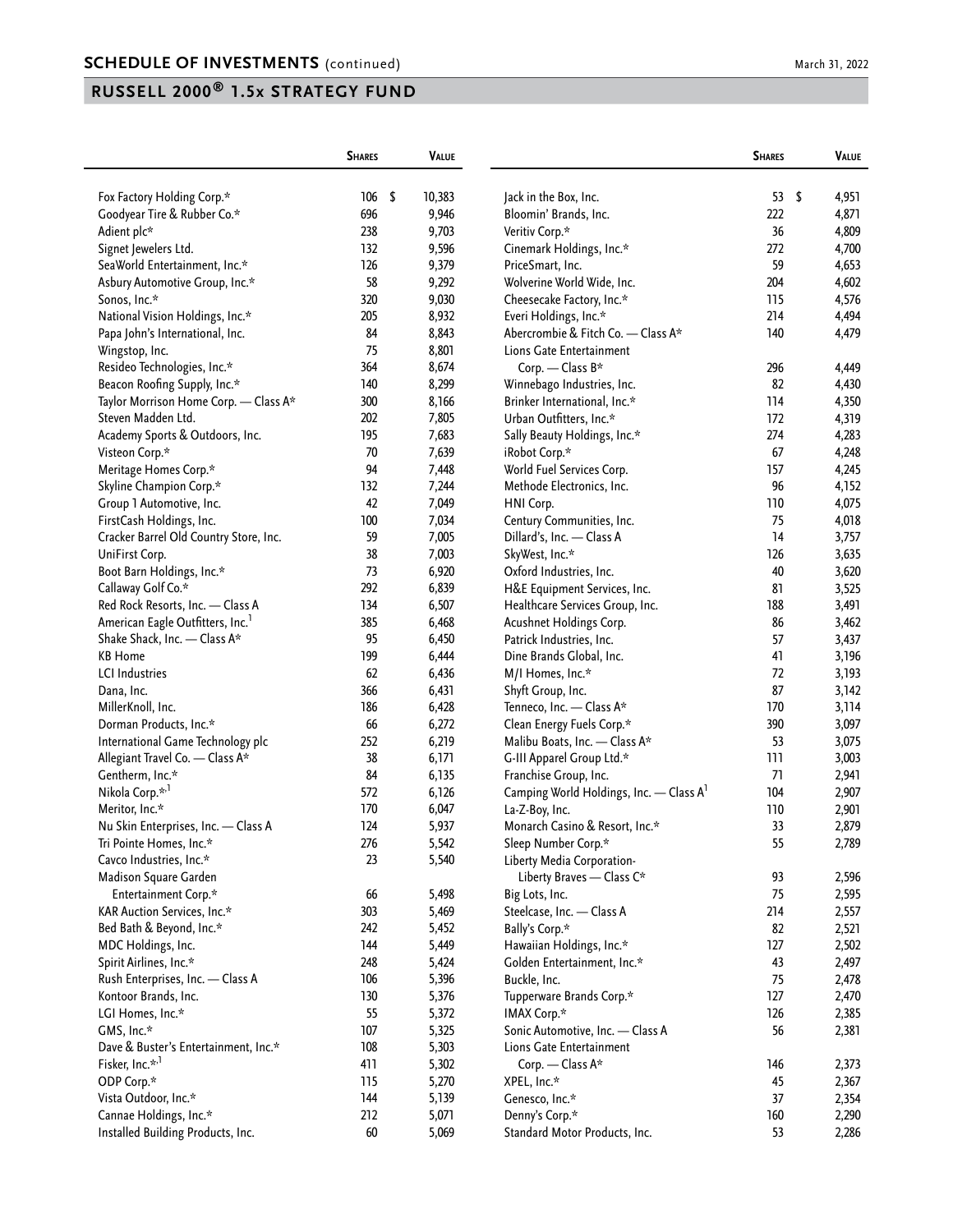|                                                   | <b>SHARES</b> | <b>VALUE</b>   |                                                            | <b>SHARES</b> | <b>VALUE</b> |
|---------------------------------------------------|---------------|----------------|------------------------------------------------------------|---------------|--------------|
| ScanSource, Inc.*                                 | 64            | -\$<br>2,227   | Aeva Technologies, Inc.*                                   | 265           | \$<br>1,147  |
| Guess?, Inc. <sup>1</sup>                         | 101           | 2,207          | Beazer Homes USA, Inc.*                                    | 74            | 1,126        |
| American Axle & Manufacturing                     |               |                | Universal Electronics, Inc.*                               | 34            | 1,062        |
| Holdings, Inc.*                                   | 284           | 2,204          | Global Industrial Co.                                      | 32            | 1,031        |
| MarineMax, Inc.*                                  | 53            | 2,134          | LL Flooring Holdings, Inc.*                                | 73            | 1,023        |
| Sun Country Airlines Holdings, Inc.*              | 81            | 2,121          | Rush Street Interactive, Inc.*                             | 139           | 1,011        |
| Designer Brands, Inc. - Class A*                  | 151           | 2,040          | Johnson Outdoors, Inc. - Class A                           | 13            | 1,011        |
| Interface, Inc. - Class A                         | 147           | 1,995          | Marcus Corp.*                                              | 57            | 1,009        |
| Winmark Corp.                                     | 9             | 1,980          | Frontier Group Holdings, Inc.* <sup>,1</sup>               | 88            | 997          |
| Douglas Dynamics, Inc.                            | 57            | 1,972          | Sweetgreen, Inc. - Class A*                                | 31            | 992          |
| Ruth's Hospitality Group, Inc.                    | 86            | 1,968          | Party City Holdco, Inc.*                                   | 277           | 992          |
| Workhorse Group, Inc.*                            | 385           | 1,925          | REV Group, Inc.                                            | 71            | 951          |
| Aspen Aerogels, Inc.*                             | 55            | 1,896          | PLBY Group, Inc.*                                          | 72            | 942          |
| Arko Corp.                                        | 208           | 1,893          | Sovos Brands, Inc.*                                        | 65            | 922          |
| Titan International, Inc.*                        | 128           | 1,885          | OneWater Marine, Inc. - Class A                            | 26            | 896          |
|                                                   | 127           |                |                                                            | 52            | 892          |
| Wabash National Corp.<br>Zumiez, Inc.*            | 49            | 1,885<br>1,872 | Big 5 Sporting Goods Corp.<br>F45 Training Holdings, Inc.* | 79            | 845          |
| Caleres, Inc.                                     | 93            | 1,798          | Purple Innovation, Inc.*                                   | 144           | 843          |
| Lovesac Co.*                                      | 32            | 1,730          | Motorcar Parts of America, Inc.*                           | 47            | 838          |
| Children's Place, Inc.*                           | 35            | 1,725          | Rush Enterprises, Inc. - Class B                           | 17            | 822          |
| Accel Entertainment, Inc.*                        | 141           | 1,717          | Century Casinos, Inc.*                                     | 68            | 813          |
| A-Mark Precious Metals, Inc.                      | 22            | 1,701          | Miller Industries, Inc.                                    | 28            | 789          |
|                                                   | 23            |                | Full House Resorts, Inc.*                                  | 82            | 788          |
| BlueLinx Holdings, Inc.*                          | 43            | 1,653          | Kimball International, Inc. - Class B                      | 91            | 769          |
| OptimizeRx Corp.*                                 | 41            | 1,621          |                                                            | 13            | 768          |
| Movado Group, Inc.                                | 56            | 1,601          | Hovnanian Enterprises, Inc. - Class A*                     | 43            | 764          |
| BJ's Restaurants, Inc.*                           |               | 1,585          | Forestar Group, Inc.*                                      |               |              |
| Green Brick Partners, Inc.*                       | 77<br>34      | 1,522          | Blue Bird Corp.*                                           | 40<br>18      | 753<br>749   |
| Hibbett, Inc.                                     | 66            | 1,508          | Rocky Brands, Inc.                                         | 50            | 733          |
| Clarus Corp.                                      | 268           | 1,503          | Cato Corp. - Class A                                       |               |              |
| Canoo, Inc.*                                      |               | 1,479          | Liberty Media Corporation-                                 |               |              |
| PC Connection, Inc.                               | 28            | 1,467          | Liberty Braves - Class A*                                  | 25            | 719          |
| Ethan Allen Interiors, Inc.                       | 56<br>59      | 1,460          | Golden Nugget Online Gaming, Inc.*                         | 100<br>23     | 711<br>704   |
| Portillo's, Inc. - Class A*<br>Chico's FAS, Inc.* | 301           | 1,449          | Citi Trends, Inc.*                                         | 45            | 693          |
|                                                   |               | 1,445          | Conn's, Inc.*                                              |               |              |
| Life Time Group Holdings, Inc.*                   | 97<br>49      | 1,410          | Commercial Vehicle Group, Inc.*                            | 80<br>39      | 676<br>658   |
| Titan Machinery, Inc.*                            | 134           | 1,385          | Red Robin Gourmet Burgers, Inc.*                           | 80            | 654          |
| OneSpaWorld Holdings Ltd.*                        |               | 1,367          | Container Store Group, Inc.*                               |               |              |
| RCI Hospitality Holdings, Inc.                    | 22            | 1,352          | Noodles & Co.*                                             | 103           | 615          |
| Chuy's Holdings, Inc.*                            | $50\,$        | 1,350          | XL Fleet Corp.* <sup>1</sup>                               | 299           | 595          |
| TravelCenters of America, Inc.*                   | 31            | 1,332          | Xponential Fitness, Inc. - Class A*                        | 25            | 586          |
| Lordstown Motors Corp. - Class A*                 | 389           | 1,327          | Hooker Furnishings Corp.                                   | 30            | 568          |
| PetMed Express, Inc.                              | 51            | 1,316          | El Pollo Loco Holdings, Inc.*                              | 48            | 558          |
| Hyliion Holdings Corp.* <sup>1</sup>              | 294           | 1,302          | Superior Group of Companies, Inc.                          | 31            | 553          |
| America's Car-Mart, Inc.*                         | 16            | 1,289          | Kura Sushi USA, Inc. - Class A*                            | 10            | 551          |
| Shoe Carnival, Inc.                               | 44            | 1,283          | ONE Group Hospitality, Inc.*                               | 52            | 546          |
| GrowGeneration Corp.*                             | 139           | 1,280          | Tilly's, Inc. - Class A                                    | 57            | 533          |
| VSE Corp.                                         | $27$          | 1,244          | Vera Bradley, Inc.*                                        | 66            | 506          |
| Ideanomics, Inc.*                                 | 1,101         | 1,233          | Snap One Holdings Corp.*                                   | 34            | 502          |
| Rite Aid Corp.*                                   | 140           | 1,225          | Velodyne Lidar, Inc.*                                      | 189           | 484          |
| Sportsman's Warehouse Holdings, Inc.*             | 109           | 1,165          | Romeo Power, Inc.* <sup>,1</sup>                           | 324           | 483          |
| Lindblad Expeditions Holdings, Inc.*              | 77            | 1,161          | GAN Ltd.*                                                  | 100           | 482          |
| Fossil Group, Inc.*                               | 120           | 1,157          | Arcimoto, Inc.*                                            | 72            | 476          |
| MasterCraft Boat Holdings, Inc.*                  | 47            | 1,157          | Weber, Inc. - Class A                                      | 45            | 442          |
| Funko, Inc. - Class A*                            | 67            | 1,156          | Biglari Holdings, Inc. - Class B*                          | 3             | 434          |
| Bluegreen Vacations Holding Corp.*                | 39            | 1,153          | Lifetime Brands, Inc.                                      | 33            | 424          |
| Haverty Furniture Companies, Inc.                 | 42            | 1,152          | Traeger, Inc.*                                             | 56            | 417          |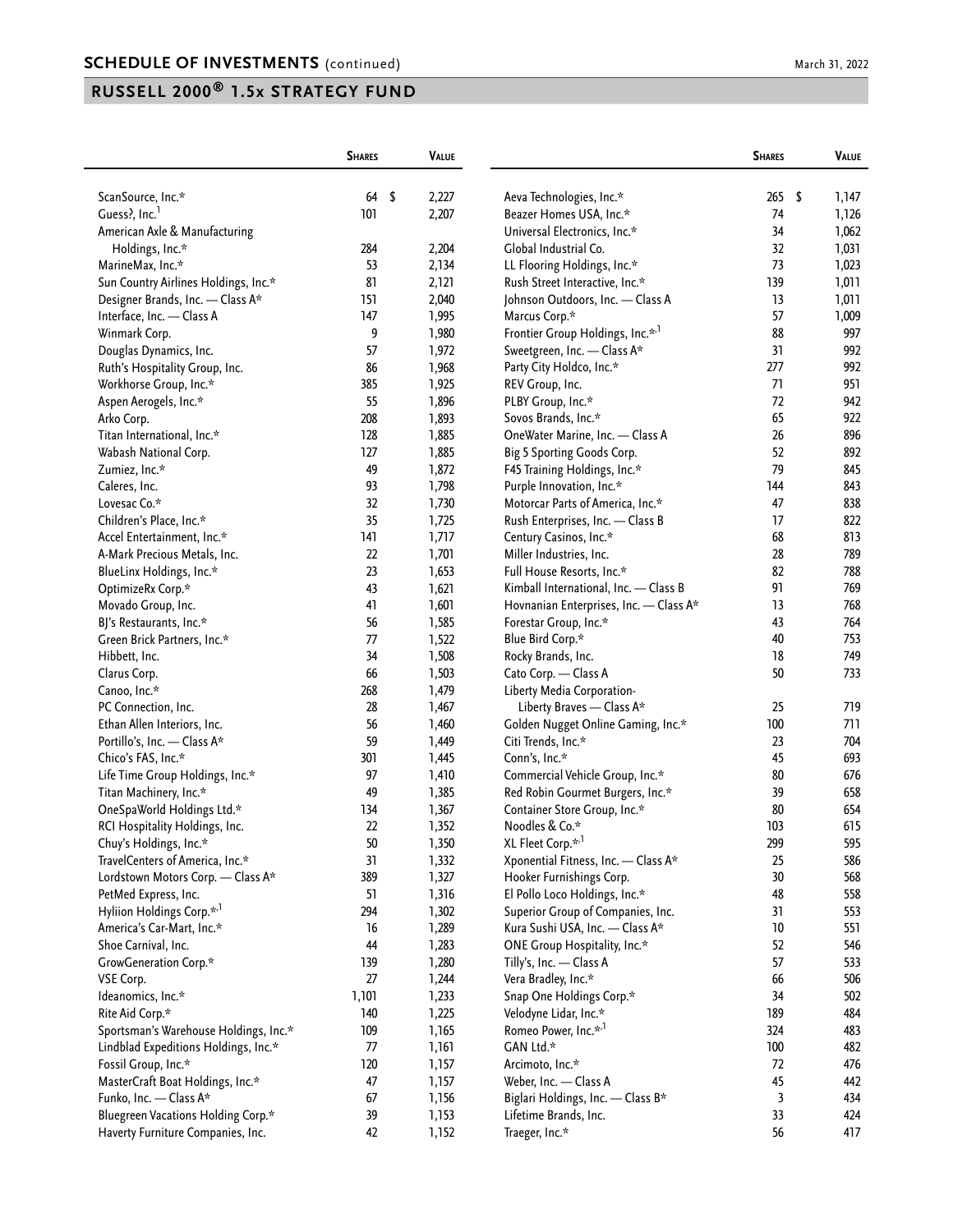|                                          | <b>SHARES</b> | <b>VALUE</b> |                                              | <b>SHARES</b> | <b>VALUE</b> |
|------------------------------------------|---------------|--------------|----------------------------------------------|---------------|--------------|
| Barnes & Noble Education, Inc.*          | 113           | \$<br>405    | MicroStrategy, Inc. - Class A <sup>*,1</sup> | 23            | \$<br>11,185 |
| NEOGAMES S.A.*                           | 26            | 401          | Onto Innovation, Inc.*                       | 123           | 10,688       |
| VOXX International Corp. - Class A*      | 39            | 389          | Ziff Davis, Inc.*                            | 109           | 10,549       |
| Lazydays Holdings, Inc.*                 | 19            | 383          | MaxLinear, Inc. - Class A*                   | 178           | 10,386       |
| Bassett Furniture Industries, Inc.       | 23            | 381          | Envestnet, Inc.*                             | 136           | 10,124       |
| Mesa Air Group, Inc.*                    | 86            | 378          | Digital Turbine, Inc.*                       | 228           | 9,989        |
| Liberty TripAdvisor Holdings,            |               |              | Blackline, Inc.*                             | 136           | 9,958        |
| Inc. - Class A*                          | 183           | 375          | SiTime Corp.*                                | 40            | 9,913        |
| Target Hospitality Corp.*                | 62            | 372          | Box, Inc. - Class A*                         | 341           | 9,909        |
| Cooper-Standard Holdings, Inc.*          | 42            | 368          | Diodes, Inc.*                                | 109           | 9,482        |
| Duluth Holdings, Inc. - Class B*         | 30            | 367          | Ambarella, Inc.*                             | 89            | 9,338        |
| First Watch Restaurant Group, Inc.*      | 28            | 365          | ACI Worldwide, Inc.*                         | 296           | 9,321        |
| JOANN, Inc.                              | 32            | 365          | Insight Enterprises, Inc.*                   | 86            | 9,230        |
| Daktronics, Inc.*                        | 92            | 353          | Sprout Social, Inc. - Class A*               | 113           | 9,054        |
| Kirkland's, Inc.*                        | 37            | 344          | Rambus, Inc.*                                | 272           | 8,674        |
|                                          |               |              |                                              | 154           |              |
| Escalade, Inc.                           | 26            | 343          | Kulicke & Soffa Industries, Inc.             |               | 8,627        |
| Shift Technologies, Inc.*                | 155           | 341          | Verint Systems, Inc.*                        | 161           | 8,324        |
| Fiesta Restaurant Group, Inc.*           | 44            | 329          | FormFactor, Inc.*                            | 195           | 8,196        |
| Flexsteel Industries, Inc.               | 17            | 328          | Altair Engineering, Inc. - Class A*          | 116           | 7,470        |
| Drive Shack, Inc.*                       | 207           | 319          | DigitalOcean Holdings, Inc.*                 | 128           | 7,405        |
| Nautilus, Inc.*                          | 76            | 313          | CommVault Systems, Inc.*                     | 111           | 7,365        |
| EVI Industries, Inc.*                    | 15            | 279          | Blackbaud, Inc.*                             | 122           | 7,304        |
| CarLotz, Inc.*                           | 179           | 245          | <b>MACOM Technology Solutions</b>            |               |              |
| Marine Products Corp.                    | 20            | 231          | Holdings, Inc.*                              | 122           | 7,304        |
| Landsea Homes Corp.*                     | 27            | 231          | Asana, Inc. - Class A*                       | 179           | 7,155        |
| Regis Corp.*                             | 107           | 227          | PagerDuty, Inc.*                             | 206           | 7,043        |
| <b>Hamilton Beach Brands</b>             |               |              | Allscripts Healthcare Solutions, Inc.*       | 304           | 6,846        |
| Holding Co. - Class A                    | 19            | 221          | Evolent Health, Inc. - Class A*              | 200           | 6,460        |
| Torrid Holdings, Inc.*                   | 32            | 194          | Bottomline Technologies DE, Inc.*            | 112           | 6,348        |
| Carrols Restaurant Group, Inc.           | 84            | 190          | Axcelis Technologies, Inc.*                  | 83            | 6,269        |
| Esports Technologies, Inc.*              | 28            | 189          | Appian Corp.*                                | 99            | 6,021        |
| Aterian, Inc.*                           | 65            | 158          | ManTech International Corp. - Class A        | 69            | 5,947        |
| Hall of Fame Resort & Entertainment Co.* | 140           | 155          | Verra Mobility Corp.*                        | 360           | 5,861        |
| Chicken Soup For The Soul                |               |              | NetScout Systems, Inc.*                      | 176           | 5,646        |
| Entertainment, Inc.*                     | 18            | 144          | Amkor Technology, Inc.                       | 257           | 5,582        |
| Eros STX Global Corp.*                   | 40            | 112          | Appfolio, Inc. - Class A*                    | 49            | 5,547        |
| CompX International, Inc.                | 4             | 94           | Outset Medical, Inc.*                        | 118           | 5,357        |
| MedAvail Holdings, Inc.*                 | 30            | 29           | Momentive Global, Inc.*                      | 325           | 5,285        |
| <b>Total Consumer, Cyclical</b>          |               | 859,630      | CSG Systems International, Inc.              | 82            | 5,213        |
|                                          |               |              | 3D Systems Corp.*                            | 311           | 5,188        |
| TECHNOLOGY - 7.4%                        |               |              | Progress Software Corp.                      | 110           | 5,180        |
| Lattice Semiconductor Corp.*             | 341           | 20,784       | Ultra Clean Holdings, Inc.*                  | 112           | 4,748        |
| Synaptics, Inc.*                         | 98            | 19,551       | Apollo Medical Holdings, Inc.*               | 95            | 4,605        |
| KBR, Inc.                                | 355           | 19,429       | Xperi Holding Corp.                          | 265           | 4,590        |
| Rapid7, Inc.*                            | 141           | 15,685       | Cardlytics, Inc.*                            | 81            | 4,453        |
| Silicon Laboratories, Inc.*              | 95            | 14,269       | E2open Parent Holdings, Inc.*                | 498           | 4,387        |
| Power Integrations, Inc.                 | 147           | 13,624       | Zuora, Inc. - Class A*                       | 282           | 4,224        |
| Tenable Holdings, Inc.*                  | 231           | 13,350       | Ping Identity Holding Corp.*                 | 153           | 4,197        |
| CMC Materials, Inc.                      | 71            | 13,163       | Super Micro Computer, Inc.*                  | 110           | 4,188        |
| Varonis Systems, Inc.*                   | 268           | 12,741       | LivePerson, Inc.*                            | 165           | 4,029        |
| Workiva, Inc.*                           | 107           | 12,626       | Schrodinger Incorporated/United States*      | 115           | 3,924        |
| Qualys, Inc.*                            | 85            | 12,105       | TTEC Holdings, Inc.                          | 46            | 3,796        |
| SPS Commerce, Inc.*                      | 91            | 11,939       | JFrog Ltd.*                                  | 133           | 3,584        |
| Sailpoint Technologies Holdings, Inc.*   | 231           | 11,823       | Unisys Corp.*                                | 165           | 3,566        |
| ExlService Holdings, Inc.*               | 82            | 11,748       | 8x8, Inc.*                                   | 283           | 3,563        |
| Maximus, Inc.                            | 154           | 11,542       | Cohu, Inc.*                                  | 120           | 3,552        |
| Semtech Corp.*                           | 162           | 11,233       |                                              |               |              |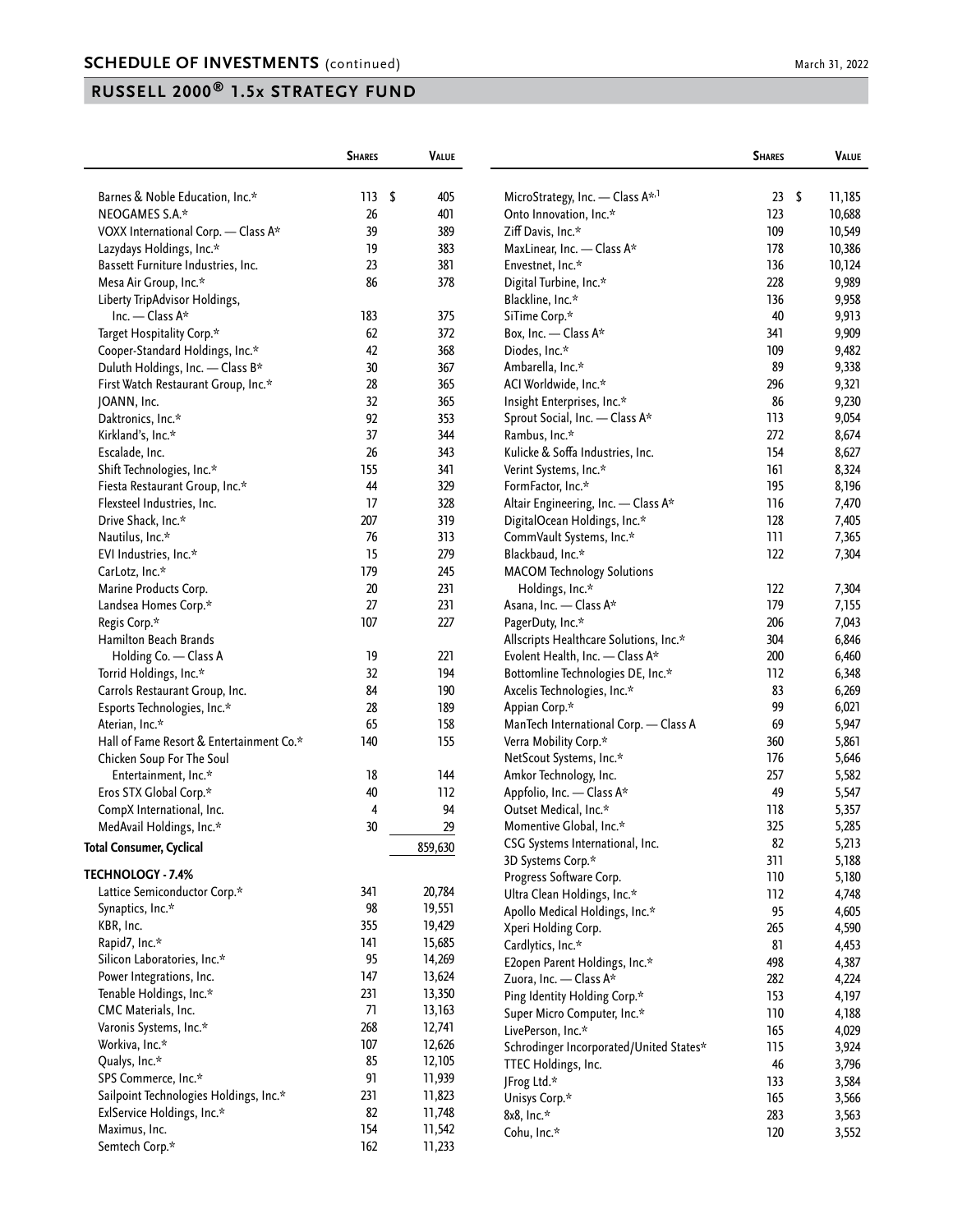|                                        | <b>SHARES</b> | <b>VALUE</b> |                                         | <b>SHARES</b> | VALUE     |
|----------------------------------------|---------------|--------------|-----------------------------------------|---------------|-----------|
| Domo, Inc. - Class B*                  | 70<br>- \$    | 3,540        | Vuzix Corp. <sup>*,1</sup>              | 147           | \$<br>970 |
| Cerence, Inc.*                         | 95            | 3,429        | HireRight Holdings Corp.*               | 56            | 958       |
| Veeco Instruments, Inc.*               | 126           | 3,426        | Daily Journal Corp.*                    | 3             | 936       |
| Health Catalyst, Inc.*                 | 131           | 3,423        | ON24, Inc.*                             | 67            | 881       |
| PROS Holdings, Inc.*                   | 100           | 3,331        | Inseego Corp.* <sup>1</sup>             | 213           | 863       |
| Phreesia, Inc.*                        | 125           | 3,295        | EngageSmart, Inc.*                      | 40            | 852       |
| 1Life Healthcare, Inc.*                | 292           | 3,235        | Digimarc Corp.*                         | 32            | 844       |
| Avid Technology, Inc.*                 | 91            | 3,173        | Brightcove, Inc.*                       | 103           | 803       |
| SMART Global Holdings, Inc.*           | 122           | 3,151        | Benefitfocus, Inc.*                     | 63            | 795       |
| NextGen Healthcare, Inc.*              | 144           | 3,011        | Genius Brands International, Inc.*      | 711           | 725       |
| Impinj, Inc.*                          | 47            | 2,986        | AXT, Inc.*                              | 101           | 709       |
| Alpha & Omega Semiconductor Ltd.*      | 53            | 2,897        | Enfusion, Inc. - Class A*               | 54            | 687       |
| Privia Health Group, Inc.*             | 105           | 2,807        | Atomera, Inc.*                          | 51            | 666       |
| BigCommerce Holdings, Inc.*            | 122           | 2,673        | Outbrain, Inc.*                         | 61            | 655       |
| Avaya Holdings Corp.*                  | 207           | 2,623        | Rimini Street, Inc.*                    | 112           | 650       |
| Photronics, Inc.*                      | 154           | 2,613        | Intapp, Inc.*                           | 26            | 624       |
| Sumo Logic, Inc.*                      | 220           | 2,567        | eGain Corp.*                            | 52            | 602       |
| Parsons Corp.*                         | 66            | 2,554        | Instructure Holdings, Inc.*             | 30            | 602       |
| PAR Technology Corp.*                  | 63            | 2,541        | AvidXchange Holdings, Inc.*             | 64            | 515       |
| Donnelley Financial Solutions, Inc.*   | 74            | 2,461        | CoreCard Corp.*                         | 18            | 493       |
| Consensus Cloud Solutions, Inc.*       | 40            | 2,405        | PlayAGS, Inc.*                          | 69            | 460       |
| Model N, Inc.*                         | 89            | 2,394        | Smith Micro Software, Inc.*             | 115           | 434       |
| Pitney Bowes, Inc.                     | 444           | 2,309        | Rekor Systems, Inc.*                    | 86            | 392       |
| CEVA, Inc.*                            | 56            | 2,276        | <b>EMCORE Corp.*</b>                    | 93            | 344       |
| Alignment Healthcare, Inc.*            | 199           | 2,235        | Quantum Corp.*                          | 147           | 334       |
| Desktop Metal, Inc. - Class A*         | 471           | 2,233        | SecureWorks Corp. - Class A*            | 25            | 331       |
| Ebix, Inc.                             | 67            | 2,221        | Forian, Inc.*                           | 47            | 327       |
| Conduent, Inc.*                        | 421           | 2,172        | Tabula Rasa HealthCare, Inc.*           | 56            | 323       |
| Agilysys, Inc.*                        | 53            | 2,114        | GTY Technology Holdings, Inc.*          | 81            | 262       |
| PDF Solutions, Inc.*                   | 75            | 2,090        | iCAD, Inc.*                             | 55            | 245       |
| Sapiens International Corporation N.V. | 77            | 1,955        | IBEX Holdings Ltd.*                     | 15            | 239       |
| Yext, Inc.*                            | 282           | 1,943        | Convey Health Solutions Holdings, Inc.* | 34            | 222       |
| Simulations Plus, Inc.                 | 38            | 1,937        | SkyWater Technology, Inc.*              | 20            | 217       |
| Bandwidth, Inc. - Class A*             | 58            | 1,879        | DarioHealth Corp.*                      | 35            | 204       |
| Digi International, Inc.*              | 85            | 1,829        | GreenBox POS*                           | 46            | 194       |
| BTRS Holdings, Inc. - Class 1*         | 237           | 1,773        | Viant Technology, Inc. - Class A*       | 29            | 190       |
| PowerSchool Holdings, Inc. - Class A*  | 107           | 1,767        | StarTek, Inc.*                          | 42            | 186       |
| American Software, Inc. - Class A      | 80            | 1,667        | Arteris, Inc.*                          | 13            | 169       |
| Grid Dynamics Holdings, Inc.*          | 114           | 1,605        | Kaltura, Inc.*                          | 44            | 79        |
| Mitek Systems, Inc.*                   | 108           | 1,584        | Weave Communications, Inc.*             | 12            | 72        |
| Rackspace Technology, Inc.*            | 137           | 1,529        | NantHealth, Inc.*                       | 67            | 50        |
| Corsair Gaming, Inc.* <sup>,1</sup>    | 69            | 1,460        | Society Pass, Inc.*                     | 8             | 24        |
| Ouster, Inc.*                          | 319           | 1,436        |                                         |               |           |
|                                        | 194           | 1,347        | <b>Total Technology</b>                 |               | 737,526   |
| Porch Group, Inc.*                     | 39            |              | <b>ENERGY - 4.5%</b>                    |               |           |
| CS Disco, Inc.*<br>Veritone, Inc.*     | $71$          | 1,325        | Ovintiv, Inc.                           | 655           | 35,416    |
|                                        |               | 1,298        | Chesapeake Energy Corp.                 | 263           | 22,881    |
| OneSpan, Inc.*                         | 89<br>72      | 1,285        | Antero Resources Corp.*                 | 720           | 21,982    |
| Upland Software, Inc.*                 | 180           | 1,268        | Range Resources Corp.*                  | 601           | 18,258    |
| Diebold Nixdorf, Inc.*                 |               | 1,211        | Southwestern Energy Co.*                | 2,545         | 18,248    |
| Computer Programs and Systems, Inc.*   | 35            | 1,206        | PDC Energy, Inc.                        | 245           | 17,807    |
| Integral Ad Science Holding Corp.*     | 80            | 1,104        | Murphy Oil Corp.                        | 370           | 14,944    |
| MeridianLink, Inc.*                    | 57            | 1,032        | Matador Resources Co.                   | 277           | 14,675    |
| Alkami Technology, Inc.*               | 72            | 1,030        | ChampionX Corp.                         | 511           | 12,509    |
| Telos Corp.*                           | 100           | 997          | SM Energy Co.                           | 301           | 11,724    |
| Cantaloupe, Inc.*                      | 147           | 995          | Helmerich & Payne, Inc.                 | 257           | 10,994    |
| EverCommerce, Inc.*                    | 75            | 990          | CNX Resources Corp.*                    | 502           | 10,401    |
|                                        |               |              |                                         |               |           |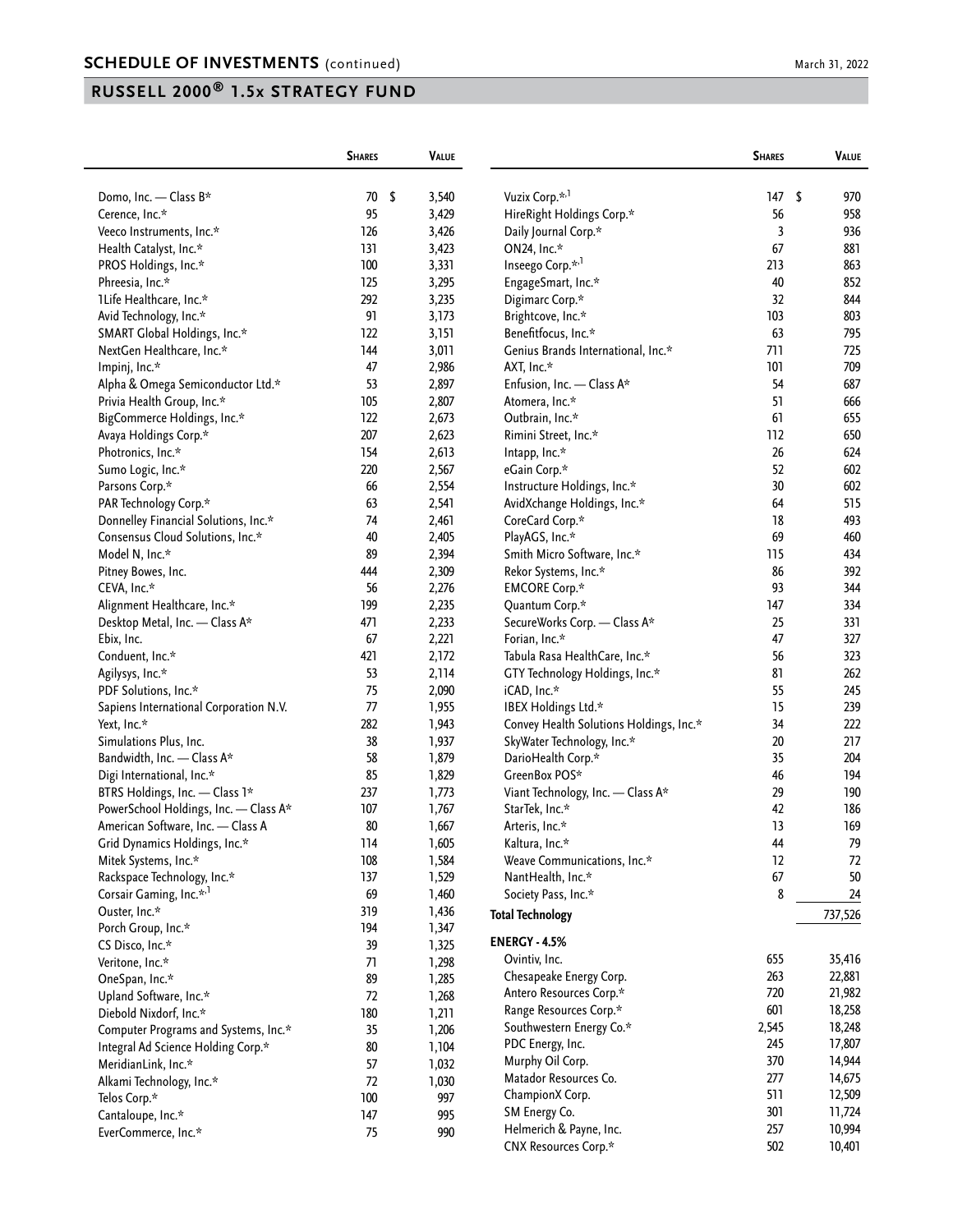|                                            | <b>SHARES</b> | <b>VALUE</b> |                                               | <b>SHARES</b> | VALUE   |
|--------------------------------------------|---------------|--------------|-----------------------------------------------|---------------|---------|
| Denbury, Inc.*                             | 126<br>- \$   | 9,900        | Crescent Energy, Inc. - Class A               | 74 \$         | 1,283   |
| California Resources Corp.                 | 203           | 9,080        | TETRA Technologies, Inc.*                     | 307           | 1,262   |
| Equitrans Midstream Corp.                  | 1,032         | 8,710        | Alto Ingredients, Inc.*                       | 179           | 1,221   |
| Magnolia Oil & Gas Corp. - Class A         | 361           | 8,538        | Cleanspark, Inc.* <sup>,1</sup>               | 87            | 1,076   |
| Kosmos Energy Ltd.*                        | 1,124         | 8,082        | Oil States International, Inc.*               | 152           | 1,056   |
| Whiting Petroleum Corp.                    | 99            | 8,070        | W&T Offshore, Inc.*                           | 235           | 898     |
| Oasis Petroleum, Inc.                      | 50            | 7,315        | Solaris Oilfield Infrastructure,              |               |         |
| Patterson-UTI Energy, Inc.                 | 469           | 7,260        | $Inc. - Class A$                              | 79            | 892     |
| Callon Petroleum Co.*                      | 119           | 7,031        | Aris Water Solution, Inc. - Class A           | 49            | 892     |
| Renewable Energy Group, Inc.*              | 113           | 6,853        | Aemetis, Inc.*                                | 68            | 862     |
| Civitas Resources, Inc.                    | 109           | 6,508        | Newpark Resources, Inc.*                      | 226           | 827     |
| PBF Energy, Inc. - Class A*                | 241           | 5,873        | Infrastructure and Energy                     |               |         |
| Peabody Energy Corp.*                      | 223           | 5,470        | Alternatives, Inc.*                           | 69            | 818     |
| FuelCell Energy, Inc.* <sup>,1</sup>       | 926           | 5,334        | National Energy Services Reunited Corp.*      | 95            | 798     |
| Arch Resources, Inc.                       | 38            | 5,221        | Earthstone Energy, Inc. - Class A*            | 63            | 796     |
| Sunnova Energy International, Inc.*        | 216           | 4,981        | Falcon Minerals Corp.                         | 99            | 667     |
| Tellurian, Inc.*                           | 928           | 4,918        | Riley Exploration Permian, Inc.               | 26            | 652     |
| Warrior Met Coal, Inc.                     | 129           | 4,787        | FutureFuel Corp.                              | 65            | 632     |
| Northern Oil and Gas, Inc.                 | 153           | 4,313        | Kinetik Holdings, Inc. - Class A              | 9             | 585     |
| SunPower Corp. - Class A*                  | 200           | 4,296        | Matrix Service Co.*                           | 65            | 534     |
|                                            |               |              |                                               | 111           | 464     |
| NexTier Oilfield Solutions, Inc.*          | 435<br>250    | 4,019        | Eos Energy Enterprises, Inc.*<br>Beam Global* |               |         |
| Oceaneering International, Inc.*           |               | 3,790        |                                               | 22            | 450     |
| Green Plains, Inc.*                        | 120           | 3,721        | HighPeak Energy, Inc.                         | 13            | 289     |
| Centennial Resource                        |               |              | Advent Technologies Holdings, Inc.*           | 39            | 90      |
| Development, Inc. - Class A*               | 461           | 3,720        | <b>Total Energy</b>                           |               | 449,133 |
| Array Technologies, Inc.*                  | 321           | 3,618        | <b>COMMUNICATIONS - 2.9%</b>                  |               |         |
| Delek US Holdings, Inc.*                   | 165           | 3,501        | Vonage Holdings Corp.*                        | 634           | 12,864  |
| US Silica Holdings, Inc.*                  | 184           | 3,434        | TEGNA, Inc.                                   | 557           | 12,477  |
| Liberty Oilfield Services, Inc. - Class A* | 228           | 3,379        | Mimecast Ltd.*                                | 153           | 12,173  |
| Dril-Quip, Inc.*                           | 88            | 3,287        | Iridium Communications, Inc.*                 | 296           | 11,935  |
| CONSOL Energy, Inc.*                       | 86            | 3,236        |                                               | 239           | 10,148  |
| Stem, Inc.*                                | 286           | 3,149        | Cargurus, Inc.*                               | 574           |         |
| Archrock, Inc.                             | 340           | 3,138        | Viavi Solutions, Inc.*                        | 82            | 9,230   |
| NOW, Inc.*                                 | 278           | 3,066        | Perficient, Inc.*                             | 138           | 9,027   |
| ProPetro Holding Corp.*                    | 216           | 3,009        | Q2 Holdings, Inc.*                            |               | 8,508   |
| Comstock Resources, Inc.*                  | 230           | 3,002        | Maxar Technologies, Inc.                      | 182           | 7,182   |
| Brigham Minerals, Inc. - Class A           | 110           | 2,811        | Cogent Communications Holdings, Inc.          | 107           | 7,099   |
| Nabors Industries Ltd.*                    | 18            | 2,749        | Upwork, Inc.*                                 | 296           | 6,879   |
| Laredo Petroleum, Inc.*                    | 32            | 2,532        | Houghton Mifflin Harcourt Co.*                | 320           | 6,723   |
| MRC Global, Inc.*                          | 202           | 2,406        | Yelp, Inc. - Class A*                         | 179           | 6,106   |
| Gevo, Inc.*                                | 498           | 2,331        | Calix, Inc.*                                  | 138           | 5,921   |
| Tidewater, Inc.*                           | 103           | 2,239        | Shutterstock, Inc.                            | 59            | 5,492   |
| Bristow Group, Inc.*                       | 59            | 2,188        | TechTarget, Inc.*                             | 66            | 5,364   |
| Expro Group Holdings N.V.*                 | 118           | 2,098        | iHeartMedia, Inc. - Class A*                  | 282           | 5,338   |
| CVR Energy, Inc.                           | 75            | 1,916        | Open Lending Corp. - Class A*                 | 261           | 4,935   |
| SunCoke Energy, Inc.                       | 210           | 1,871        | InterDigital, Inc.                            | 77            | 4,913   |
| Ranger Oil Corp. - Class A*                | 53            | 1,830        | Revolve Group, Inc.*                          | $90\,$        | 4,832   |
| RPC, Inc.*                                 | 169           | 1,803        | Telephone & Data Systems, Inc.                | 253           | 4,777   |
| Berry Corp.                                | 169           | 1,744        | Overstock.com, Inc.*                          | 108           | 4,753   |
| Helix Energy Solutions Group, Inc.*        | 360           | 1,721        | Gray Television, Inc.                         | 214           | 4,723   |
| Talos Energy, Inc.*                        | 93            | 1,468        | Magnite, Inc.*                                | 327           | 4,320   |
| Par Pacific Holdings, Inc.*                | 112           | 1,458        | Plantronics, Inc.*                            | 106           | 4,176   |
| DMC Global, Inc.*                          | 47            | 1,434        | Infinera Corp.*                               | 458           | 3,971   |
| REX American Resources Corp.*              | 14            | 1,394        | Extreme Networks, Inc.*                       | 318           | 3,883   |
| Select Energy Services, Inc. - Class A*    | 158           | 1,354        | ePlus, Inc.*                                  | 67            | 3,756   |
| TPI Composites, Inc.*                      | 92            | 1,294        | Liberty Latin America Ltd. - Class C*         | 389           | 3,731   |
|                                            |               |              | Sinclair Broadcast Group, Inc. - Class A      | 115           | 3,222   |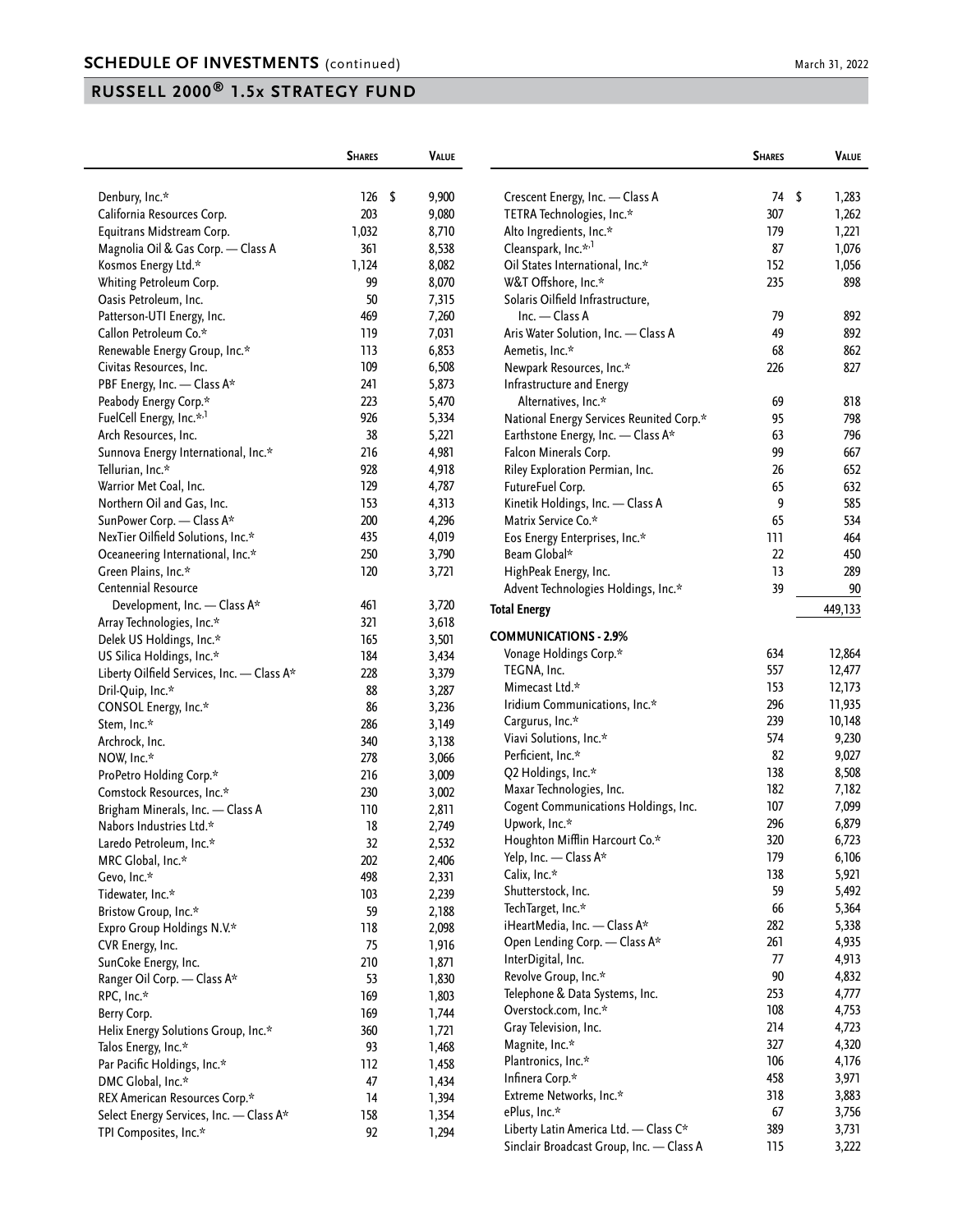|                                                               | <b>SHARES</b> | <b>VALUE</b> |                                                | <b>SHARES</b> |     | VALUE   |
|---------------------------------------------------------------|---------------|--------------|------------------------------------------------|---------------|-----|---------|
| Clear Channel Outdoor Holdings, Inc.*                         | 916 \$        | 3,169        | comScore, Inc.*                                | 175           | -\$ | 509     |
| EW Scripps Co. - Class A*                                     | 144           | 2,994        | Preformed Line Products Co.                    | 8             |     | 507     |
| AMC Networks, Inc. - Class A*                                 | 73            | 2,966        | National CineMedia, Inc.                       | 151           |     | 383     |
| Shenandoah Telecommunications Co.                             | 121           | 2,853        | Casa Systems, Inc.*                            | 80            |     | 362     |
| Eventbrite, Inc. - Class A*                                   | 191           | 2,821        | KVH Industries, Inc.*                          | 38            |     | 346     |
| Gogo, Inc.*                                                   | 148           | 2,821        | Telesat Corp.*                                 | 18            |     | 297     |
| Scholastic Corp.                                              | 67            | 2,699        | VirnetX Holding Corp.* <sup>,1</sup>           | 159           |     | 259     |
| Cars.com, Inc.*                                               | 172           | 2,482        | Solo Brands, Inc. - Class A <sup>*,1</sup>     | 30            |     | 256     |
| WideOpenWest, Inc.*                                           | 132           | 2,302        | Fluent, Inc.*                                  | 109           |     | 227     |
| EchoStar Corp. - Class A*                                     | 93            | 2,264        | Value Line, Inc.                               | 3             |     | 201     |
| Globalstar, Inc.*                                             | 1,527         | 2,245        | CuriosityStream, Inc.*                         | 65            |     | 188     |
| ADTRAN, Inc.                                                  | 121           | 2,232        | Hemisphere Media Group, Inc.*                  | 41            |     | 187     |
| fuboTV, Inc.*                                                 | 339           | 2,227        | 1stdibs.com, Inc.*                             | 17            |     | 136     |
| Harmonic, Inc.*                                               | 227           | 2,109        | LiveOne, Inc.*                                 | 148           |     | 121     |
| A10 Networks, Inc.                                            | 150           | 2,092        | aka Brands Holding Corp.*                      | 24            |     | 106     |
| Stitch Fix, Inc. - Class A*                                   | 204           | 2,054        | HyreCar, Inc.*                                 | 44            |     | 105     |
| NeoPhotonics Corp.*                                           | 128           | 1,947        | Lulu's Fashion Lounge Holdings, Inc.*          | 15            |     | 102     |
| Clearfield, Inc.*                                             | 29            | 1,891        | Digital Media Solutions, Inc. - Class A*       | 9             |     | 33      |
| NETGEAR, Inc.*                                                | 72            | 1,777        |                                                |               |     |         |
| Tucows, Inc. - Class A*                                       | 25            | 1,707        | <b>Total Communications</b>                    |               |     | 285,854 |
| Anterix, Inc.*                                                | 29            | 1,679        | <b>BASIC MATERIALS - 2.3%</b>                  |               |     |         |
| Limelight Networks, Inc.*                                     | 313           | 1,634        | Rogers Corp.*                                  | 47            |     | 12,770  |
| Gannett Company, Inc.*                                        | 354           | 1,597        | Commercial Metals Co.                          | 303           |     | 12,611  |
| QuinStreet, Inc.*                                             | 126           | 1,462        | Balchem Corp.                                  | 81            |     | 11,073  |
| RealReal, Inc.*                                               | 200           | 1,452        | MP Materials Corp.*                            | 190           |     | 10,895  |
| Quotient Technology, Inc.*                                    | 225           | 1,435        | Livent Corp.*                                  | 408           |     | 10,637  |
| Boston Omaha Corp. — Class A*                                 | 51            | 1,294        | Cabot Corp.                                    | 141           |     | 9,646   |
| HealthStream, Inc.*                                           | 63            | 1,255        | Sensient Technologies Corp.                    | 107           |     | 8,983   |
| IDT Corp. - Class B*                                          | 36            | 1,227        | Hecla Mining Co.                               | 1,338         |     | 8,791   |
| ChannelAdvisor Corp.*                                         | 74            | 1,226        | HB Fuller Co.                                  | 131           |     | 8,655   |
| Advantage Solutions, Inc.*                                    | 191           | 1,219        | Allegheny Technologies, Inc.*                  | 321           |     | 8,616   |
|                                                               | 39            | 1,179        | Arconic Corp.*                                 | 268           |     | 6,866   |
| United States Cellular Corp.*<br>Groupon, Inc.* <sup>,1</sup> | 59            | 1,135        | Ingevity Corp.*                                | 100           |     | 6,407   |
| ATN International, Inc.                                       | 28            | 1,117        | Quaker Chemical Corp.                          | 34            |     | 5,876   |
|                                                               | 154           |              | Tronox Holdings plc - Class A                  | 287           |     | 5,680   |
| Stagwell, Inc.*<br><b>Consolidated Communications</b>         |               | 1,115        | Innospec, Inc.                                 | 61            |     | 5,646   |
|                                                               | 183           |              | Constellium SE*                                | 311           |     | 5,598   |
| Holdings, Inc.*                                               |               | 1,080        | Minerals Technologies, Inc.                    | 83            |     | 5,490   |
| Liberty Latin America Ltd. - Class A*                         | 108           | 1,048        | Compass Minerals International, Inc.           | 86            |     | 5,400   |
| Couchbase, Inc.* <sup>,1</sup>                                | 59            | 1,028        | Stepan Co.                                     | 54            |     | 5,336   |
| Liquidity Services, Inc.*                                     | 58            | 993          | GCP Applied Technologies, Inc.*                | 167           |     | 5,247   |
| <b>Entravision Communications</b>                             |               |              | Carpenter Technology Corp.                     | 119           |     | 4,995   |
| Corp. - Class A                                               | 151           | 968          | Trinseo plc                                    | 98            |     | 4,696   |
| MediaAlpha, Inc. - Class A*                                   | 53            | 877          | Novagold Resources, Inc.*                      | 599           |     | 4,630   |
| Audacy, Inc.*                                                 | 296           | 855          | Ferro Corp.*                                   | 206           |     | 4,478   |
| 1-800-Flowers.com, Inc. - Class A*                            | 67            | 855          | Kaiser Aluminum Corp.                          | 40            |     | 3,766   |
| Ooma, Inc.*                                                   | 56            | 839          | Energy Fuels, Inc.*                            | 387           |     | 3,541   |
| Credo Technology Group Holding Ltd.*                          | 55            | 838          | AdvanSix, Inc.                                 | 69            |     | 3,525   |
| Aviat Networks, Inc.*                                         | 27            | 831          | Schnitzer Steel Industries, Inc. - Class A     | 67            |     | 3,480   |
| CarParts.com, Inc.*                                           | 122           | 817          | Century Aluminum Co.*                          | 129           |     | 3,394   |
| EverQuote, Inc. - Class A*                                    | 49            | 793          | Codexis, Inc.*                                 | 151           |     | 3,114   |
| CalAmp Corp.*                                                 | 89            | 650          | Uranium Energy Corp.*                          | 642           |     | 2,947   |
| Cambium Networks Corp.*                                       | 27            | 638          |                                                | 644           |     | 2,866   |
| Lands' End, Inc.*                                             | 36            | 609          | Coeur Mining, Inc.*                            | 152           |     |         |
| DZS, Inc.*                                                    | 43            | 596          | Orion Engineered Carbons S.A.<br>Hawkins, Inc. | 48            |     | 2,427   |
| Ribbon Communications, Inc.*                                  | 176           | 544          |                                                |               |     | 2,203   |
| Thryv Holdings, Inc.*                                         | 19            | 534          | Schweitzer-Mauduit International, Inc.         | 78            |     | 2,145   |
|                                                               |               |              | Intrepid Potash, Inc.*                         | $26\,$        |     | 2,136   |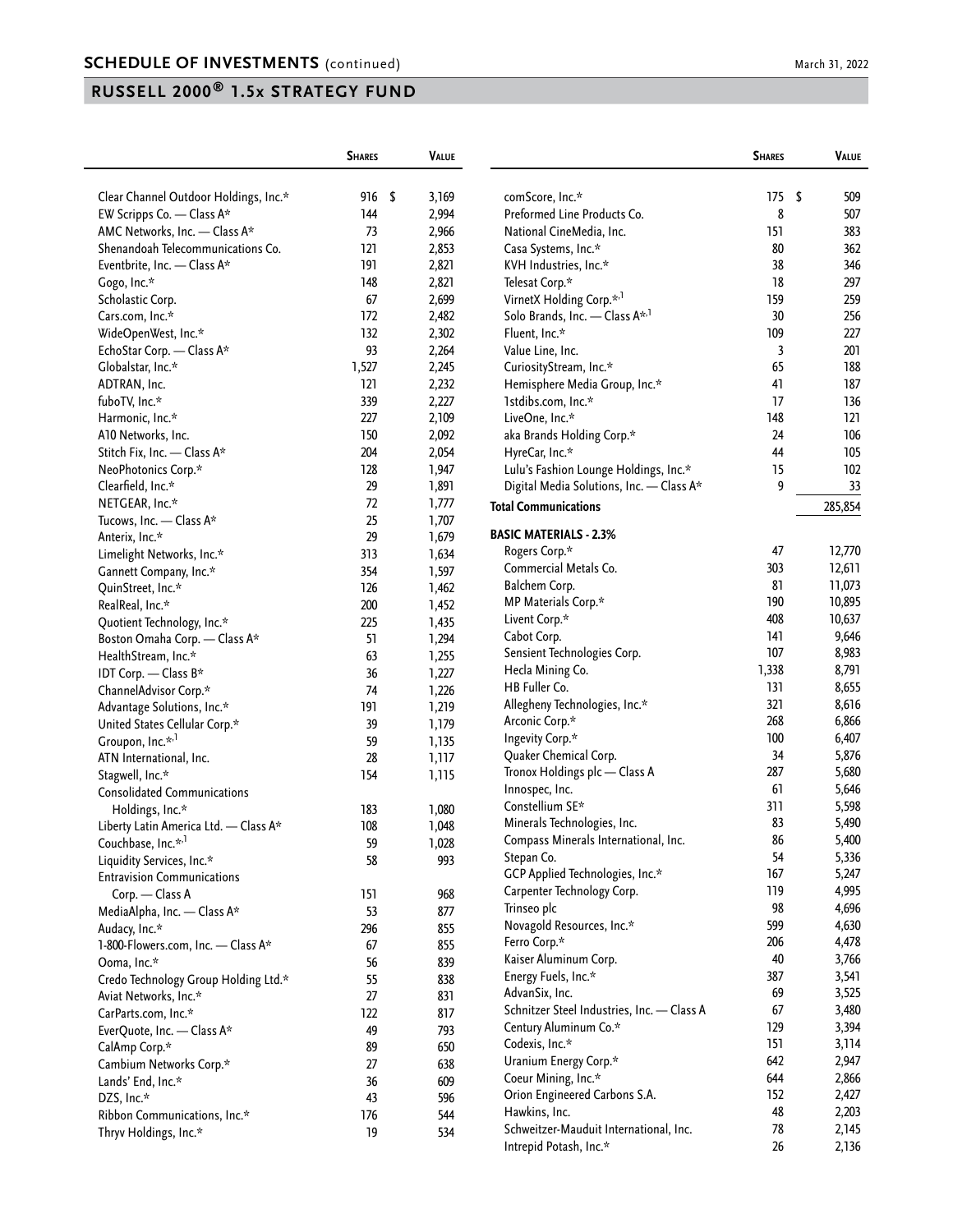|                                           | <b>SHARES</b> | Value       |
|-------------------------------------------|---------------|-------------|
|                                           |               |             |
| Amyris, Inc.*                             | 443           | \$<br>1,931 |
| Neenah, Inc.                              | 42            | 1,666       |
| Ecovyst, Inc.                             | 129           | 1,491       |
| American Vanguard Corp.                   | 73            | 1,483       |
| Koppers Holdings, Inc.                    | 52            | 1,431       |
| Glatfelter Corp.                          | 110           | 1,362       |
| Danimer Scientific, Inc.* <sup>,1</sup>   | 227           | 1,330       |
| Clearwater Paper Corp.*                   | 41            | 1,149       |
| Rayonier Advanced Materials, Inc.*        | 155           | 1,018       |
| Kronos Worldwide, Inc.                    | 57            | 885         |
| Ur-Energy, Inc.*                          | 455           | 728         |
| Unifi, Inc.*                              | 35            | 634         |
| Zymergen, Inc.*                           | 201           | 581         |
| United States Lime & Minerals, Inc.       | 5             | 580         |
| Gatos Silver, Inc.*                       | 117           | 505         |
| Oil-Dri Corporation of America            | 13            | 372         |
| Perpetua Resources Corp.*                 | 81            | 332         |
| PolyMet Mining Corp.*                     | 72            | 302         |
| Marrone Bio Innovations, Inc.*            | 254           | 274         |
| Valhi, Inc.                               | 6             | 176         |
| <b>Total Basic Materials</b>              |               | 232,796     |
| UTILITIES - 2.1%                          |               |             |
| Southwest Gas Holdings, Inc.              | 165           | 12,918      |
| Portland General Electric Co.             | 225           | 12,409      |
| Black Hills Corp.                         | 160           | 12,323      |
| ONE Gas, Inc.                             | 133           | 11,736      |
| Brookfield Infrastructure Corp. - Class A | 155           | 11,693      |
| New Jersey Resources Corp.                | 242           | 11,098      |
| PNM Resources, Inc.                       | 214           | 10,201      |
| Ormat Technologies, Inc.                  | 114           | 9,329       |
| Spire, Inc.                               | 127           | 9,114       |
| South Jersey Industries, Inc.             | 258           | 8,914       |
| ALLETE, Inc.                              | 131           | 8,774       |
| American States Water Co.                 | 92            | 8,190       |
| Avista Corp.                              | 177           | 7,992       |
| NorthWestern Corp.                        | 132           | 7,985       |
| California Water Service Group            | 132           | 7,825       |
| Clearway Energy, Inc. — Class C           | 206           | 7,521       |
| MGE Energy, Inc.                          | 91            | 7,261       |
| Otter Tail Corp.                          | 104           | 6,500       |
| Ameresco, Inc. - Class A*                 | 78            | 6,201       |
| Chesapeake Utilities Corp.                | 43            | 5,924       |
| SJW Group                                 | 70            | 4,871       |
| Middlesex Water Co.                       | 43            | 4,522       |
| Northwest Natural Holding Co.             | 77            | 3,982       |
| Clearway Energy, Inc. - Class A           | 87            | 2,899       |
| Unitil Corp.                              | 39            | 1,945       |
| York Water Co.                            | 34            | 1,529       |
| Artesian Resources Corp. - Class A        | 20            | 971         |
| Global Water Resources, Inc.              | 32            | 532         |
| FTC Solar, Inc.*                          | 102           | 503         |
| Via Renewables, Inc.                      | 30            | 247         |
| <b>Total Utilities</b>                    |               | 205,909     |

|                                                                                                                                                             | <b>SHARES</b>                | VALUE              |
|-------------------------------------------------------------------------------------------------------------------------------------------------------------|------------------------------|--------------------|
| <b>GOVERNMENT - 0.0%</b><br>Banco Latinoamericano de<br>Comercio Exterior S.A. - Class E                                                                    | 78                           | \$<br>1,215        |
| Total Common Stocks<br>(Cost \$6,741,453)                                                                                                                   |                              | 6,851,889          |
| RIGHTS <sup>†††</sup> - 0.0%<br><b>TECHNOLOGY - 0.0%</b><br>Quantum Corp*                                                                                   | 147                          |                    |
| CONSUMER, NON-CYCLICAL - 0.0%<br>Tobira Therapeutics, Inc.*<br>UCB*<br>Total Consumer, Non-cyclical                                                         | 14<br>140                    |                    |
| <b>Total Rights</b><br>(Cost \$23)                                                                                                                          |                              |                    |
| MUTUAL FUNDS <sup>†</sup> - 18.1%<br>Guggenheim Strategy Fund II <sup>2</sup><br>Guggenheim Ultra Short Duration<br>Fund - Institutional Class <sup>2</sup> | 36,876<br>91,906             | 905,308<br>899,762 |
| Total Mutual Funds<br>(Cost \$1,821,754)                                                                                                                    |                              | 1,805,070          |
|                                                                                                                                                             | <b>FACE</b><br><b>AMOUNT</b> |                    |
| U.S. TREASURY BILLS <sup>11</sup> - 5.7%<br>U.S. Treasury Bills<br>0.09% due 06/02/22 <sup>3,4</sup><br>0.12% due 05/05/224,5                               | \$<br>381,000<br>181,000     | 380,785<br>180,975 |
| <b>Total U.S. Treasury Bills</b><br>(Cost \$561,921)                                                                                                        |                              | 561,760            |
| REPURCHASE AGREEMENTS <sup>††,6</sup> - 6.5%<br>J.P. Morgan Securities LLC<br>issued 03/31/22 at 0.28%                                                      |                              |                    |
| due 04/01/22 <sup>3</sup><br>BofA Securities, Inc.<br>issued 03/31/22 at 0.25%                                                                              | 438,587                      | 438,587            |
| due 04/01/22 <sup>3</sup><br>Barclays Capital, Inc.<br>issued 03/31/22 at 0.24%                                                                             | 168,924                      | 168,924            |
| due 04/01/22 <sup>3</sup>                                                                                                                                   | 43,921                       | 43,921             |
| <b>Total Repurchase Agreements</b><br>(Cost \$651,432)                                                                                                      |                              | 651,432            |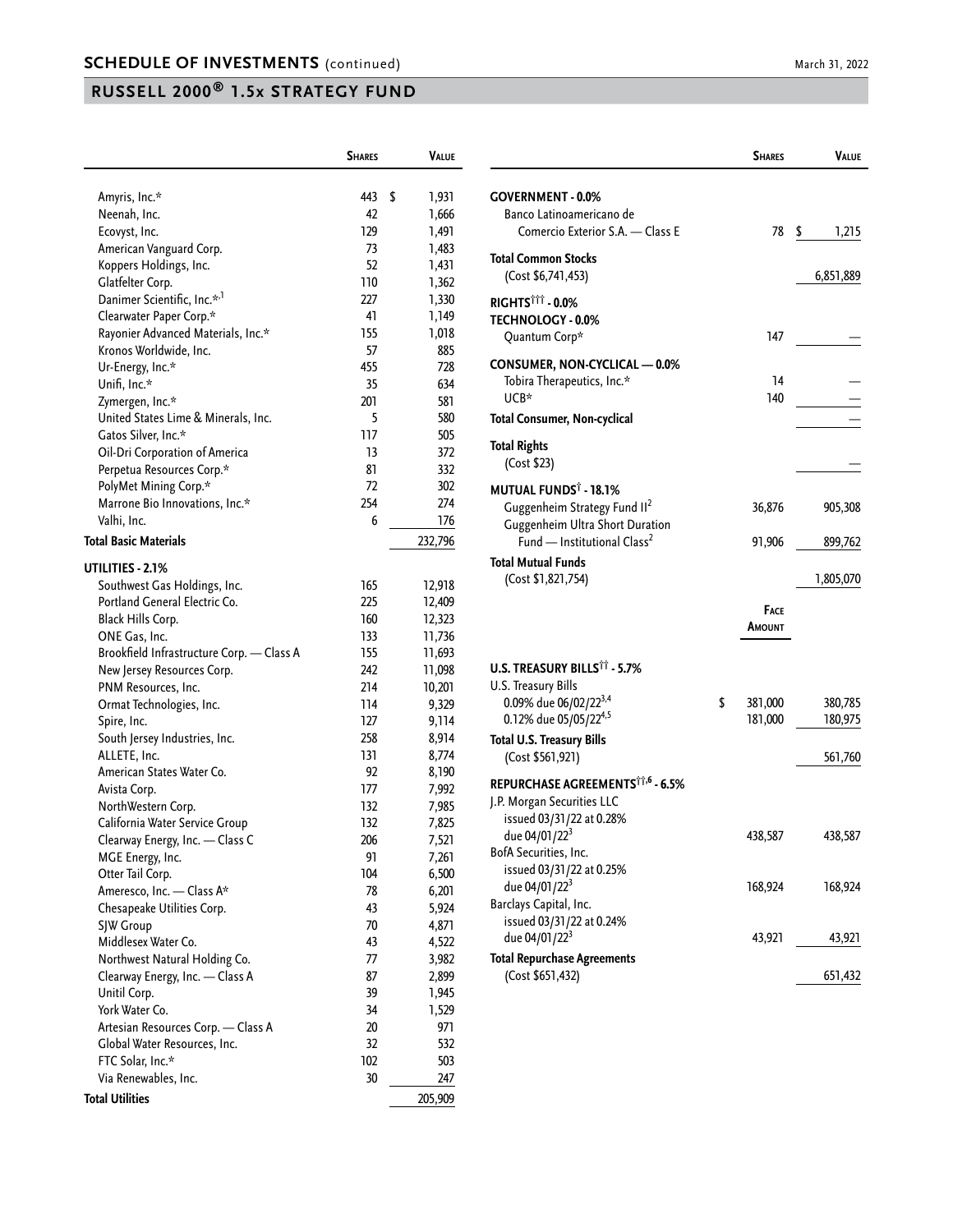|                                                                                    | <b>SHARES</b> |   | Valuf               |
|------------------------------------------------------------------------------------|---------------|---|---------------------|
| SECURITIES LENDING COLLATERAL <sup>1,7</sup> - 1.2%<br><b>Money Market Fund</b>    |               |   |                     |
| <b>First American Government</b><br>Obligations Fund - Class Z, 0.15% <sup>8</sup> | 121,296       | S | 121,296             |
| <b>Total Securities Lending Collateral</b><br>(Cost \$121,296)                     |               |   | 121,296             |
| Total Investments - 100.1%<br>(Cost \$9,897,879)                                   |               |   | 9,991,447           |
| Other Assets & Liabilities, net - (0.1)%<br>Total Net Assets - 100.0%              |               |   | (5,460<br>9.985.987 |

#### **Futures Contracts**

| Description                                                                                  | Number of<br>Contracts | <b>Expiration</b><br>Date | Notional<br>Amount | Value and<br>Unrealized<br>Appreciation** |
|----------------------------------------------------------------------------------------------|------------------------|---------------------------|--------------------|-------------------------------------------|
| Equity Futures Contracts Purchased <sup>†</sup><br>Russell 2000 Index Mini Futures Contracts | 24                     | <b>Iun 2022</b>           | 2.478.000          | 64.706                                    |

#### **Total Return Swap Agreements**

| Counterparty                                         | <b>Index</b>          | Type | <b>Financing</b><br>Rate                         | Payment<br>Frequency | <b>Maturity</b><br>Date | <b>Units</b> | <b>Notional</b><br>Amount | Value and<br><b>Unrealized</b><br>Appreciation |
|------------------------------------------------------|-----------------------|------|--------------------------------------------------|----------------------|-------------------------|--------------|---------------------------|------------------------------------------------|
| <b>OTC Equity Index Swap Agreements<sup>11</sup></b> |                       |      |                                                  |                      |                         |              |                           |                                                |
| Barclays Bank plc                                    | Russell 2000<br>Index | Pay  | 0.27% (U.S.<br>Secured<br>Overnight<br>Financing |                      |                         |              |                           |                                                |
| <b>BNP Paribas</b>                                   | Russell 2000<br>Index | Pay  | Rate)<br>0.53% (Federal<br><b>Funds Rate</b>     | At Maturity          | 04/13/22                | 1,328        | \$2,748,243               | 87,742<br>\$                                   |
| Goldman Sachs<br>International                       | Russell 2000<br>Index | Pay  | $+0.20%$<br>0.58% (Federal<br><b>Funds Rate</b>  | At Maturity          | 04/14/22                | 617          | 1,277,779                 | 57,812                                         |
|                                                      |                       |      | $+0.25%$                                         | At Maturity          | 04/14/22                | 786          | 1,626,749                 | 29,766                                         |
|                                                      |                       |      |                                                  |                      |                         |              | \$5,652,771               | 175,320                                        |